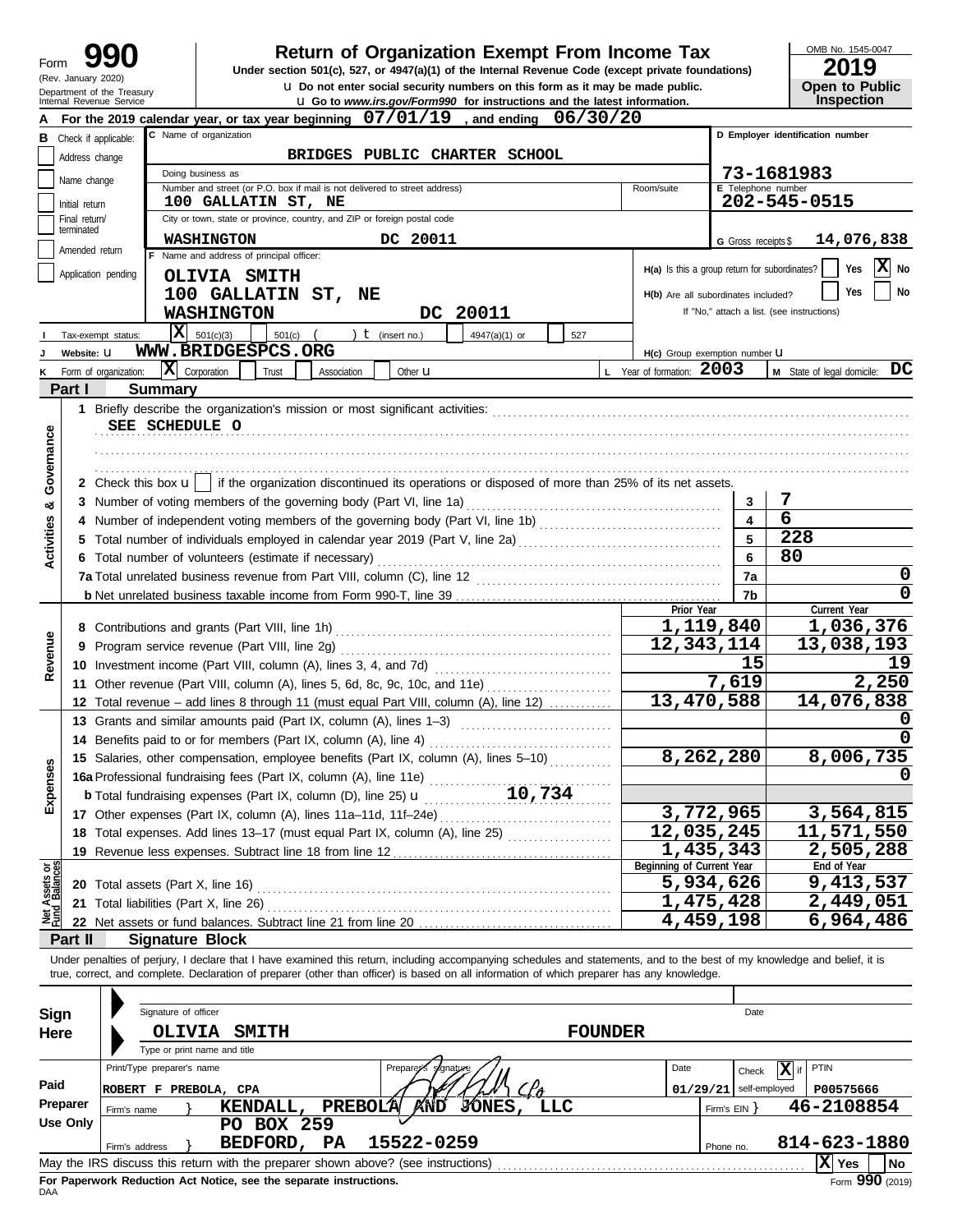|              | 73-1681983<br>Form 990 (2019) BRIDGES PUBLIC CHARTER SCHOOL<br><b>Statement of Program Service Accomplishments</b><br>Part III            | Page 2<br>$\overline{\mathbf{x}}$ |
|--------------|-------------------------------------------------------------------------------------------------------------------------------------------|-----------------------------------|
| 1            | Briefly describe the organization's mission:<br>SEE SCHEDULE O                                                                            |                                   |
|              |                                                                                                                                           |                                   |
|              |                                                                                                                                           |                                   |
|              |                                                                                                                                           |                                   |
| $\mathbf{2}$ | Did the organization undertake any significant program services during the year which were not listed on the<br>prior Form 990 or 990-EZ? | Yes $ \mathbf{X} $ No             |
|              | If "Yes," describe these new services on Schedule O.                                                                                      |                                   |
| 3            | Did the organization cease conducting, or make significant changes in how it conducts, any program<br>services?                           | Yes $\overline{X}$ No             |
|              | If "Yes," describe these changes on Schedule O.                                                                                           |                                   |
| 4            | Describe the organization's program service accomplishments for each of its three largest program services, as measured by                |                                   |
|              | expenses. Section 501(c)(3) and 501(c)(4) organizations are required to report the amount of grants and allocations to others,            |                                   |
|              | the total expenses, and revenue, if any, for each program service reported.                                                               |                                   |
|              | ) (Expenses $$10,404,209$ including grants of \$ ) (Revenue $$13,038,193$ )<br>4a (Code:<br>SEE SCHEDULE O                                |                                   |
|              |                                                                                                                                           |                                   |
|              |                                                                                                                                           |                                   |
|              |                                                                                                                                           |                                   |
|              |                                                                                                                                           |                                   |
|              |                                                                                                                                           |                                   |
|              |                                                                                                                                           |                                   |
|              |                                                                                                                                           |                                   |
|              |                                                                                                                                           |                                   |
|              |                                                                                                                                           |                                   |
|              |                                                                                                                                           |                                   |
|              |                                                                                                                                           |                                   |
|              |                                                                                                                                           |                                   |
|              | N/A                                                                                                                                       |                                   |
|              |                                                                                                                                           |                                   |
|              |                                                                                                                                           |                                   |
|              |                                                                                                                                           |                                   |
|              |                                                                                                                                           |                                   |
|              |                                                                                                                                           |                                   |
|              |                                                                                                                                           |                                   |
|              |                                                                                                                                           |                                   |
|              |                                                                                                                                           |                                   |
|              |                                                                                                                                           |                                   |
|              |                                                                                                                                           |                                   |
|              | including grants of $$$<br>) (Expenses \$<br>) (Revenue \$<br>4c (Code:                                                                   |                                   |
|              | N/A                                                                                                                                       |                                   |
|              |                                                                                                                                           |                                   |
|              |                                                                                                                                           |                                   |
|              |                                                                                                                                           |                                   |
|              |                                                                                                                                           |                                   |
|              |                                                                                                                                           |                                   |
|              |                                                                                                                                           |                                   |
|              |                                                                                                                                           |                                   |
|              |                                                                                                                                           |                                   |
|              |                                                                                                                                           |                                   |
|              |                                                                                                                                           |                                   |
|              |                                                                                                                                           |                                   |
|              | 4d Other program services (Describe on Schedule O.)                                                                                       |                                   |
|              | (Expenses \$<br>(Revenue \$<br>including grants of \$                                                                                     |                                   |
|              | 10, 404, 209<br>4e Total program service expenses u                                                                                       |                                   |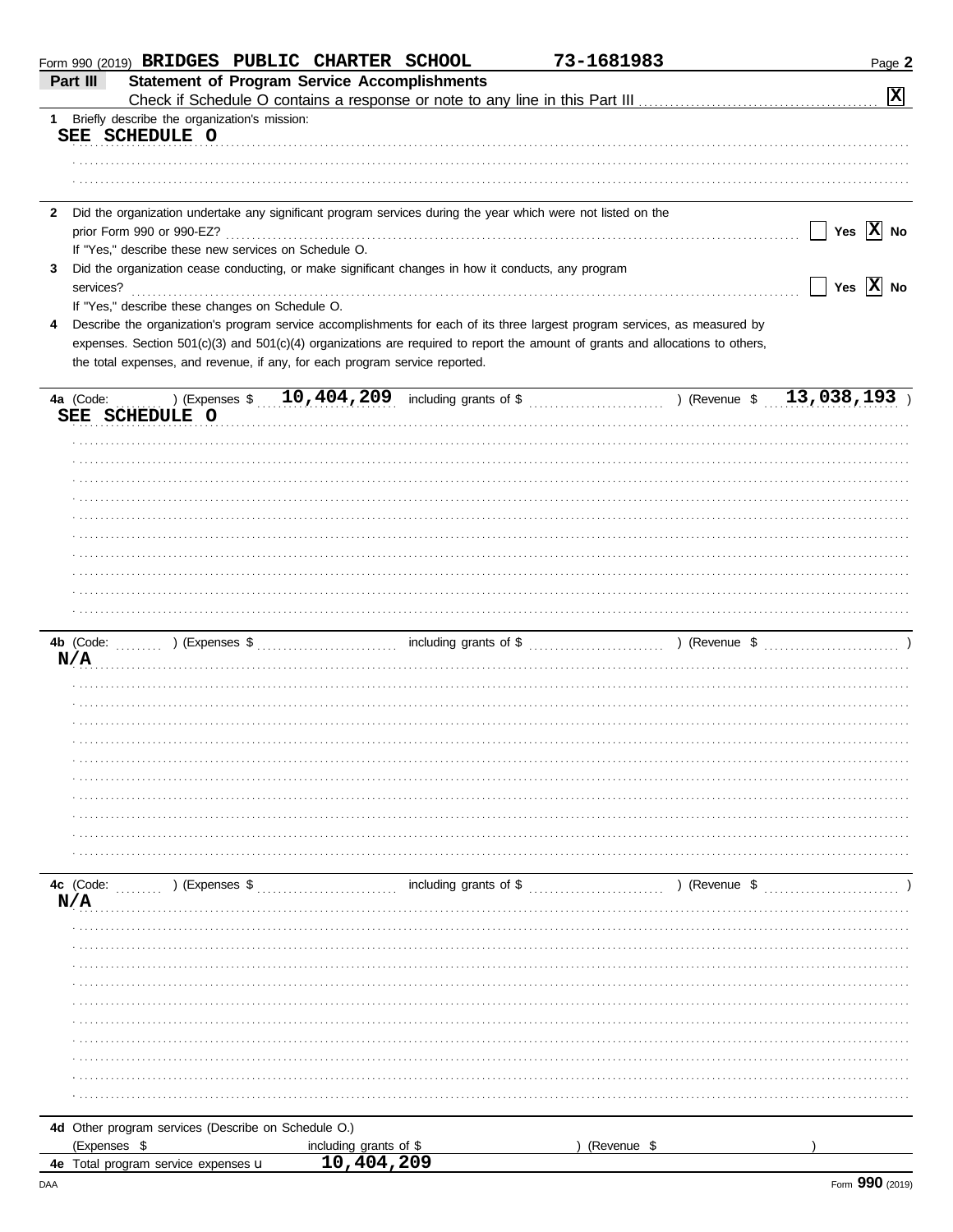**Part IV Checklist of Required Schedules** Form 990 (2019) Page **3 BRIDGES PUBLIC CHARTER SCHOOL 73-1681983**

|     |                                                                                                                                                                                                               |                 | Yes         | No |
|-----|---------------------------------------------------------------------------------------------------------------------------------------------------------------------------------------------------------------|-----------------|-------------|----|
| 1   | Is the organization described in section $501(c)(3)$ or $4947(a)(1)$ (other than a private foundation)? If "Yes,"<br>complete Schedule A                                                                      | 1               | X           |    |
| 2   |                                                                                                                                                                                                               | $\mathbf{2}$    | $\mathbf x$ |    |
| 3   | Did the organization engage in direct or indirect political campaign activities on behalf of or in opposition to                                                                                              |                 |             |    |
|     | candidates for public office? If "Yes," complete Schedule C, Part I                                                                                                                                           | 3               |             | X  |
| 4   | Section 501(c)(3) organizations. Did the organization engage in lobbying activities, or have a section 501(h)                                                                                                 |                 |             |    |
|     | election in effect during the tax year? If "Yes," complete Schedule C, Part II                                                                                                                                | 4               |             | X  |
| 5   | Is the organization a section $501(c)(4)$ , $501(c)(5)$ , or $501(c)(6)$ organization that receives membership dues,                                                                                          |                 |             |    |
|     | assessments, or similar amounts as defined in Revenue Procedure 98-19? If "Yes," complete Schedule C, Part III                                                                                                | 5               |             | X  |
| 6   | Did the organization maintain any donor advised funds or any similar funds or accounts for which donors                                                                                                       |                 |             |    |
|     | have the right to provide advice on the distribution or investment of amounts in such funds or accounts? If                                                                                                   |                 |             |    |
|     | "Yes," complete Schedule D, Part I                                                                                                                                                                            | 6               |             | X  |
| 7   | Did the organization receive or hold a conservation easement, including easements to preserve open space,                                                                                                     |                 |             |    |
|     | the environment, historic land areas, or historic structures? If "Yes," complete Schedule D, Part II                                                                                                          | 7               |             | X  |
| 8   | Did the organization maintain collections of works of art, historical treasures, or other similar assets? If "Yes,"                                                                                           |                 |             |    |
|     | complete Schedule D, Part III                                                                                                                                                                                 | 8               |             | X  |
| 9   | Did the organization report an amount in Part X, line 21, for escrow or custodial account liability, serve as a                                                                                               |                 |             |    |
|     | custodian for amounts not listed in Part X; or provide credit counseling, debt management, credit repair, or                                                                                                  |                 |             |    |
|     | debt negotiation services? If "Yes," complete Schedule D, Part IV                                                                                                                                             | 9               |             | х  |
| 10  | Did the organization, directly or through a related organization, hold assets in donor-restricted endowments                                                                                                  |                 |             | х  |
|     | or in quasi endowments? If "Yes," complete Schedule D, Part V<br>If the organization's answer to any of the following questions is "Yes," then complete Schedule D, Parts VI,                                 | 10              |             |    |
| 11  | VII, VIII, IX, or X as applicable.                                                                                                                                                                            |                 |             |    |
| a   | Did the organization report an amount for land, buildings, and equipment in Part X, line 10? If "Yes,"                                                                                                        |                 |             |    |
|     | complete Schedule D, Part VI                                                                                                                                                                                  | 11a             | x           |    |
| b   | Did the organization report an amount for investments—other securities in Part X, line 12, that is 5% or more                                                                                                 |                 |             |    |
|     | of its total assets reported in Part X, line 16? If "Yes," complete Schedule D, Part VII                                                                                                                      | 11b             |             | X  |
| c   | Did the organization report an amount for investments—program related in Part X, line 13, that is 5% or more                                                                                                  |                 |             |    |
|     | of its total assets reported in Part X, line 16? If "Yes," complete Schedule D, Part VIII [[[[[[[[[[[[[[[[[[[[                                                                                                | 11c             |             | X  |
| d   | Did the organization report an amount for other assets in Part X, line 15, that is 5% or more of its total assets                                                                                             |                 |             |    |
|     | reported in Part X, line 16? If "Yes," complete Schedule D, Part IX                                                                                                                                           | 11d             |             | X  |
| е   |                                                                                                                                                                                                               | 11e             | X           |    |
| f   | Did the organization's separate or consolidated financial statements for the tax year include a footnote that addresses                                                                                       |                 |             |    |
|     | the organization's liability for uncertain tax positions under FIN 48 (ASC 740)? If "Yes," complete Schedule D, Part X [[[[[[[[[[[[[[[[[[[[[[[[[[[]]]]]]]]]                                                   | 11f             | x           |    |
| 12a | Did the organization obtain separate, independent audited financial statements for the tax year? If "Yes," complete                                                                                           |                 |             |    |
|     |                                                                                                                                                                                                               | 12a             | X           |    |
|     | <b>b</b> Was the organization included in consolidated, independent audited financial statements for the tax year? If                                                                                         |                 |             |    |
|     | "Yes," and if the organization answered "No" to line 12a, then completing Schedule D, Parts XI and XII is optional                                                                                            | 12b             |             | X  |
| 13  |                                                                                                                                                                                                               | 13              | X           |    |
| 14a |                                                                                                                                                                                                               | 14a             |             | x  |
| b   | Did the organization have aggregate revenues or expenses of more than \$10,000 from grantmaking,<br>fundraising, business, investment, and program service activities outside the United States, or aggregate |                 |             |    |
|     |                                                                                                                                                                                                               | 14b             |             | X, |
| 15  | Did the organization report on Part IX, column (A), line 3, more than \$5,000 of grants or other assistance to or                                                                                             |                 |             |    |
|     | for any foreign organization? If "Yes," complete Schedule F, Parts II and IV                                                                                                                                  | 15              |             | X, |
| 16  | Did the organization report on Part IX, column (A), line 3, more than \$5,000 of aggregate grants or other                                                                                                    |                 |             |    |
|     |                                                                                                                                                                                                               | 16              |             | X, |
| 17  | Did the organization report a total of more than \$15,000 of expenses for professional fundraising services on                                                                                                |                 |             |    |
|     |                                                                                                                                                                                                               | 17              |             | X, |
| 18  | Did the organization report more than \$15,000 total of fundraising event gross income and contributions on                                                                                                   |                 |             |    |
|     |                                                                                                                                                                                                               | 18              |             | X, |
| 19  | Did the organization report more than \$15,000 of gross income from gaming activities on Part VIII, line 9a?                                                                                                  |                 |             |    |
|     |                                                                                                                                                                                                               | 19              |             | X  |
| 20a |                                                                                                                                                                                                               | 20a             |             | x  |
| b   |                                                                                                                                                                                                               | 20 <sub>b</sub> |             |    |
| 21  | Did the organization report more than \$5,000 of grants or other assistance to any domestic organization or                                                                                                   |                 |             |    |
|     |                                                                                                                                                                                                               | 21              |             | X  |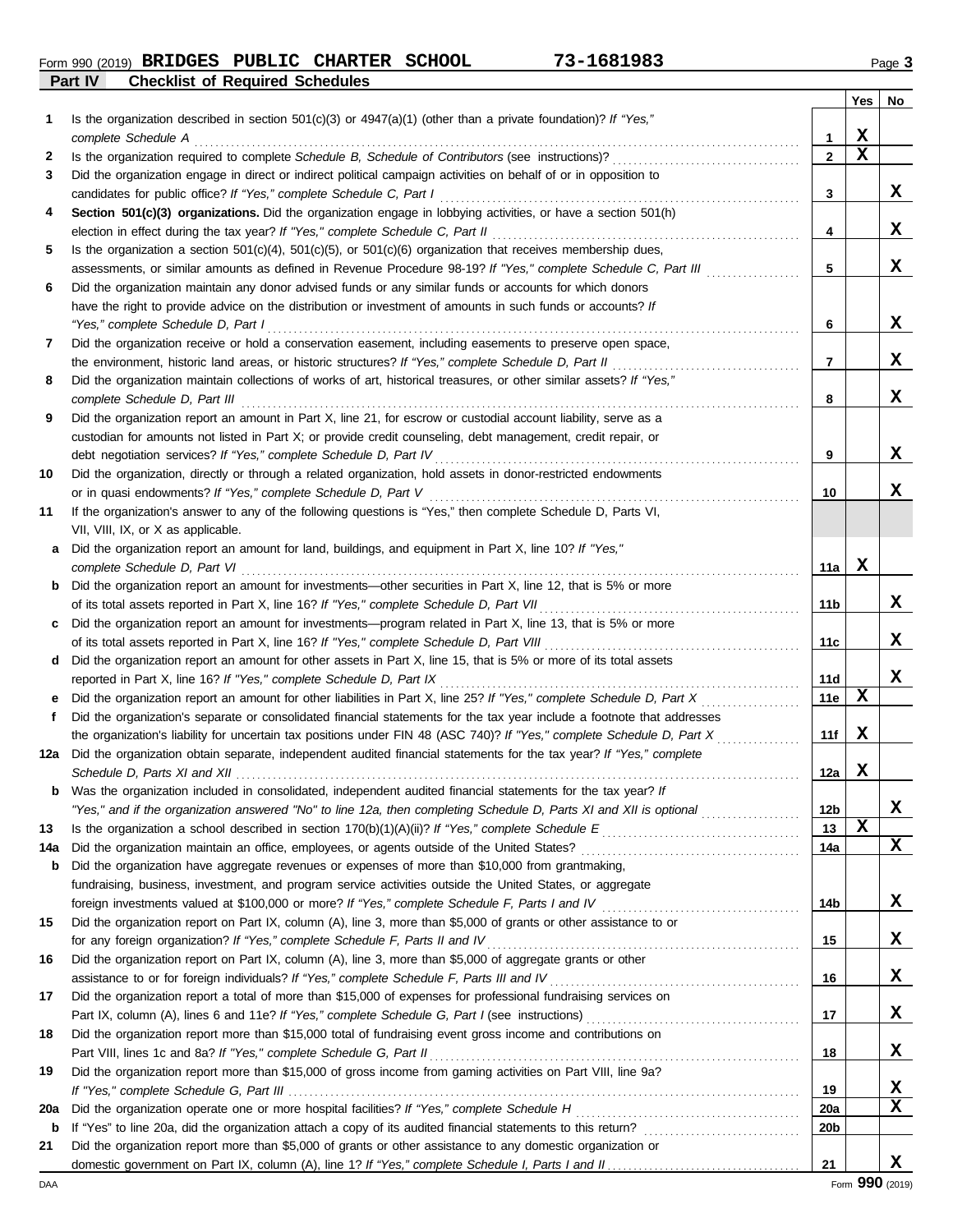Form 990 (2019) Page **4 BRIDGES PUBLIC CHARTER SCHOOL 73-1681983 Part IV Checklist of Required Schedules** *(continued)*

|     |                                                                                                                                                                                  |                |   |    |                 | Yes | No               |  |
|-----|----------------------------------------------------------------------------------------------------------------------------------------------------------------------------------|----------------|---|----|-----------------|-----|------------------|--|
| 22  | Did the organization report more than \$5,000 of grants or other assistance to or for domestic individuals on                                                                    |                |   |    |                 |     |                  |  |
|     |                                                                                                                                                                                  |                |   |    | 22              |     | x                |  |
| 23  | Did the organization answer "Yes" to Part VII, Section A, line 3, 4, or 5 about compensation of the                                                                              |                |   |    |                 |     |                  |  |
|     | organization's current and former officers, directors, trustees, key employees, and highest compensated                                                                          |                |   |    |                 |     |                  |  |
|     | employees? If "Yes," complete Schedule J                                                                                                                                         |                |   |    | 23              | х   |                  |  |
| 24a | Did the organization have a tax-exempt bond issue with an outstanding principal amount of more than                                                                              |                |   |    |                 |     |                  |  |
|     | \$100,000 as of the last day of the year, that was issued after December 31, 2002? If "Yes," answer lines 24b                                                                    |                |   |    |                 |     |                  |  |
|     | through 24d and complete Schedule K. If "No," go to line 25a                                                                                                                     |                |   |    | 24a             |     | x                |  |
| b   | Did the organization invest any proceeds of tax-exempt bonds beyond a temporary period exception?                                                                                |                |   |    | 24b             |     |                  |  |
| c   | Did the organization maintain an escrow account other than a refunding escrow at any time during the year<br>to defease any tax-exempt bonds?                                    |                |   |    | 24c             |     |                  |  |
| d   |                                                                                                                                                                                  |                |   |    | 24d             |     |                  |  |
| 25a | Section 501(c)(3), 501(c)(4), and 501(c)(29) organizations. Did the organization engage in an excess benefit                                                                     |                |   |    |                 |     |                  |  |
|     | transaction with a disqualified person during the year? If "Yes," complete Schedule L, Part I                                                                                    |                |   |    | 25a             |     | X                |  |
| b   | Is the organization aware that it engaged in an excess benefit transaction with a disqualified person in a prior                                                                 |                |   |    |                 |     |                  |  |
|     | year, and that the transaction has not been reported on any of the organization's prior Forms 990 or 990-EZ?                                                                     |                |   |    |                 |     |                  |  |
|     | If "Yes," complete Schedule L, Part I                                                                                                                                            |                |   |    | 25b             |     | x                |  |
| 26  | Did the organization report any amount on Part X, line 5 or 22, for receivables from or payables to any current                                                                  |                |   |    |                 |     |                  |  |
|     | or former officer, director, trustee, key employee, creator or founder, substantial contributor, or 35%                                                                          |                |   |    |                 |     |                  |  |
|     | controlled entity or family member of any of these persons? If "Yes," complete Schedule L, Part II                                                                               |                |   |    | 26              |     | x                |  |
| 27  | Did the organization provide a grant or other assistance to any current or former officer, director, trustee, key                                                                |                |   |    |                 |     |                  |  |
|     | employee, creator or founder, substantial contributor or employee thereof, a grant selection committee                                                                           |                |   |    |                 |     |                  |  |
|     | member, or to a 35% controlled entity (including an employee thereof) or family member of any of these                                                                           |                |   |    |                 |     |                  |  |
|     | persons? If "Yes," complete Schedule L, Part III                                                                                                                                 |                |   |    | 27              |     | x                |  |
| 28  | Was the organization a party to a business transaction with one of the following parties (see Schedule L, Part                                                                   |                |   |    |                 |     |                  |  |
|     | IV instructions, for applicable filing thresholds, conditions, and exceptions):                                                                                                  |                |   |    |                 |     |                  |  |
| a   | A current or former officer, director, trustee, key employee, creator or founder, or substantial contributor? If                                                                 |                |   |    |                 |     |                  |  |
|     | "Yes," complete Schedule L, Part IV                                                                                                                                              |                |   |    | 28a             |     | x<br>$\mathbf x$ |  |
| b   |                                                                                                                                                                                  |                |   |    | 28 <sub>b</sub> |     |                  |  |
| c   | A 35% controlled entity of one or more individuals and/or organizations described in lines 28a or 28b? If<br>"Yes," complete Schedule L, Part IV                                 |                |   |    | 28c             |     | x                |  |
| 29  |                                                                                                                                                                                  |                |   |    | 29              |     | X                |  |
| 30  | Did the organization receive contributions of art, historical treasures, or other similar assets, or qualified                                                                   |                |   |    |                 |     |                  |  |
|     | conservation contributions? If "Yes," complete Schedule M                                                                                                                        |                |   |    | 30              |     | x                |  |
| 31  | Did the organization liquidate, terminate, or dissolve and cease operations? If "Yes," complete Schedule N, Part I                                                               |                |   |    | 31              |     | X                |  |
| 32  | Did the organization sell, exchange, dispose of, or transfer more than 25% of its net assets? If "Yes,"                                                                          |                |   |    |                 |     |                  |  |
|     | complete Schedule N, Part II                                                                                                                                                     |                |   |    | 32              |     | X                |  |
| 33  | Did the organization own 100% of an entity disregarded as separate from the organization under Regulations                                                                       |                |   |    |                 |     |                  |  |
|     | sections 301.7701-2 and 301.7701-3? If "Yes," complete Schedule R, Part I                                                                                                        |                |   |    | 33              |     | x                |  |
| 34  | Was the organization related to any tax-exempt or taxable entity? If "Yes," complete Schedule R, Part II, III,                                                                   |                |   |    |                 |     |                  |  |
|     | or IV, and Part V, line 1                                                                                                                                                        |                |   |    | 34              | х   |                  |  |
| 35a |                                                                                                                                                                                  |                |   |    | 35a             |     | x                |  |
| b   | If "Yes" to line 35a, did the organization receive any payment from or engage in any transaction with a                                                                          |                |   |    |                 |     |                  |  |
|     |                                                                                                                                                                                  |                |   |    | 35 <sub>b</sub> |     |                  |  |
| 36  | Section 501(c)(3) organizations. Did the organization make any transfers to an exempt non-charitable                                                                             |                |   |    |                 |     |                  |  |
|     | related organization? If "Yes," complete Schedule R, Part V, line 2                                                                                                              |                |   |    | 36              |     | X                |  |
| 37  | Did the organization conduct more than 5% of its activities through an entity that is not a related organization                                                                 |                |   |    |                 |     |                  |  |
|     | 37                                                                                                                                                                               |                |   |    |                 |     |                  |  |
| 38  | Did the organization complete Schedule O and provide explanations in Schedule O for Part VI, lines 11b and<br>19? Note: All Form 990 filers are required to complete Schedule O. |                |   |    | 38              | X   |                  |  |
|     | Statements Regarding Other IRS Filings and Tax Compliance<br>Part V                                                                                                              |                |   |    |                 |     |                  |  |
|     | Check if Schedule O contains a response or note to any line in this Part V                                                                                                       |                |   |    |                 |     |                  |  |
|     |                                                                                                                                                                                  |                |   |    |                 | Yes | No.              |  |
| 1а  | Enter the number reported in Box 3 of Form 1096. Enter -0- if not applicable [[[[[[[[[[[[[[[[[[[[[[[[[[[[[[[[                                                                    | 1а             |   | 24 |                 |     |                  |  |
| b   | Enter the number of Forms W-2G included in line 1a. Enter -0- if not applicable                                                                                                  | 1 <sub>b</sub> | 0 |    |                 |     |                  |  |
| c   | Did the organization comply with backup withholding rules for reportable payments to vendors and                                                                                 |                |   |    |                 |     |                  |  |
|     |                                                                                                                                                                                  |                |   |    | 1c              | X   |                  |  |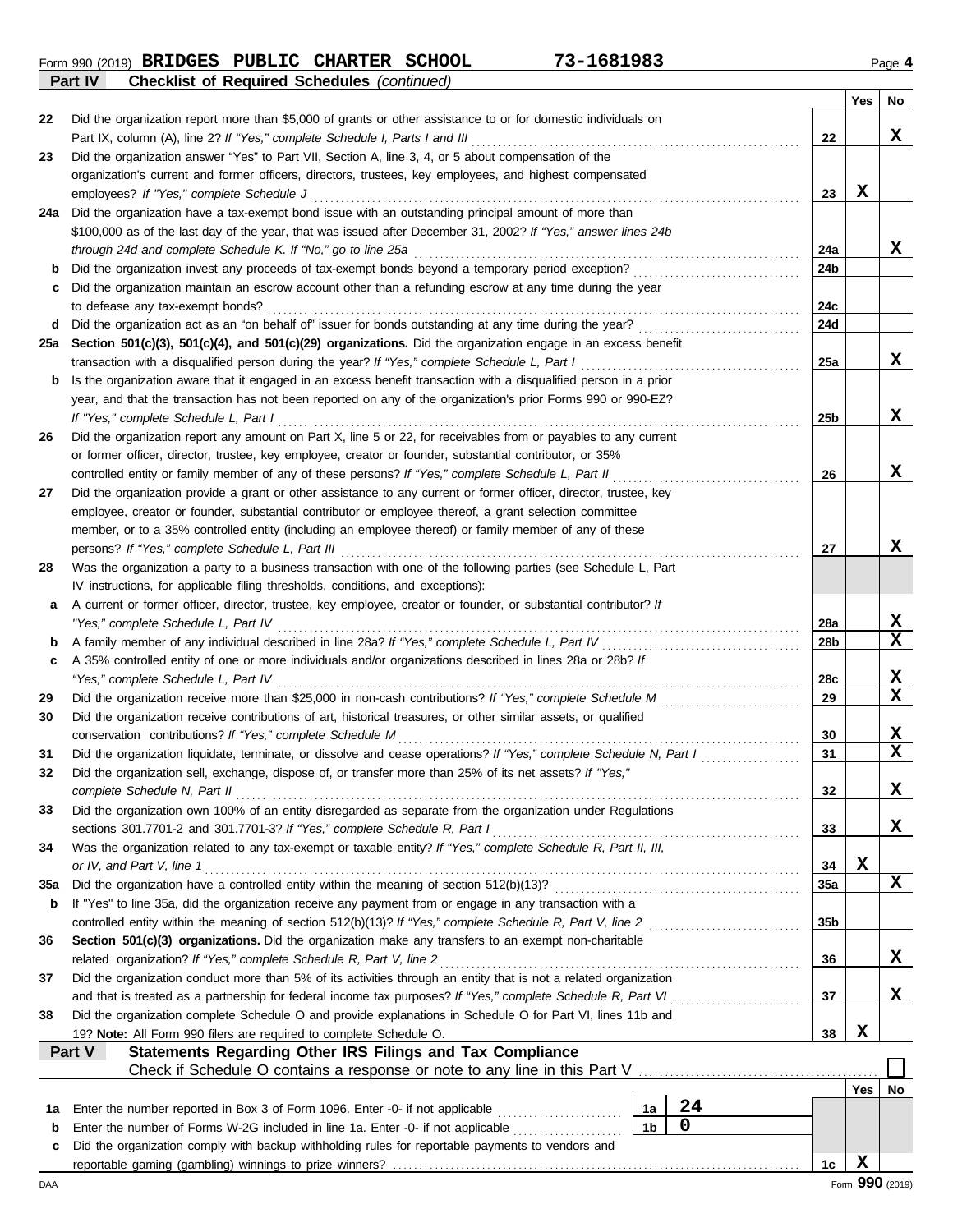|     | 73-1681983<br>Form 990 (2019) BRIDGES PUBLIC CHARTER SCHOOL                                                                          |                                    |     |                |     | Page 5 |  |  |  |  |  |
|-----|--------------------------------------------------------------------------------------------------------------------------------------|------------------------------------|-----|----------------|-----|--------|--|--|--|--|--|
|     | Statements Regarding Other IRS Filings and Tax Compliance (continued)<br><b>Part V</b>                                               |                                    |     |                |     |        |  |  |  |  |  |
|     |                                                                                                                                      |                                    |     |                | Yes | No     |  |  |  |  |  |
|     | 2a Enter the number of employees reported on Form W-3, Transmittal of Wage and Tax                                                   |                                    |     |                |     |        |  |  |  |  |  |
|     | Statements, filed for the calendar year ending with or within the year covered by this return                                        | 2a                                 | 228 |                |     |        |  |  |  |  |  |
| b   |                                                                                                                                      |                                    |     | 2b             | X   |        |  |  |  |  |  |
|     | Note: If the sum of lines 1a and 2a is greater than 250, you may be required to e-file (see instructions)                            |                                    |     |                |     |        |  |  |  |  |  |
| за  | Did the organization have unrelated business gross income of \$1,000 or more during the year?                                        |                                    |     | 3a             |     | X      |  |  |  |  |  |
| b   | If "Yes," has it filed a Form 990-T for this year? If "No" to line 3b, provide an explanation on Schedule O compresessesserred in    |                                    |     | 3 <sub>b</sub> |     |        |  |  |  |  |  |
| 4a  | At any time during the calendar year, did the organization have an interest in, or a signature or other authority over,              |                                    |     |                |     | x      |  |  |  |  |  |
|     | a financial account in a foreign country (such as a bank account, securities account, or other financial account)?                   |                                    |     |                |     |        |  |  |  |  |  |
| b   | If "Yes," enter the name of the foreign country <b>u</b>                                                                             |                                    |     |                |     |        |  |  |  |  |  |
|     | See instructions for filing requirements for FinCEN Form 114, Report of Foreign Bank and Financial Accounts (FBAR).                  |                                    |     |                |     |        |  |  |  |  |  |
| 5а  |                                                                                                                                      |                                    |     | 5a             |     | X      |  |  |  |  |  |
| b   |                                                                                                                                      |                                    |     | 5 <sub>b</sub> |     | X      |  |  |  |  |  |
| c   | If "Yes" to line 5a or 5b, did the organization file Form 8886-T?                                                                    |                                    |     | 5 <sub>c</sub> |     |        |  |  |  |  |  |
| 6а  | Does the organization have annual gross receipts that are normally greater than \$100,000, and did the                               |                                    |     |                |     |        |  |  |  |  |  |
|     |                                                                                                                                      |                                    |     | 6a             |     | x      |  |  |  |  |  |
| b   | If "Yes," did the organization include with every solicitation an express statement that such contributions or                       |                                    |     |                |     |        |  |  |  |  |  |
|     | gifts were not tax deductible?                                                                                                       |                                    |     | 6b             |     |        |  |  |  |  |  |
| 7   | Organizations that may receive deductible contributions under section 170(c).                                                        |                                    |     |                |     |        |  |  |  |  |  |
| а   | Did the organization receive a payment in excess of \$75 made partly as a contribution and partly for goods                          |                                    |     |                |     | x      |  |  |  |  |  |
|     | and services provided to the payor?                                                                                                  |                                    |     | 7a<br>7b       |     |        |  |  |  |  |  |
|     |                                                                                                                                      |                                    |     |                |     |        |  |  |  |  |  |
| c   | Did the organization sell, exchange, or otherwise dispose of tangible personal property for which it was                             |                                    |     |                |     |        |  |  |  |  |  |
| d   |                                                                                                                                      | 7d                                 |     | 7c             |     | х      |  |  |  |  |  |
| е   |                                                                                                                                      |                                    |     | 7e             |     | X      |  |  |  |  |  |
| f   |                                                                                                                                      |                                    |     | 7f             |     | X      |  |  |  |  |  |
| g   | If the organization received a contribution of qualified intellectual property, did the organization file Form 8899 as required?<br> |                                    |     | 7g             |     |        |  |  |  |  |  |
| h   | If the organization received a contribution of cars, boats, airplanes, or other vehicles, did the organization file a Form 1098-C?   |                                    |     | 7h             |     |        |  |  |  |  |  |
| 8   | Sponsoring organizations maintaining donor advised funds. Did a donor advised fund maintained by the                                 |                                    |     |                |     |        |  |  |  |  |  |
|     |                                                                                                                                      |                                    |     | 8              |     |        |  |  |  |  |  |
| 9   | Sponsoring organizations maintaining donor advised funds.                                                                            |                                    |     |                |     |        |  |  |  |  |  |
| а   |                                                                                                                                      |                                    |     | 9a             |     |        |  |  |  |  |  |
| b   |                                                                                                                                      |                                    |     | 9b             |     |        |  |  |  |  |  |
| 10  | Section 501(c)(7) organizations. Enter:                                                                                              |                                    |     |                |     |        |  |  |  |  |  |
| a   | Initiation fees and capital contributions included on Part VIII, line 12                                                             | $\frac{1}{2}$ $\frac{1}{2}$<br>10a |     |                |     |        |  |  |  |  |  |
| b   | Gross receipts, included on Form 990, Part VIII, line 12, for public use of club facilities                                          | 10 <sub>b</sub>                    |     |                |     |        |  |  |  |  |  |
| 11  | Section 501(c)(12) organizations. Enter:                                                                                             |                                    |     |                |     |        |  |  |  |  |  |
| а   | Gross income from members or shareholders                                                                                            | 11a                                |     |                |     |        |  |  |  |  |  |
| b   | Gross income from other sources (Do not net amounts due or paid to other sources                                                     |                                    |     |                |     |        |  |  |  |  |  |
|     | against amounts due or received from them.)                                                                                          | 11b                                |     |                |     |        |  |  |  |  |  |
| 12a | Section 4947(a)(1) non-exempt charitable trusts. Is the organization filing Form 990 in lieu of Form 1041?                           |                                    |     | 12a            |     |        |  |  |  |  |  |
| b   | If "Yes," enter the amount of tax-exempt interest received or accrued during the year                                                | 12b                                |     |                |     |        |  |  |  |  |  |
| 13  | Section 501(c)(29) qualified nonprofit health insurance issuers.                                                                     |                                    |     |                |     |        |  |  |  |  |  |
| a   | Is the organization licensed to issue qualified health plans in more than one state?                                                 |                                    |     | 13а            |     |        |  |  |  |  |  |
|     | Note: See the instructions for additional information the organization must report on Schedule O.                                    |                                    |     |                |     |        |  |  |  |  |  |
| b   | Enter the amount of reserves the organization is required to maintain by the states in which                                         |                                    |     |                |     |        |  |  |  |  |  |
|     |                                                                                                                                      | 13 <sub>b</sub>                    |     |                |     |        |  |  |  |  |  |
| c   | Enter the amount of reserves on hand                                                                                                 | 13 <sub>c</sub>                    |     |                |     |        |  |  |  |  |  |
| 14a | Did the organization receive any payments for indoor tanning services during the tax year?                                           |                                    |     | 14a            |     | x      |  |  |  |  |  |
| b   |                                                                                                                                      |                                    |     | 14b            |     |        |  |  |  |  |  |
| 15  | Is the organization subject to the section 4960 tax on payment(s) of more than \$1,000,000 in remuneration or                        |                                    |     |                |     |        |  |  |  |  |  |

Form **990** (2019)

**X**

**X**

**15**

**16**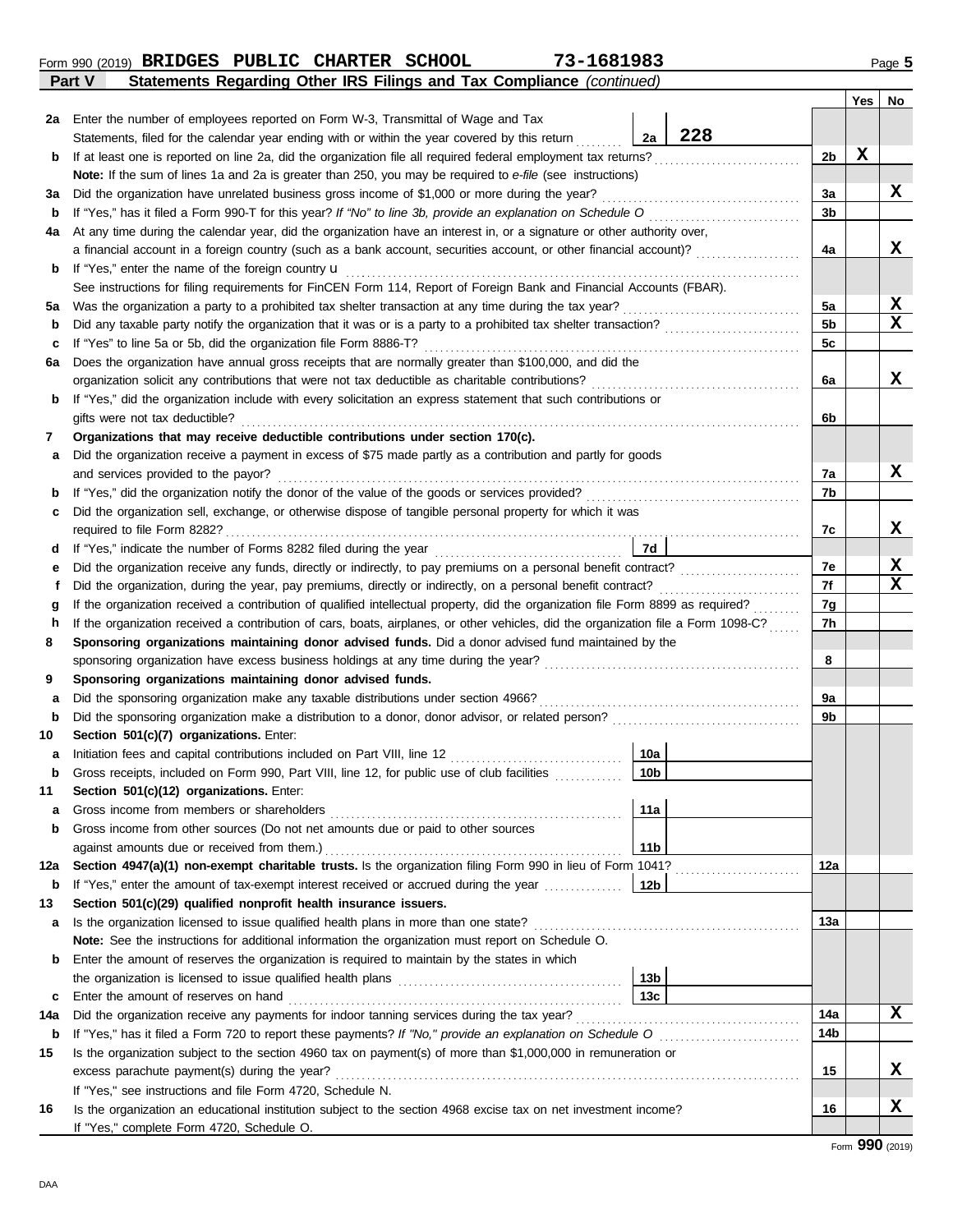|     | 73-1681983<br>Form 990 (2019) BRIDGES PUBLIC CHARTER SCHOOL                                                                         |    |   |                         |             | Page $6$    |
|-----|-------------------------------------------------------------------------------------------------------------------------------------|----|---|-------------------------|-------------|-------------|
|     | Governance, Management, and Disclosure For each "Yes" response to lines 2 through 7b below, and for a "No"<br><b>Part VI</b>        |    |   |                         |             |             |
|     | response to line 8a, 8b, or 10b below, describe the circumstances, processes, or changes on Schedule O. See instructions.           |    |   |                         |             |             |
|     |                                                                                                                                     |    |   |                         |             | ΙxΙ         |
|     | Section A. Governing Body and Management                                                                                            |    |   |                         |             |             |
|     |                                                                                                                                     |    |   |                         | Yes         | No          |
| 1а  | Enter the number of voting members of the governing body at the end of the tax year                                                 | 1a | 7 |                         |             |             |
|     | If there are material differences in voting rights among members of the governing body, or                                          |    |   |                         |             |             |
|     | if the governing body delegated broad authority to an executive committee or similar                                                |    |   |                         |             |             |
|     | committee, explain on Schedule O.                                                                                                   |    |   |                         |             |             |
| b   | Enter the number of voting members included on line 1a, above, who are independent                                                  | 1b | 6 |                         |             |             |
| 2   | Did any officer, director, trustee, or key employee have a family relationship or a business relationship with                      |    |   |                         |             |             |
|     | any other officer, director, trustee, or key employee?                                                                              |    |   | $\mathbf{2}$            |             | X           |
| 3   | Did the organization delegate control over management duties customarily performed by or under the direct                           |    |   |                         |             |             |
|     | supervision of officers, directors, trustees, or key employees to a management company or other person?                             |    |   | 3                       |             | X           |
| 4   | Did the organization make any significant changes to its governing documents since the prior Form 990 was filed?                    |    |   | $\overline{\mathbf{4}}$ |             | $\mathbf x$ |
| 5   | Did the organization become aware during the year of a significant diversion of the organization's assets?                          |    |   | 5                       |             | $\mathbf x$ |
| 6   | Did the organization have members or stockholders?                                                                                  |    |   | 6                       |             | $\mathbf x$ |
| 7a  | Did the organization have members, stockholders, or other persons who had the power to elect or appoint                             |    |   |                         |             |             |
|     | one or more members of the governing body?                                                                                          |    |   | 7a                      |             | X           |
| b   | Are any governance decisions of the organization reserved to (or subject to approval by) members,                                   |    |   |                         |             |             |
|     | stockholders, or persons other than the governing body?                                                                             |    |   | 7b                      |             | X           |
| 8   | Did the organization contemporaneously document the meetings held or written actions undertaken during the year by the following:   |    |   |                         |             |             |
| a   | The governing body?                                                                                                                 |    |   | 8а                      | X           |             |
| b   | Each committee with authority to act on behalf of the governing body?                                                               |    |   | 8b                      | х           |             |
| 9   | Is there any officer, director, trustee, or key employee listed in Part VII, Section A, who cannot be reached at                    |    |   |                         |             |             |
|     |                                                                                                                                     |    |   | 9                       |             | X.          |
|     | Section B. Policies (This Section B requests information about policies not required by the Internal Revenue Code.)                 |    |   |                         |             |             |
|     |                                                                                                                                     |    |   |                         | Yes         | No          |
| 10a | Did the organization have local chapters, branches, or affiliates?                                                                  |    |   | 10a                     |             | x           |
| b   | If "Yes," did the organization have written policies and procedures governing the activities of such chapters,                      |    |   |                         |             |             |
|     | affiliates, and branches to ensure their operations are consistent with the organization's exempt purposes?                         |    |   | 10 <sub>b</sub>         |             |             |
| 11a | Has the organization provided a complete copy of this Form 990 to all members of its governing body before filing the form?         |    |   | 11a                     | X           |             |
| b   | Describe in Schedule O the process, if any, used by the organization to review this Form 990.                                       |    |   |                         |             |             |
| 12a | Did the organization have a written conflict of interest policy? If "No," go to line 13                                             |    |   | 12a                     | X           |             |
| b   | Were officers, directors, or trustees, and key employees required to disclose annually interests that could give rise to conflicts? |    |   | 12 <sub>b</sub>         | X           |             |
| c   | Did the organization regularly and consistently monitor and enforce compliance with the policy? If "Yes,"                           |    |   |                         |             |             |
|     | describe in Schedule O how this was done                                                                                            |    |   | 12c                     | X           |             |
| 13  | Did the organization have a written whistleblower policy?                                                                           |    |   | 13                      | $\mathbf x$ |             |
| 14  | Did the organization have a written document retention and destruction policy?                                                      |    |   | 14                      | $\mathbf x$ |             |

| 17 | List the states with which a copy of this Form 990 is required to be filed $\mathbf u$ NONE |  |
|----|---------------------------------------------------------------------------------------------|--|
|    |                                                                                             |  |

organization's exempt status with respect to such arrangements?

If "Yes" to line 15a or 15b, describe the process in Schedule O (see instructions).

**b** If "Yes," did the organization follow a written policy or procedure requiring the organization to evaluate its

Did the organization invest in, contribute assets to, or participate in a joint venture or similar arrangement

participation in joint venture arrangements under applicable federal tax law, and take steps to safeguard the

Did the process for determining compensation of the following persons include a review and approval by independent persons, comparability data, and contemporaneous substantiation of the deliberation and decision?

| 17 <sup>2</sup> | List the states with which a copy of this Form 990 is required to be filed $\mathbf{u}$ NONE                                    |  |          |              |  |  |  |  |  |  |  |  |
|-----------------|---------------------------------------------------------------------------------------------------------------------------------|--|----------|--------------|--|--|--|--|--|--|--|--|
| 18              | Section 6104 requires an organization to make its Forms 1023 (1024 or 1024-A, if applicable), 990, and 990-T (Section 501(c)    |  |          |              |  |  |  |  |  |  |  |  |
|                 | (3) sonly) available for public inspection. Indicate how you made these available. Check all that apply.                        |  |          |              |  |  |  |  |  |  |  |  |
|                 | Own website $\Box$ Another's website $\Box$ Upon request $\Box$ Other (explain on Schedule O)                                   |  |          |              |  |  |  |  |  |  |  |  |
| 19              | Describe on Schedule O whether (and if so, how) the organization made its governing documents, conflict of interest policy, and |  |          |              |  |  |  |  |  |  |  |  |
|                 | financial statements available to the public during the tax year.                                                               |  |          |              |  |  |  |  |  |  |  |  |
| 20              | State the name, address, and telephone number of the person who possesses the organization's books and records <b>u</b>         |  |          |              |  |  |  |  |  |  |  |  |
|                 | 100 GALLATIN ST, NE<br>OLIVIA SMITH                                                                                             |  |          |              |  |  |  |  |  |  |  |  |
|                 | <b>WASHINGTON</b>                                                                                                               |  | DC 20011 | 202-545-0515 |  |  |  |  |  |  |  |  |

**a** The organization's CEO, Executive Director, or top management official . . . . . . . . . . . . . . . . . . . . . . . . . . . . . . . . . . . . . . . . . . . . . . . . . . . . . . . . . . . . . . .

Other officers or key employees of the organization . . . . . . . . . . . . . . . . . . . . . . . . . . . . . . . . . . . . . . . . . . . . . . . . . . . . . . . . . . . . . . . . . . . . . . . . . . . . . . . . . . . .

with a taxable entity during the year? . . . . . . . . . . . . . . . . . . . . . . . . . . . . . . . . . . . . . . . . . . . . . . . . . . . . . . . . . . . . . . . . . . . . . . . . . . . . . . . . . . . . . . . . . . . . . . . . . . . .

**Section C. Disclosure**

**15a 15b** **X**

**X**

**X**

**16a**

**16b**

**15**

**b**

**16a**

DAA Form **990** (2019)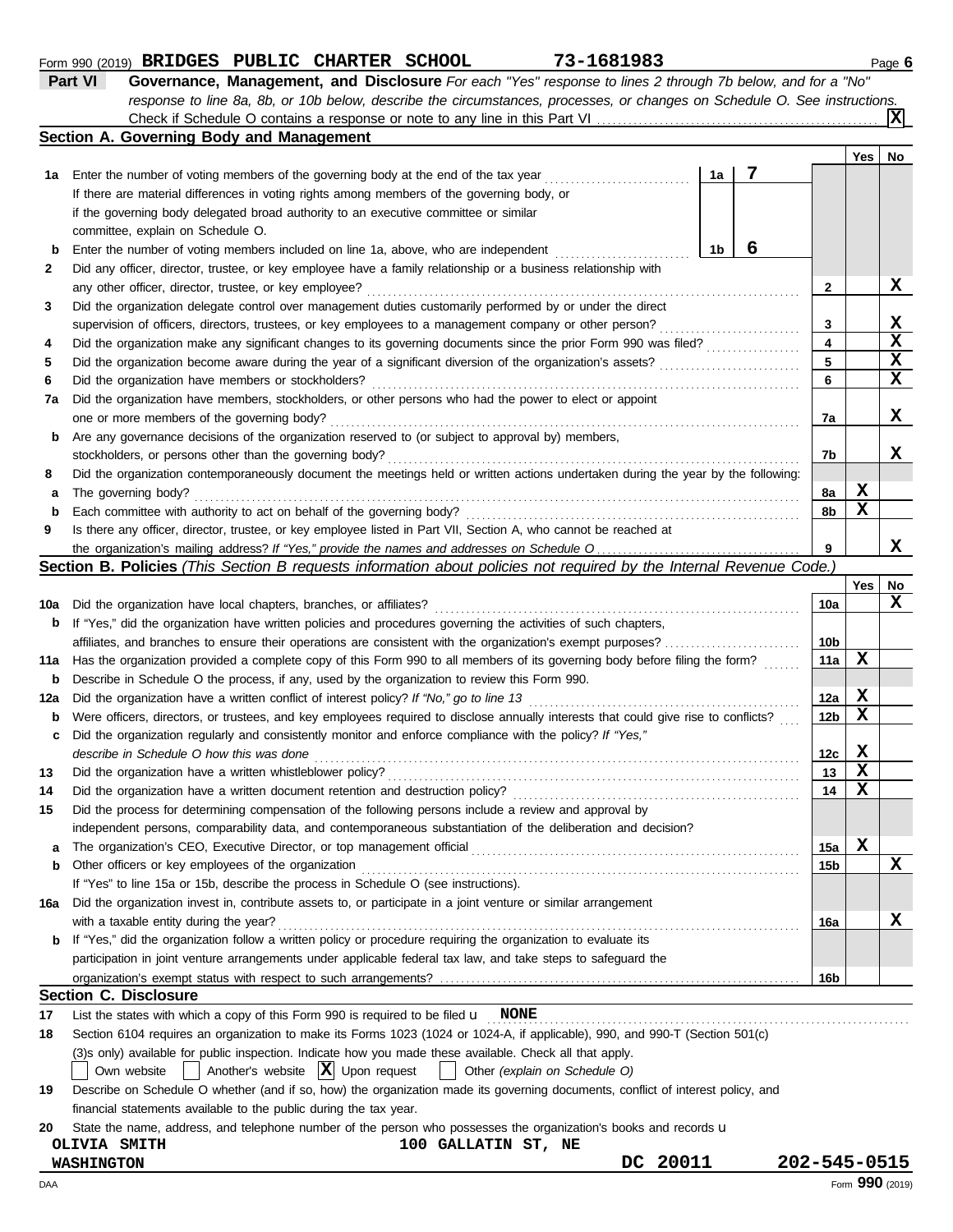| Part VII Compensation of Officers, Directors, Trustees, Key Employees, Highest Compensated Employees, and |  |  |
|-----------------------------------------------------------------------------------------------------------|--|--|
| Independent Contractors                                                                                   |  |  |
|                                                                                                           |  |  |

### Check if Schedule O contains a response or note to any line in this Part VII

#### **Section A. Officers, Directors, Trustees, Key Employees, and Highest Compensated Employees**

**1a** Complete this table for all persons required to be listed. Report compensation for the calendar year ending with or within the organization's tax year.

■ List all of the organization's **current** officers, directors, trustees (whether individuals or organizations), regardless of amount of the companies of amount of compensation. Enter -0- in columns (D), (E), and (F) if no compensation was paid.

● List all of the organization's **current** key employees, if any. See instructions for definition of "key employee."

■ List the organization's five **current** highest compensated employees (other than an officer, director, trustee, or key employee)<br> **•** Preceived reportable compensation (Box 5 of Form W.2 and/or Box 7 of Form 1000 MISC)

who received reportable compensation (Box 5 of Form W-2 and/or Box 7 of Form 1099-MISC) of more than \$100,000 from the organization and any related organizations.

■ List all of the organization's **former** officers, key employees, and highest compensated employees who received more than<br> **•** 00,000 of reportable compensation from the ergonization and any related ergonizations \$100,000 of reportable compensation from the organization and any related organizations.

■ List all of the organization's **former directors or trustees** that received, in the capacity as a former director or trustee of the<br>paization, more than \$10,000 of reportable compensation from the organization and any r organization, more than \$10,000 of reportable compensation from the organization and any related organizations. See instructions for the order in which to list the persons above.

Check this box if neither the organization nor any related organization compensated any current officer, director, or trustee.

| (A)<br>Name and title                 | (B)<br>Average<br>hours<br>per week<br>(list any<br>hours for |                                   | (C)<br>Position<br>(do not check more than one<br>box, unless person is both an<br>officer and a director/trustee) |             |              |                                 |        | (D)<br>Reportable<br>compensation<br>from the<br>organization<br>(W-2/1099-MISC) | (E)<br>Reportable<br>compensation<br>from related<br>organizations<br>(W-2/1099-MISC) | (F)<br>Estimated amount<br>of other<br>compensation<br>from the<br>organization and |
|---------------------------------------|---------------------------------------------------------------|-----------------------------------|--------------------------------------------------------------------------------------------------------------------|-------------|--------------|---------------------------------|--------|----------------------------------------------------------------------------------|---------------------------------------------------------------------------------------|-------------------------------------------------------------------------------------|
|                                       | related<br>organizations<br>below<br>dotted line)             | Individual trustee<br>or director | Institutional trustee                                                                                              | Officer     | Key employee | Highest compensated<br>employee | Former |                                                                                  |                                                                                       | related organizations                                                               |
| (1) WOODROW SCOTT                     |                                                               |                                   |                                                                                                                    |             |              |                                 |        |                                                                                  |                                                                                       |                                                                                     |
| <b>BOARD CHAIR</b>                    | 6.00<br>0.00                                                  | $\mathbf x$                       |                                                                                                                    | $\mathbf x$ |              |                                 |        | 0                                                                                | 0                                                                                     | $\mathbf 0$                                                                         |
| (2) HASSAN DHOUTI                     |                                                               |                                   |                                                                                                                    |             |              |                                 |        |                                                                                  |                                                                                       |                                                                                     |
|                                       | 2.00                                                          |                                   |                                                                                                                    |             |              |                                 |        |                                                                                  |                                                                                       | $\mathbf 0$                                                                         |
| <b>SECRETARY</b><br>(3) DANIEL JINICH | 0.00                                                          | $\mathbf x$                       |                                                                                                                    | $\mathbf x$ |              |                                 |        | 0                                                                                | 0                                                                                     |                                                                                     |
| <b>TREASURER</b>                      | 3.00<br>0.00                                                  | $\mathbf x$                       |                                                                                                                    | $\mathbf x$ |              |                                 |        | 0                                                                                | 0                                                                                     | $\mathbf 0$                                                                         |
| <b>TAYLOR</b><br>(4) RIKKI            |                                                               |                                   |                                                                                                                    |             |              |                                 |        |                                                                                  |                                                                                       |                                                                                     |
|                                       | 2.00                                                          |                                   |                                                                                                                    |             |              |                                 |        |                                                                                  |                                                                                       |                                                                                     |
| <b>BOARD MEMBER</b>                   | 0.00                                                          | $\mathbf x$                       |                                                                                                                    |             |              |                                 |        | 0                                                                                | 0                                                                                     | $\mathbf 0$                                                                         |
| (5) MARISSA                           | MORABITO-REILLY                                               |                                   |                                                                                                                    |             |              |                                 |        |                                                                                  |                                                                                       |                                                                                     |
| <b>BOARD MEMBER</b>                   | 2.00<br>0.00                                                  | $\mathbf x$                       |                                                                                                                    |             |              |                                 |        | 0                                                                                | 0                                                                                     | $\mathbf 0$                                                                         |
| (6) TRACY CLARKE                      |                                                               |                                   |                                                                                                                    |             |              |                                 |        |                                                                                  |                                                                                       |                                                                                     |
|                                       | 2.00                                                          |                                   |                                                                                                                    |             |              |                                 |        |                                                                                  |                                                                                       |                                                                                     |
| <b>BOARD MEMBER</b>                   | 0.00                                                          | $\mathbf x$                       |                                                                                                                    |             |              |                                 |        | 0                                                                                | 0                                                                                     | $\mathbf 0$                                                                         |
| (7) OLIVIA SMITH                      |                                                               |                                   |                                                                                                                    |             |              |                                 |        |                                                                                  |                                                                                       |                                                                                     |
| <b>FOUNDER</b>                        | 40.00<br>0.00                                                 | $\mathbf x$                       |                                                                                                                    | $\mathbf x$ |              |                                 |        | 133,799                                                                          | 0                                                                                     | 27,249                                                                              |
| (8) GEORGIA VERGOS                    |                                                               |                                   |                                                                                                                    |             |              |                                 |        |                                                                                  |                                                                                       |                                                                                     |
|                                       | 40.00                                                         |                                   |                                                                                                                    |             |              |                                 |        |                                                                                  |                                                                                       |                                                                                     |
| COO                                   | 0.00                                                          |                                   |                                                                                                                    | $\mathbf x$ |              |                                 |        | 117,068                                                                          | 0                                                                                     | 6,638                                                                               |
| (9) KALANA ELASTER                    |                                                               |                                   |                                                                                                                    |             |              |                                 |        |                                                                                  |                                                                                       |                                                                                     |
|                                       | 40.00                                                         |                                   |                                                                                                                    |             |              |                                 |        |                                                                                  |                                                                                       |                                                                                     |
| <b>PRINCIPAL</b>                      | 0.00                                                          |                                   |                                                                                                                    |             |              | $\mathbf x$                     |        | 117,027                                                                          | 0                                                                                     | 4,657                                                                               |
| (10)                                  |                                                               |                                   |                                                                                                                    |             |              |                                 |        |                                                                                  |                                                                                       |                                                                                     |
|                                       |                                                               |                                   |                                                                                                                    |             |              |                                 |        |                                                                                  |                                                                                       |                                                                                     |
| (11)                                  |                                                               |                                   |                                                                                                                    |             |              |                                 |        |                                                                                  |                                                                                       |                                                                                     |
|                                       |                                                               |                                   |                                                                                                                    |             |              |                                 |        |                                                                                  |                                                                                       |                                                                                     |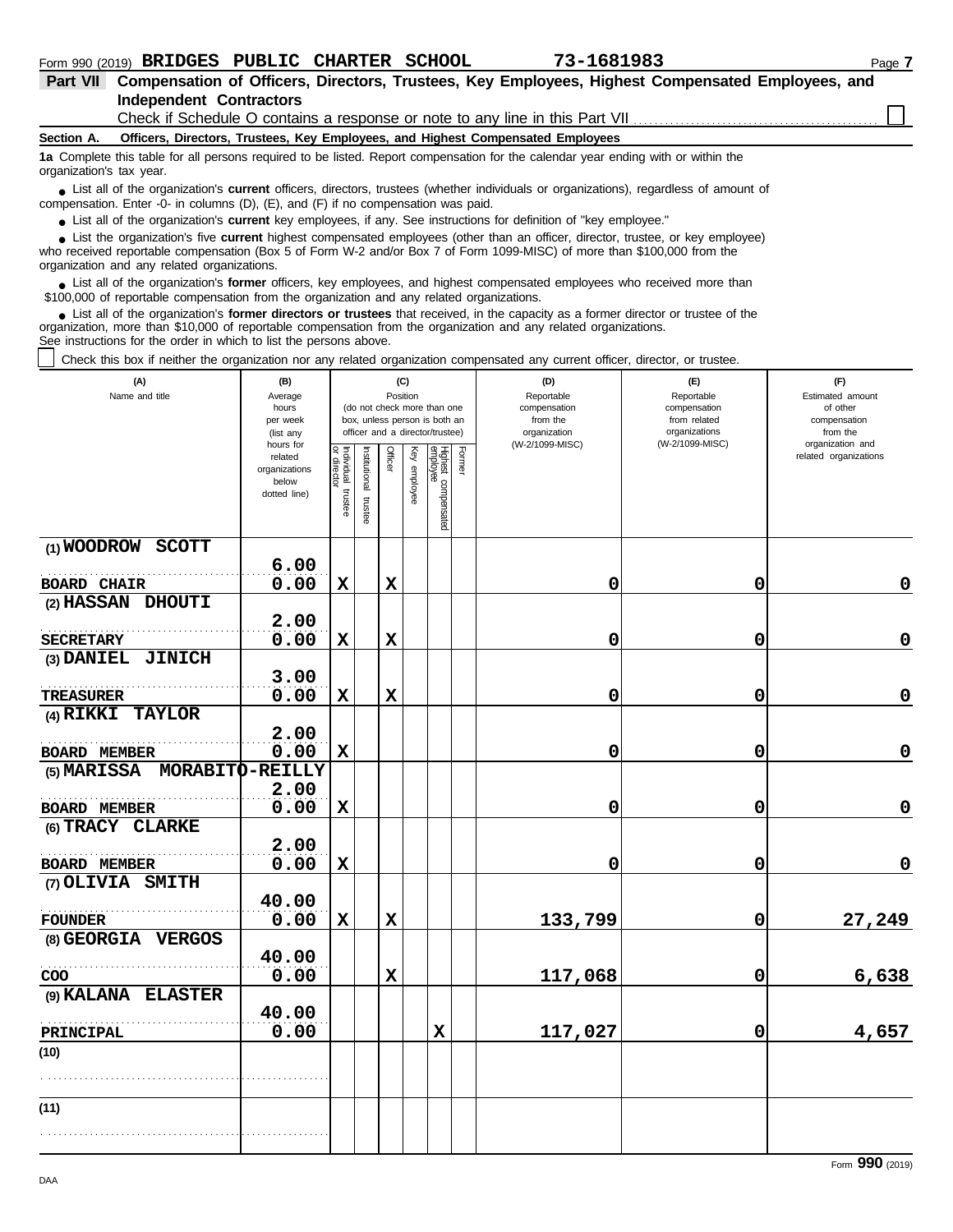|              |                | Form 990 (2019) BRIDGES PUBLIC CHARTER SCHOOL |                                                                             |          |                         |                      |         |                 |                                                                                                 |        |                                                                                                                                                                                                                                                                                                                                       | 73-1681983                                                                                                                                                         | Page 8                                                |
|--------------|----------------|-----------------------------------------------|-----------------------------------------------------------------------------|----------|-------------------------|----------------------|---------|-----------------|-------------------------------------------------------------------------------------------------|--------|---------------------------------------------------------------------------------------------------------------------------------------------------------------------------------------------------------------------------------------------------------------------------------------------------------------------------------------|--------------------------------------------------------------------------------------------------------------------------------------------------------------------|-------------------------------------------------------|
|              | Part VII       |                                               |                                                                             |          |                         |                      |         |                 |                                                                                                 |        |                                                                                                                                                                                                                                                                                                                                       | Section A. Officers, Directors, Trustees, Key Employees, and Highest Compensated Employees (continued)                                                             |                                                       |
|              |                | (A)<br>Name and title                         | (B)<br>Average<br>hours<br>per week                                         |          |                         |                      |         | (C)<br>Position | (do not check more than one<br>box, unless person is both an<br>officer and a director/trustee) |        | (D)<br>Reportable<br>compensation<br>from the                                                                                                                                                                                                                                                                                         | (E)<br>Reportable<br>compensation<br>from related                                                                                                                  | (F)<br>Estimated amount<br>of other<br>compensation   |
|              |                |                                               | (list any<br>hours for<br>related<br>organizations<br>below<br>dotted line) |          | Individual 1<br>trustee | nstitutional trustee | Officer | Key employee    | Highest compensated<br>employee                                                                 | Former | organization<br>(W-2/1099-MISC)                                                                                                                                                                                                                                                                                                       | organizations<br>(W-2/1099-MISC)                                                                                                                                   | from the<br>organization and<br>related organizations |
|              |                |                                               |                                                                             |          |                         |                      |         |                 |                                                                                                 |        |                                                                                                                                                                                                                                                                                                                                       |                                                                                                                                                                    |                                                       |
|              |                |                                               |                                                                             |          |                         |                      |         |                 |                                                                                                 |        |                                                                                                                                                                                                                                                                                                                                       |                                                                                                                                                                    |                                                       |
|              |                |                                               |                                                                             |          |                         |                      |         |                 |                                                                                                 |        |                                                                                                                                                                                                                                                                                                                                       |                                                                                                                                                                    |                                                       |
|              |                |                                               |                                                                             |          |                         |                      |         |                 |                                                                                                 |        |                                                                                                                                                                                                                                                                                                                                       |                                                                                                                                                                    |                                                       |
|              |                |                                               |                                                                             |          |                         |                      |         |                 |                                                                                                 |        |                                                                                                                                                                                                                                                                                                                                       |                                                                                                                                                                    |                                                       |
|              |                |                                               |                                                                             |          |                         |                      |         |                 |                                                                                                 |        |                                                                                                                                                                                                                                                                                                                                       |                                                                                                                                                                    |                                                       |
|              |                |                                               |                                                                             |          |                         |                      |         |                 |                                                                                                 |        |                                                                                                                                                                                                                                                                                                                                       |                                                                                                                                                                    |                                                       |
|              |                |                                               |                                                                             |          |                         |                      |         |                 |                                                                                                 |        | 367,894                                                                                                                                                                                                                                                                                                                               |                                                                                                                                                                    | 38,544                                                |
| c            |                |                                               | Total from continuation sheets to Part VII, Section A                       |          |                         |                      |         |                 |                                                                                                 | u<br>u |                                                                                                                                                                                                                                                                                                                                       |                                                                                                                                                                    |                                                       |
|              |                |                                               |                                                                             |          |                         |                      |         |                 |                                                                                                 |        | 367,894                                                                                                                                                                                                                                                                                                                               |                                                                                                                                                                    | 38,544                                                |
| $\mathbf{2}$ |                |                                               | reportable compensation from the organization $\mathbf{u}$ 3                |          |                         |                      |         |                 |                                                                                                 |        | Total number of individuals (including but not limited to those listed above) who received more than \$100,000 of                                                                                                                                                                                                                     |                                                                                                                                                                    |                                                       |
| 3            |                |                                               |                                                                             |          |                         |                      |         |                 |                                                                                                 |        | Did the organization list any former officer, director, trustee, key employee, or highest compensated                                                                                                                                                                                                                                 |                                                                                                                                                                    | Yes<br>No<br>X<br>3                                   |
| 4<br>5       |                |                                               |                                                                             |          |                         |                      |         |                 |                                                                                                 |        | For any individual listed on line 1a, is the sum of reportable compensation and other compensation from the<br>organization and related organizations greater than \$150,000? If "Yes," complete Schedule J for such<br>Did any person listed on line 1a receive or accrue compensation from any unrelated organization or individual |                                                                                                                                                                    | X<br>4                                                |
|              |                |                                               |                                                                             |          |                         |                      |         |                 |                                                                                                 |        |                                                                                                                                                                                                                                                                                                                                       |                                                                                                                                                                    | X<br>5                                                |
| 1            |                | Section B. Independent Contractors            |                                                                             |          |                         |                      |         |                 |                                                                                                 |        | Complete this table for your five highest compensated independent contractors that received more than \$100,000 of                                                                                                                                                                                                                    |                                                                                                                                                                    |                                                       |
|              |                |                                               | (A)<br>Name and business address                                            |          |                         |                      |         |                 |                                                                                                 |        |                                                                                                                                                                                                                                                                                                                                       | compensation from the organization. Report compensation for the calendar year ending with or within the organization's tax year.<br>(B)<br>Description of services | (C)<br>Compensation                                   |
|              |                | REVOLUTION FOODS, INC.                        |                                                                             |          |                         |                      |         | 8393            |                                                                                                 |        | <b>CAPWELL DRIVE</b>                                                                                                                                                                                                                                                                                                                  |                                                                                                                                                                    |                                                       |
|              | <b>OAKLAND</b> |                                               |                                                                             | CA 94621 |                         |                      |         |                 |                                                                                                 |        | FOOD SERVICE                                                                                                                                                                                                                                                                                                                          |                                                                                                                                                                    | 411,988                                               |
|              | <b>EDOPS</b>   | <b>WASHINGTON</b>                             |                                                                             | DC 20006 |                         |                      |         |                 |                                                                                                 |        | 1638 R STREET NW, SUITE 300, NW<br>ACCTG & HR SVC                                                                                                                                                                                                                                                                                     |                                                                                                                                                                    | 225,944                                               |
|              |                |                                               |                                                                             |          |                         |                      |         |                 |                                                                                                 |        |                                                                                                                                                                                                                                                                                                                                       |                                                                                                                                                                    |                                                       |
| $\mathbf{2}$ |                |                                               |                                                                             |          |                         |                      |         |                 |                                                                                                 |        | Total number of independent contractors (including but not limited to those listed above) who                                                                                                                                                                                                                                         |                                                                                                                                                                    |                                                       |
| DAA          |                |                                               | received more than \$100,000 of compensation from the organization u        |          |                         |                      |         |                 |                                                                                                 |        |                                                                                                                                                                                                                                                                                                                                       | 2                                                                                                                                                                  | Form 990 (2019)                                       |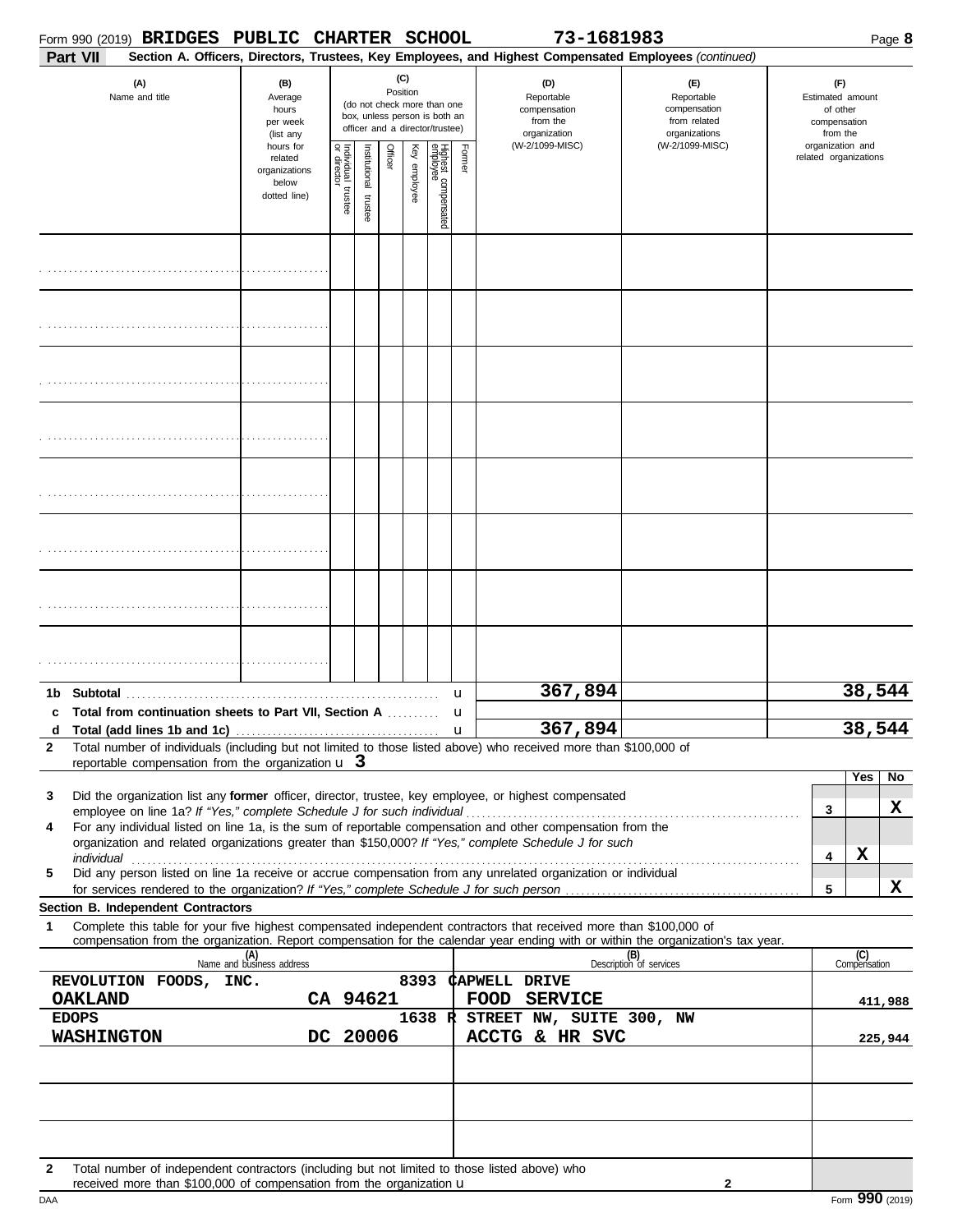### Form 990 (2019) Page **9 BRIDGES PUBLIC CHARTER SCHOOL 73-1681983**

## **Part VIII Statement of Revenue**

Check if Schedule O contains a response or note to any line in this Part VIII . . . . . . . . . . . . . . . . . . . . . . . . . . . . . . . . . . . . . . . . . . . .

|                                                                  |     |                                                                                                                    |          |                              |                |        |                      | (A)<br>Total revenue | (B)<br>Related or exempt<br>function revenue | (C)<br>Unrelated<br>business revenue | (D)<br>Revenue excluded<br>from tax under |
|------------------------------------------------------------------|-----|--------------------------------------------------------------------------------------------------------------------|----------|------------------------------|----------------|--------|----------------------|----------------------|----------------------------------------------|--------------------------------------|-------------------------------------------|
|                                                                  |     |                                                                                                                    |          |                              |                |        |                      |                      |                                              |                                      | sections 512-514                          |
| <b>Contributions, Gifts, Grants</b><br>and Other Similar Amounts |     | 1a Federated campaigns                                                                                             |          |                              | 1a             |        |                      |                      |                                              |                                      |                                           |
|                                                                  |     | <b>b</b> Membership dues                                                                                           |          |                              | 1 <sub>b</sub> |        |                      |                      |                                              |                                      |                                           |
|                                                                  |     | c Fundraising events                                                                                               |          |                              | 1 <sub>c</sub> |        |                      |                      |                                              |                                      |                                           |
|                                                                  |     | d Related organizations                                                                                            |          |                              | 1d             |        |                      |                      |                                              |                                      |                                           |
|                                                                  |     | e Government grants (contributions)                                                                                |          |                              | 1е             |        | 991,646              |                      |                                              |                                      |                                           |
|                                                                  |     | f All other contributions, gifts, grants,<br>and similar amounts not included above                                |          |                              | 1f             |        | 44,730               |                      |                                              |                                      |                                           |
|                                                                  |     | <b>q</b> Noncash contributions included in lines 1a-1f                                                             |          |                              | 1g $\sqrt{5}$  |        | 15,752               |                      |                                              |                                      |                                           |
|                                                                  |     |                                                                                                                    |          |                              |                |        | $\mathbf u$          | 1,036,376            |                                              |                                      |                                           |
|                                                                  |     |                                                                                                                    |          |                              |                |        | <b>Business Code</b> |                      |                                              |                                      |                                           |
|                                                                  | 2a  |                                                                                                                    |          | PER PUPIL FUNDING ALLOCATION |                |        | 611710               | 11,342,244           | 11,342,244                                   |                                      |                                           |
| Program Service<br>Revenue                                       | b   | PER PUPIL FACILITY ALLOWANCE                                                                                       |          |                              |                | 611710 | 1,360,680            | 1,360,680            |                                              |                                      |                                           |
|                                                                  | c   | SERVICE FEES                                                                                                       |          |                              |                |        | 611710               | 288,956              | 288,956                                      |                                      |                                           |
|                                                                  | d   | STUDENT ACTIVITY FEES                                                                                              |          |                              |                |        | 611710               | 46,313               | 46,313                                       |                                      |                                           |
|                                                                  |     |                                                                                                                    |          |                              |                |        |                      |                      |                                              |                                      |                                           |
|                                                                  |     | f All other program service revenue <i>contained</i> and the series of All other program service revenue of $\sim$ |          |                              |                |        |                      |                      |                                              |                                      |                                           |
|                                                                  |     |                                                                                                                    |          |                              |                |        | u                    | 13,038,193           |                                              |                                      |                                           |
|                                                                  | 3   | Investment income (including dividends, interest, and                                                              |          |                              |                |        |                      |                      |                                              |                                      |                                           |
|                                                                  |     |                                                                                                                    |          |                              |                |        | u                    | 19                   |                                              |                                      | 19                                        |
|                                                                  | 4   | Income from investment of tax-exempt bond proceeds                                                                 |          |                              |                |        | u                    |                      |                                              |                                      |                                           |
|                                                                  | 5   |                                                                                                                    |          |                              |                |        | u                    |                      |                                              |                                      |                                           |
|                                                                  |     |                                                                                                                    |          | (i) Real                     |                |        | (ii) Personal        |                      |                                              |                                      |                                           |
|                                                                  |     | <b>6a</b> Gross rents<br>Less: rental expenses                                                                     | 6а<br>6b |                              |                |        |                      |                      |                                              |                                      |                                           |
|                                                                  | b   | Rental inc. or (loss)                                                                                              | 6с       |                              |                |        |                      |                      |                                              |                                      |                                           |
|                                                                  | d   | Net rental income or (loss)                                                                                        |          |                              |                |        | u                    |                      |                                              |                                      |                                           |
|                                                                  |     | <b>7a</b> Gross amount from                                                                                        |          | (i) Securities               |                |        | (ii) Other           |                      |                                              |                                      |                                           |
|                                                                  |     | sales of assets<br>other than inventory                                                                            | 7а       |                              |                |        |                      |                      |                                              |                                      |                                           |
|                                                                  |     | <b>b</b> Less: cost or other                                                                                       |          |                              |                |        |                      |                      |                                              |                                      |                                           |
|                                                                  |     | basis and sales exps.                                                                                              | 7b       |                              |                |        |                      |                      |                                              |                                      |                                           |
| Revenue                                                          |     | c Gain or (loss)                                                                                                   | 7c       |                              |                |        |                      |                      |                                              |                                      |                                           |
| <b>Other</b>                                                     |     |                                                                                                                    |          |                              |                |        | u                    |                      |                                              |                                      |                                           |
|                                                                  |     | 8a Gross income from fundraising events                                                                            |          |                              |                |        |                      |                      |                                              |                                      |                                           |
|                                                                  |     | (not including \$                                                                                                  |          |                              |                |        |                      |                      |                                              |                                      |                                           |
|                                                                  |     | of contributions reported on line 1c).                                                                             |          |                              |                |        |                      |                      |                                              |                                      |                                           |
|                                                                  |     | See Part IV, line 18 $\ldots$                                                                                      |          |                              | 8а             |        |                      |                      |                                              |                                      |                                           |
|                                                                  |     | <b>b</b> Less: direct expenses                                                                                     |          |                              | 8b             |        |                      |                      |                                              |                                      |                                           |
|                                                                  | с   | Net income or (loss) from fundraising events<br>9a Gross income from gaming activities.                            |          |                              |                |        | u                    |                      |                                              |                                      |                                           |
|                                                                  |     | See Part IV, line 19                                                                                               |          |                              | 9а             |        |                      |                      |                                              |                                      |                                           |
|                                                                  |     | <b>b</b> Less: direct expenses <i>minimum</i>                                                                      |          |                              | 9 <sub>b</sub> |        |                      |                      |                                              |                                      |                                           |
|                                                                  |     | c Net income or (loss) from gaming activities                                                                      |          |                              |                |        | u                    |                      |                                              |                                      |                                           |
|                                                                  |     | 10a Gross sales of inventory, less                                                                                 |          |                              |                |        |                      |                      |                                              |                                      |                                           |
|                                                                  |     | returns and allowances                                                                                             |          |                              | 10a            |        |                      |                      |                                              |                                      |                                           |
|                                                                  |     | <b>b</b> Less: cost of goods sold                                                                                  |          |                              | 10b            |        |                      |                      |                                              |                                      |                                           |
|                                                                  |     | c Net income or (loss) from sales of inventory                                                                     |          |                              |                |        | u                    |                      |                                              |                                      |                                           |
|                                                                  |     |                                                                                                                    |          |                              |                |        | <b>Business Code</b> |                      |                                              |                                      |                                           |
| Miscellaneous<br>Revenue                                         | 11a | OTHER INCOME                                                                                                       |          |                              |                |        | 900099               | 2,250                | 2,250                                        |                                      |                                           |
|                                                                  | b   |                                                                                                                    |          |                              |                |        |                      |                      |                                              |                                      |                                           |
|                                                                  |     |                                                                                                                    |          |                              |                |        |                      |                      |                                              |                                      |                                           |
|                                                                  |     |                                                                                                                    |          |                              |                |        |                      |                      |                                              |                                      |                                           |
|                                                                  |     |                                                                                                                    |          |                              |                |        | $\mathbf u$          | 2,250                |                                              |                                      | 19                                        |
|                                                                  |     |                                                                                                                    |          |                              |                |        | $\mathbf{u}$         | 14,076,838           | 13,040,443                                   | 0                                    |                                           |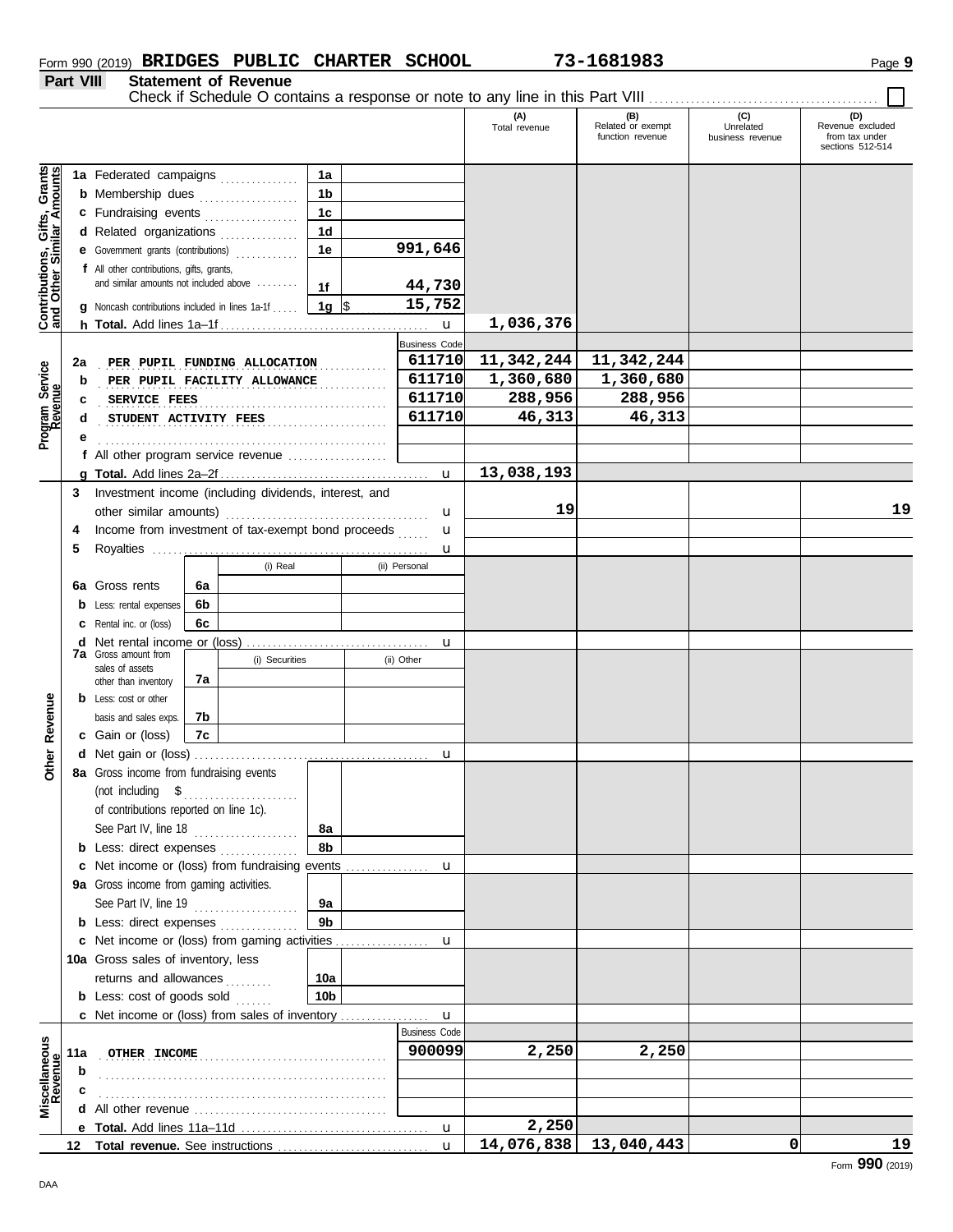| Form 990 (2019)<br>Part IX                                                                                                                              | BRIDGES PUBLIC CHARTER SCHOOL<br><b>Statement of Functional Expenses</b>                                                   | 73-1681983                         |                                           | Page 10                        |
|---------------------------------------------------------------------------------------------------------------------------------------------------------|----------------------------------------------------------------------------------------------------------------------------|------------------------------------|-------------------------------------------|--------------------------------|
|                                                                                                                                                         | Section 501(c)(3) and 501(c)(4) organizations must complete all columns. All other organizations must complete column (A). |                                    |                                           |                                |
|                                                                                                                                                         | Check if Schedule O contains a response or note to any line in this Part IX                                                |                                    |                                           |                                |
| Do not include amounts reported on lines 6b,<br>7b, 8b, 9b, and 10b of Part VIII.                                                                       | (A)<br>Total expenses                                                                                                      | (B)<br>Program service<br>expenses | (C)<br>Management and<br>general expenses | (D)<br>Fundraising<br>expenses |
| 1 Grants and other assistance to domestic organizations<br>and domestic governments. See Part IV, line 21                                               |                                                                                                                            |                                    |                                           |                                |
| Grants and other assistance to domestic<br>$\mathbf{2}$<br>individuals. See Part IV, line 22                                                            |                                                                                                                            |                                    |                                           |                                |
| Grants and other assistance to foreign<br>3<br>organizations, foreign governments, and foreign<br>individuals. See Part IV, lines 15 and 16             |                                                                                                                            |                                    |                                           |                                |
| Benefits paid to or for members<br>4                                                                                                                    |                                                                                                                            |                                    |                                           |                                |
| Compensation of current officers, directors,<br>5<br>trustees, and key employees                                                                        | 307,790                                                                                                                    | 279,498                            | 27,973                                    | 319                            |
| Compensation not included above to disqualified<br>6<br>persons (as defined under section 4958(f)(1)) and<br>persons described in section 4958(c)(3)(B) |                                                                                                                            |                                    |                                           |                                |
| Other salaries and wages<br>7                                                                                                                           | 6,620,527                                                                                                                  | 6,011,968                          | 601,703                                   | 6,856                          |
| Pension plan accruals and contributions (include<br>8                                                                                                   |                                                                                                                            |                                    |                                           |                                |
| section 401(k) and 403(b) employer contributions)                                                                                                       | 34,935                                                                                                                     | 31,724                             | 3,175                                     | 36                             |
| Other employee benefits<br>9                                                                                                                            | 426,194                                                                                                                    | 387,018                            | 38,734                                    | 442                            |
| 10                                                                                                                                                      | 617,289                                                                                                                    | 560,548                            | 56,102                                    | 639                            |
| Fees for services (nonemployees):<br>11                                                                                                                 |                                                                                                                            |                                    |                                           |                                |
|                                                                                                                                                         |                                                                                                                            |                                    |                                           |                                |
|                                                                                                                                                         | 46,262                                                                                                                     |                                    | 46,262                                    |                                |
|                                                                                                                                                         | 162,306                                                                                                                    |                                    | 162,306                                   |                                |
| d Lobbying                                                                                                                                              |                                                                                                                            |                                    |                                           |                                |
| e Professional fundraising services. See Part IV, line 17                                                                                               |                                                                                                                            |                                    |                                           |                                |
| Investment management fees<br>f                                                                                                                         |                                                                                                                            |                                    |                                           |                                |
| Other. (If line 11g amount exceeds 10% of line 25, column<br>a                                                                                          |                                                                                                                            |                                    |                                           |                                |
|                                                                                                                                                         | 136,790                                                                                                                    | 93,659                             | 43,131                                    |                                |
| 12 Advertising and promotion [1] [1] Advertising and promotion                                                                                          |                                                                                                                            |                                    |                                           |                                |
| 13                                                                                                                                                      | 69,202                                                                                                                     | 64,438                             | 4,737                                     | 27                             |
| 14<br>Information technology                                                                                                                            | 79,224                                                                                                                     | 73,771                             | 5,423                                     | 30                             |

**a** CONTRACTED INSTRUCTION **618,983** 618,983

. . . . . . . . . . . . . . . . . . . . . . . . . . . . . . . . . . . . . . . . . . . . . . . **FOOD SERVICE 285,153 285,153 DIRECT STUDENT COSTS 280,568** 280,568

. . . . . . . . . . . . . . . . . . . . . . . . . . . . . . . . . . . . . . . . . . . . . . . **AUTHORIZER FEE 126,000 117,327 8,625 48**

**23,044 21,458 1,577 9**

**1,416,029 1,318,559 96,929 541**

**185,831 173,040 12,720 71**

**135,423 86,497 47,210 1,716**

**11,571,550 10,404,209 1,156,607 10,734**

**14** Information technology . . . . . . . . . . . . . . . . . . . . . .

Royalties . . . . . . . . . . . . . . . . . . . . . . . . . . . . . . . . . . . . . Occupancy . . . . . . . . . . . . . . . . . . . . . . . . . . . . . . . . . . Travel . . . . . . . . . . . . . . . . . . . . . . . . . . . . . . . . . . . . . . . . Payments of travel or entertainment expenses for any federal, state, or local public officials Conferences, conventions, and meetings Interest . . . . . . . . . . . . . . . . . . . . . . . . . . . . . . . . . . . . . . Payments to affiliates . . . . . . . . . . . . . . . . . . . . . . . .

**22** Depreciation, depletion, and amortization . . .

Insurance . . . . . . . . . . . . . . . . . . . . . . . . . . . . . . . . . . . .

above (List miscellaneous expenses on line 24e. If line 24e amount exceeds 10% of line 25, column (A) amount, list line 24e expenses on Schedule O.)

**e** All other expenses . . . . . . . . . . . . . . . . . . . . . . . . . . . **25 Total functional expenses.** Add lines 1 through 24e . . . . .

fundraising solicitation. Check here  $\mathbf{u}$  | if organization reported in column (B) joint costs from a combined educational campaign and

**Joint costs.** Complete this line only if the

following SOP 98-2 (ASC 958-720)

**24** Other expenses. Itemize expenses not covered

**26**

**19 20 21**

**23**

**b c d**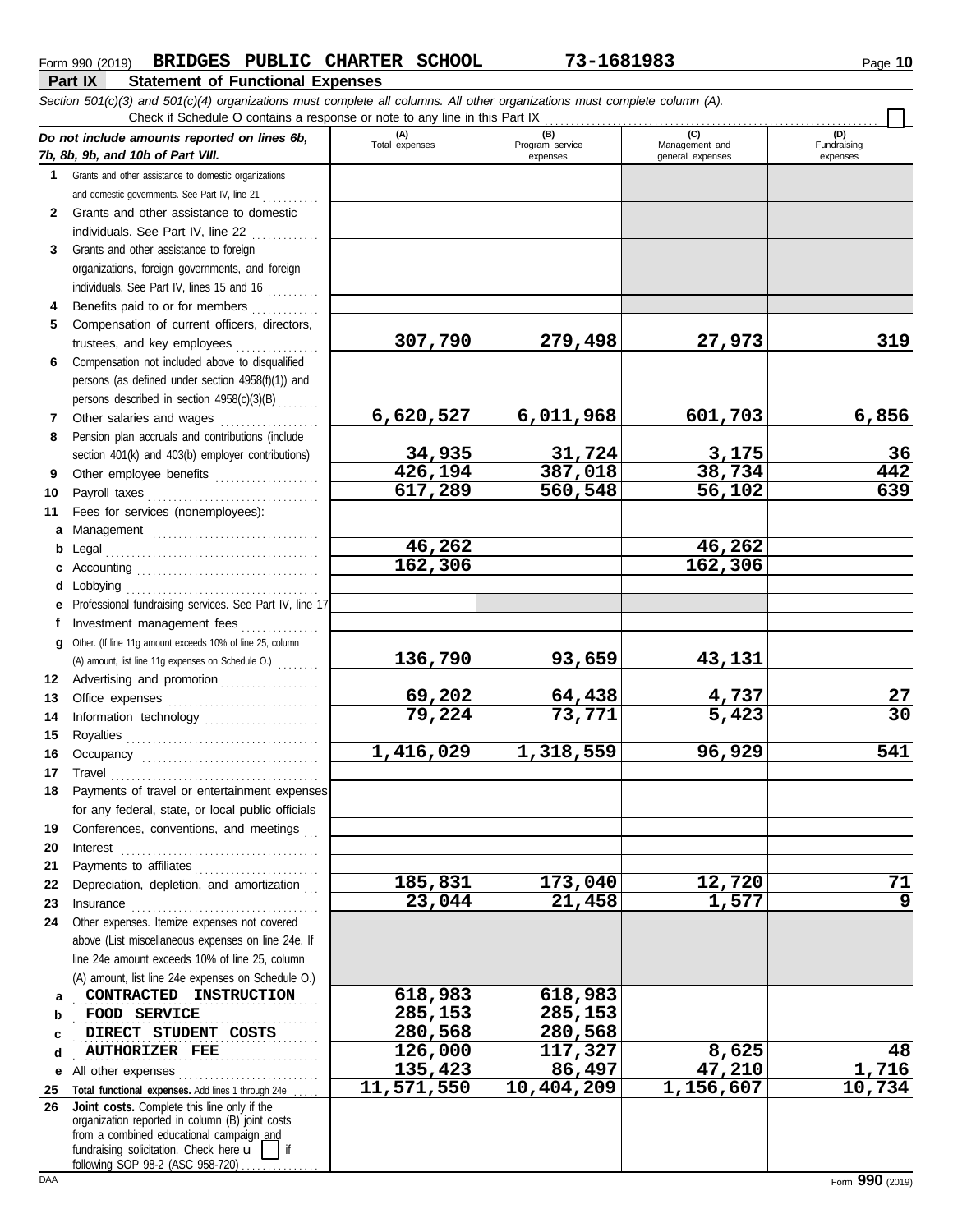| Form 990 (2019) | <b>BRIDGES</b>       | PUBLIC | <b>CHARTER</b> | <b>SCHOOL</b> | 73-1681983 | Page |
|-----------------|----------------------|--------|----------------|---------------|------------|------|
| Part X          | <b>Balance Sheet</b> |        |                |               |            |      |

|                 |    |                                                                                                                                                                                                                                |  |           | (A)               |                | (B)         |
|-----------------|----|--------------------------------------------------------------------------------------------------------------------------------------------------------------------------------------------------------------------------------|--|-----------|-------------------|----------------|-------------|
|                 |    |                                                                                                                                                                                                                                |  |           | Beginning of year |                | End of year |
|                 | 1  | Cash-non-interest-bearing                                                                                                                                                                                                      |  |           | 3,873,278         | $\mathbf{1}$   | 7,542,020   |
|                 | 2  |                                                                                                                                                                                                                                |  |           | 32,074            | $\overline{2}$ | 32,094      |
|                 | 3  |                                                                                                                                                                                                                                |  |           | 272,318           | $\mathbf{3}$   | 231,137     |
|                 | 4  | Accounts receivable, net                                                                                                                                                                                                       |  |           | 340,963           | 4              | 401,312     |
|                 | 5  | Loans and other receivables from any current or former officer, director,                                                                                                                                                      |  |           |                   |                |             |
|                 |    | trustee, key employee, creator or founder, substantial contributor, or 35%                                                                                                                                                     |  |           |                   |                |             |
|                 |    | controlled entity or family member of any of these persons                                                                                                                                                                     |  |           |                   | 5              |             |
|                 | 6  | Loans and other receivables from other disqualified persons (as defined                                                                                                                                                        |  |           |                   |                |             |
|                 |    | under section 4958(f)(1)), and persons described in section 4958(c)(3)(B)                                                                                                                                                      |  |           |                   | 6              |             |
| Assets          | 7  |                                                                                                                                                                                                                                |  |           |                   | 7              |             |
|                 | 8  | Inventories for sale or use                                                                                                                                                                                                    |  |           |                   | 8              |             |
|                 | 9  |                                                                                                                                                                                                                                |  |           | 484,270           | 9              | 435,637     |
|                 |    | 10a Land, buildings, and equipment: cost or other                                                                                                                                                                              |  |           |                   |                |             |
|                 |    |                                                                                                                                                                                                                                |  | 1,608,191 |                   |                |             |
|                 |    |                                                                                                                                                                                                                                |  | 891,352   | 877,225           | 10c            | 716,839     |
|                 | 11 |                                                                                                                                                                                                                                |  |           |                   |                |             |
|                 | 12 |                                                                                                                                                                                                                                |  |           | 11<br>12          |                |             |
|                 | 13 |                                                                                                                                                                                                                                |  |           | 13                |                |             |
|                 | 14 | Intangible assets with a state of the contract of the state of the state of the state of the state of the state of the state of the state of the state of the state of the state of the state of the state of the state of the |  |           | 14                |                |             |
|                 | 15 |                                                                                                                                                                                                                                |  | 54,498    | 15                | 54,498         |             |
|                 | 16 |                                                                                                                                                                                                                                |  |           | 5,934,626         | 16             | 9,413,537   |
|                 | 17 |                                                                                                                                                                                                                                |  |           | 1,131,400         | 17             | 899,842     |
|                 | 18 | Grants payable                                                                                                                                                                                                                 |  |           |                   | 18             |             |
|                 | 19 |                                                                                                                                                                                                                                |  |           | 2,660             | 19             | 34,693      |
|                 | 20 |                                                                                                                                                                                                                                |  |           |                   | 20             |             |
|                 | 21 | Escrow or custodial account liability. Complete Part IV of Schedule D                                                                                                                                                          |  |           |                   | 21             |             |
|                 | 22 | Loans and other payables to any current or former officer, director,                                                                                                                                                           |  |           |                   |                |             |
| Liabilities     |    | trustee, key employee, creator or founder, substantial contributor, or 35%                                                                                                                                                     |  |           |                   |                |             |
|                 |    |                                                                                                                                                                                                                                |  |           |                   | 22             |             |
|                 | 23 | Secured mortgages and notes payable to unrelated third parties [111] Secured mortgages and notes payable to unrelated third parties                                                                                            |  |           |                   | 23             |             |
|                 | 24 | Unsecured notes and loans payable to unrelated third parties                                                                                                                                                                   |  |           |                   | 24             |             |
|                 | 25 | Other liabilities (including federal income tax, payables to related third                                                                                                                                                     |  |           |                   |                |             |
|                 |    | parties, and other liabilities not included on lines 17-24). Complete Part X                                                                                                                                                   |  |           |                   |                |             |
|                 |    |                                                                                                                                                                                                                                |  |           | $341,368$ 25      |                | 1,514,516   |
|                 | 26 |                                                                                                                                                                                                                                |  |           | 1,475,428         | 26             | 2,449,051   |
|                 |    | Organizations that follow FASB ASC 958, check here $\mathbf{u} \times$                                                                                                                                                         |  |           |                   |                |             |
|                 |    | and complete lines 27, 28, 32, and 33.                                                                                                                                                                                         |  |           |                   |                |             |
|                 | 27 | Net assets without donor restrictions                                                                                                                                                                                          |  |           | 4,457,736         | 27             | 6,962,271   |
| <b>Balances</b> | 28 | Net assets with donor restrictions                                                                                                                                                                                             |  |           | 1,462             | 28             | 2,215       |
|                 |    | Organizations that do not follow FASB ASC 958, check here u                                                                                                                                                                    |  |           |                   |                |             |
| or Fund         |    | and complete lines 29 through 33.                                                                                                                                                                                              |  |           |                   |                |             |
|                 | 29 | Capital stock or trust principal, or current funds                                                                                                                                                                             |  |           |                   | 29             |             |
| Assets          | 30 | Paid-in or capital surplus, or land, building, or equipment fund                                                                                                                                                               |  |           |                   | 30             |             |
|                 | 31 | Retained earnings, endowment, accumulated income, or other funds                                                                                                                                                               |  |           |                   | 31             |             |
| ğ               | 32 | Total net assets or fund balances                                                                                                                                                                                              |  |           | 4,459,198         | 32             | 6,964,486   |
|                 | 33 |                                                                                                                                                                                                                                |  |           | 5,934,626         | 33             | 9,413,537   |

Form **990** (2019)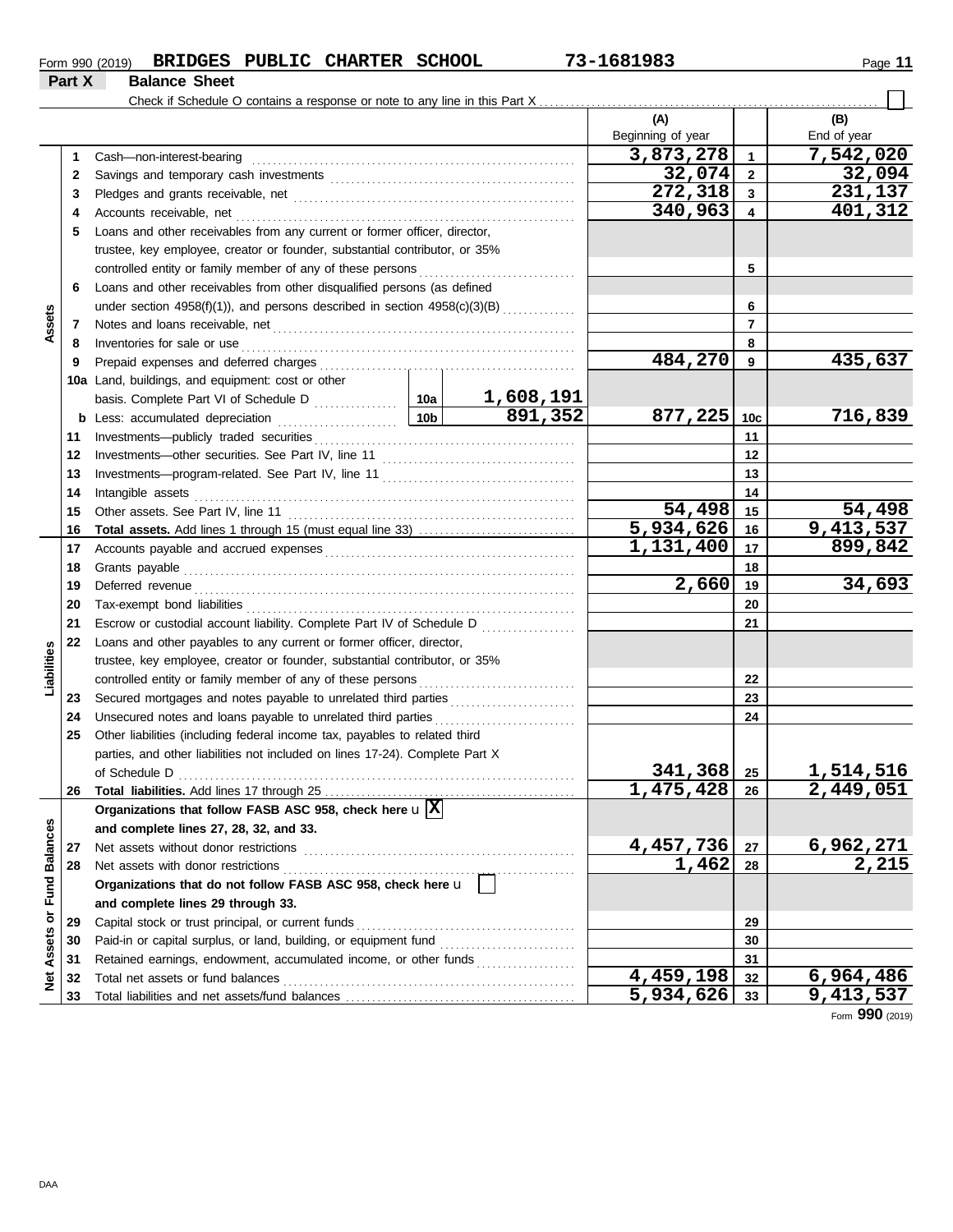|    |                                                                                                                                | 1                       | 14,076,838     |     |           |
|----|--------------------------------------------------------------------------------------------------------------------------------|-------------------------|----------------|-----|-----------|
| 2  |                                                                                                                                | $\overline{2}$          | 11,571,550     |     |           |
| З  | Revenue less expenses. Subtract line 2 from line 1                                                                             | $\overline{\mathbf{3}}$ | 2,505,288      |     |           |
|    |                                                                                                                                | $\overline{4}$          | 4,459,198      |     |           |
| 5  |                                                                                                                                | 5                       |                |     |           |
| 6  | Donated services and use of facilities <b>constructs</b> and the service of facilities <b>constructs</b> and use of facilities | 6                       |                |     |           |
| 7  | Investment expenses                                                                                                            | $\overline{7}$          |                |     |           |
| 8  | Prior period adjustments                                                                                                       | 8                       |                |     |           |
| 9  |                                                                                                                                | 9                       |                |     |           |
| 10 | Net assets or fund balances at end of year. Combine lines 3 through 9 (must equal Part X, line                                 |                         |                |     |           |
|    |                                                                                                                                | 10                      | 6,964,486      |     |           |
|    | <b>Financial Statements and Reporting</b><br>Part XII                                                                          |                         |                |     |           |
|    |                                                                                                                                |                         |                |     |           |
|    |                                                                                                                                |                         |                | Yes | <b>No</b> |
| 1. | $ \mathbf{X} $ Accrual<br>Accounting method used to prepare the Form 990:<br>  Cash<br>Other                                   |                         |                |     |           |
|    | If the organization changed its method of accounting from a prior year or checked "Other," explain in                          |                         |                |     |           |
|    | Schedule O.                                                                                                                    |                         |                |     |           |
|    | 2a Were the organization's financial statements compiled or reviewed by an independent accountant?                             |                         | 2a             |     | x         |
|    | If "Yes," check a box below to indicate whether the financial statements for the year were compiled or                         |                         |                |     |           |
|    | reviewed on a separate basis, consolidated basis, or both:                                                                     |                         |                |     |           |
|    | Separate basis<br>  Consolidated basis<br>  Both consolidated and separate basis                                               |                         |                |     |           |
|    | <b>b</b> Were the organization's financial statements audited by an independent accountant?                                    |                         | 2 <sub>b</sub> | X   |           |
|    | If "Yes," check a box below to indicate whether the financial statements for the year were audited on a                        |                         |                |     |           |
|    | separate basis, consolidated basis, or both:                                                                                   |                         |                |     |           |
|    | $ \mathbf{X} $ Separate basis<br>  Both consolidated and separate basis<br>Consolidated basis                                  |                         |                |     |           |
|    | c If "Yes" to line 2a or 2b, does the organization have a committee that assumes responsibility for oversight of               |                         |                |     |           |
|    | the audit, review, or compilation of its financial statements and selection of an independent accountant?                      |                         | 2c             | x   |           |
|    | If the organization changed either its oversight process or selection process during the tax year, explain on                  |                         |                |     |           |
|    | Schedule O.                                                                                                                    |                         |                |     |           |
|    | 3a As a result of a federal award, was the organization required to undergo an audit or audits as set forth in the             |                         |                |     |           |
|    | Single Audit Act and OMB Circular A-133?                                                                                       |                         | За             |     | x         |
|    | b If "Yes," did the organization undergo the required audit or audits? If the organization did not undergo the                 |                         |                |     |           |
|    | required audit or audits, explain why on Schedule O and describe any steps taken to undergo such audits                        |                         | 3b             |     |           |

Check if Schedule O contains a response or note to any line in this Part XI ....................

required audit or audits, explain why on Schedule O and describe any steps taken to undergo such audits .

#### Form 990 (2019) Page **12 BRIDGES PUBLIC CHARTER SCHOOL 73-1681983 Part XI Reconciliation of Net Assets**

| 73-1681983 |  |  |
|------------|--|--|
|            |  |  |

**14,076,838**

Form **990** (2019)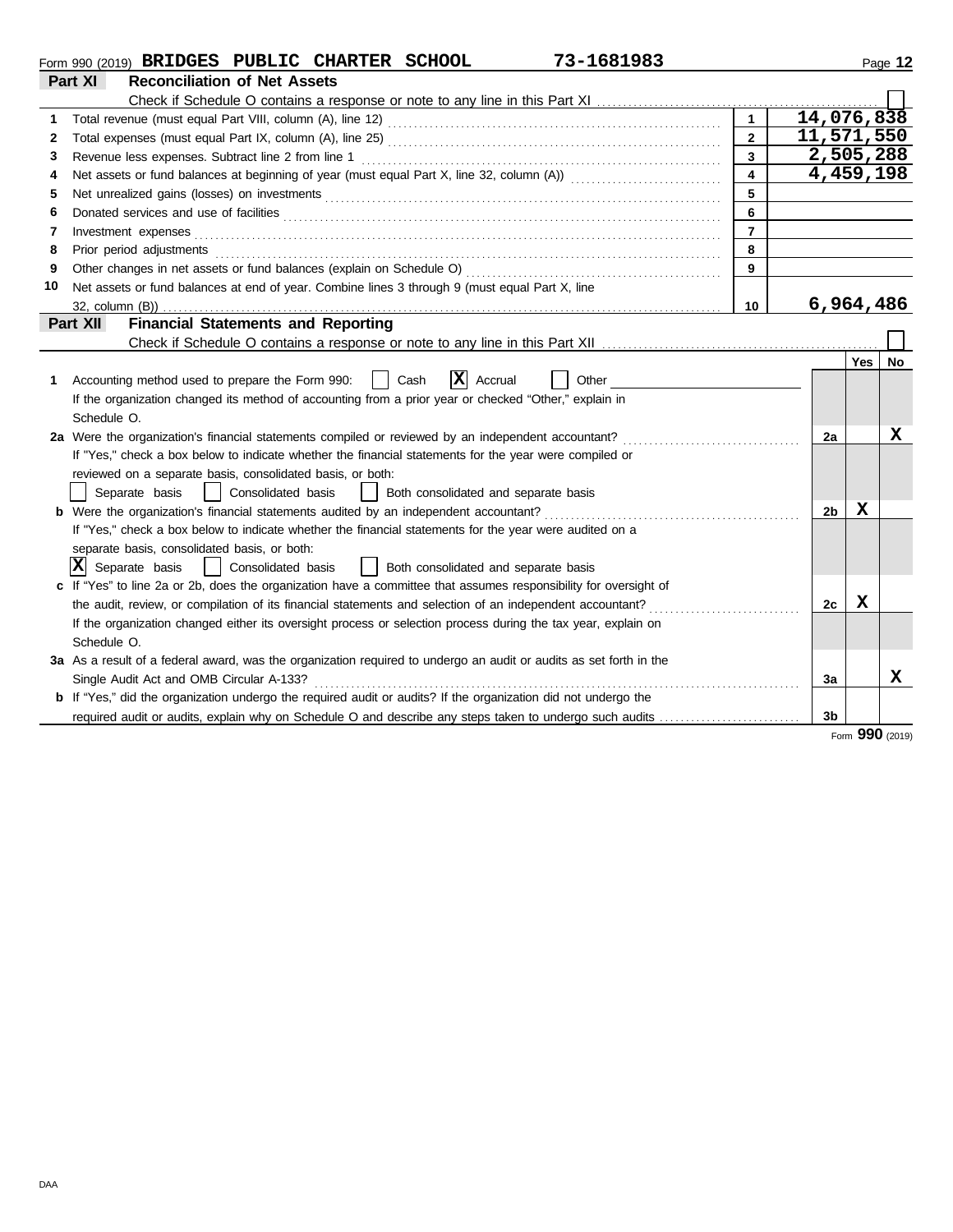| <b>SCHEDULE A</b>                     | <b>Public Charity Status and Public Support</b>                                                      | OMB No. 1545-0047                                                                                                                                                                                                                                                                                                                                                 |                                                      |                                              |                                      |  |  |  |  |  |
|---------------------------------------|------------------------------------------------------------------------------------------------------|-------------------------------------------------------------------------------------------------------------------------------------------------------------------------------------------------------------------------------------------------------------------------------------------------------------------------------------------------------------------|------------------------------------------------------|----------------------------------------------|--------------------------------------|--|--|--|--|--|
| (Form 990 or 990-EZ)                  |                                                                                                      | Complete if the organization is a section 501(c)(3) organization or a section 4947(a)(1) nonexempt charitable trust.                                                                                                                                                                                                                                              |                                                      |                                              | 19                                   |  |  |  |  |  |
| Department of the Treasury            |                                                                                                      | La Attach to Form 990 or Form 990-EZ.                                                                                                                                                                                                                                                                                                                             |                                                      |                                              | Open to Public                       |  |  |  |  |  |
| Internal Revenue Service              |                                                                                                      | <b>u</b> Go to www.irs.gov/Form990 for instructions and the latest information.                                                                                                                                                                                                                                                                                   |                                                      |                                              | Inspection                           |  |  |  |  |  |
| Name of the organization              |                                                                                                      | BRIDGES PUBLIC CHARTER SCHOOL                                                                                                                                                                                                                                                                                                                                     |                                                      | Employer identification number<br>73-1681983 |                                      |  |  |  |  |  |
| Part I                                |                                                                                                      | Reason for Public Charity Status (All organizations must complete this part.) See instructions.                                                                                                                                                                                                                                                                   |                                                      |                                              |                                      |  |  |  |  |  |
|                                       |                                                                                                      | The organization is not a private foundation because it is: (For lines 1 through 12, check only one box.)                                                                                                                                                                                                                                                         |                                                      |                                              |                                      |  |  |  |  |  |
|                                       |                                                                                                      | A church, convention of churches, or association of churches described in <b>section 170(b)(1)(A)(i).</b>                                                                                                                                                                                                                                                         |                                                      |                                              |                                      |  |  |  |  |  |
| Ιx<br>2                               |                                                                                                      | A school described in section 170(b)(1)(A)(ii). (Attach Schedule E (Form 990 or 990-EZ).)                                                                                                                                                                                                                                                                         |                                                      |                                              |                                      |  |  |  |  |  |
| 3                                     |                                                                                                      | A hospital or a cooperative hospital service organization described in section 170(b)(1)(A)(iii).                                                                                                                                                                                                                                                                 |                                                      |                                              |                                      |  |  |  |  |  |
| 4                                     |                                                                                                      | A medical research organization operated in conjunction with a hospital described in section 170(b)(1)(A)(iii). Enter the hospital's name,                                                                                                                                                                                                                        |                                                      |                                              |                                      |  |  |  |  |  |
| 5                                     |                                                                                                      | city, and state: <b>contract the state of the state of the state of the state of the state of the state of the state of the state of the state of the state of the state of the state of the state of the state of the state of </b><br>An organization operated for the benefit of a college or university owned or operated by a governmental unit described in |                                                      |                                              |                                      |  |  |  |  |  |
|                                       | section 170(b)(1)(A)(iv). (Complete Part II.)                                                        |                                                                                                                                                                                                                                                                                                                                                                   |                                                      |                                              |                                      |  |  |  |  |  |
| 6                                     |                                                                                                      | A federal, state, or local government or governmental unit described in section 170(b)(1)(A)(v).                                                                                                                                                                                                                                                                  |                                                      |                                              |                                      |  |  |  |  |  |
| 7                                     |                                                                                                      | An organization that normally receives a substantial part of its support from a governmental unit or from the general public                                                                                                                                                                                                                                      |                                                      |                                              |                                      |  |  |  |  |  |
| 8                                     | described in section 170(b)(1)(A)(vi). (Complete Part II.)                                           | A community trust described in section 170(b)(1)(A)(vi). (Complete Part II.)                                                                                                                                                                                                                                                                                      |                                                      |                                              |                                      |  |  |  |  |  |
| 9                                     |                                                                                                      | An agricultural research organization described in section 170(b)(1)(A)(ix) operated in conjunction with a land-grant college                                                                                                                                                                                                                                     |                                                      |                                              |                                      |  |  |  |  |  |
| university:                           |                                                                                                      | or university or a non-land-grant college of agriculture (see instructions). Enter the name, city, and state of the college or                                                                                                                                                                                                                                    |                                                      |                                              |                                      |  |  |  |  |  |
| 10                                    |                                                                                                      | An organization that normally receives: (1) more than 33 1/3% of its support from contributions, membership fees, and gross                                                                                                                                                                                                                                       |                                                      |                                              |                                      |  |  |  |  |  |
|                                       |                                                                                                      | receipts from activities related to its exempt functions—subject to certain exceptions, and (2) no more than 33 1/3% of its<br>support from gross investment income and unrelated business taxable income (less section 511 tax) from businesses                                                                                                                  |                                                      |                                              |                                      |  |  |  |  |  |
|                                       |                                                                                                      | acquired by the organization after June 30, 1975. See section 509(a)(2). (Complete Part III.)                                                                                                                                                                                                                                                                     |                                                      |                                              |                                      |  |  |  |  |  |
| 11                                    | An organization organized and operated exclusively to test for public safety. See section 509(a)(4). |                                                                                                                                                                                                                                                                                                                                                                   |                                                      |                                              |                                      |  |  |  |  |  |
| 12                                    |                                                                                                      | An organization organized and operated exclusively for the benefit of, to perform the functions of, or to carry out the purposes                                                                                                                                                                                                                                  |                                                      |                                              |                                      |  |  |  |  |  |
|                                       |                                                                                                      | of one or more publicly supported organizations described in section 509(a)(1) or section 509(a)(2). See section 509(a)(3).<br>Check the box in lines 12a through 12d that describes the type of supporting organization and complete lines 12e, 12f, and 12g.                                                                                                    |                                                      |                                              |                                      |  |  |  |  |  |
| a                                     |                                                                                                      | Type I. A supporting organization operated, supervised, or controlled by its supported organization(s), typically by giving                                                                                                                                                                                                                                       |                                                      |                                              |                                      |  |  |  |  |  |
|                                       |                                                                                                      | the supported organization(s) the power to regularly appoint or elect a majority of the directors or trustees of the                                                                                                                                                                                                                                              |                                                      |                                              |                                      |  |  |  |  |  |
| b                                     |                                                                                                      | supporting organization. You must complete Part IV, Sections A and B.<br>Type II. A supporting organization supervised or controlled in connection with its supported organization(s), by having                                                                                                                                                                  |                                                      |                                              |                                      |  |  |  |  |  |
|                                       |                                                                                                      | control or management of the supporting organization vested in the same persons that control or manage the supported                                                                                                                                                                                                                                              |                                                      |                                              |                                      |  |  |  |  |  |
|                                       |                                                                                                      | organization(s). You must complete Part IV, Sections A and C.                                                                                                                                                                                                                                                                                                     |                                                      |                                              |                                      |  |  |  |  |  |
| c                                     |                                                                                                      | Type III functionally integrated. A supporting organization operated in connection with, and functionally integrated with,<br>its supported organization(s) (see instructions). You must complete Part IV, Sections A, D, and E.                                                                                                                                  |                                                      |                                              |                                      |  |  |  |  |  |
| d                                     |                                                                                                      | Type III non-functionally integrated. A supporting organization operated in connection with its supported organization(s)                                                                                                                                                                                                                                         |                                                      |                                              |                                      |  |  |  |  |  |
|                                       |                                                                                                      | that is not functionally integrated. The organization generally must satisfy a distribution requirement and an attentiveness                                                                                                                                                                                                                                      |                                                      |                                              |                                      |  |  |  |  |  |
| е                                     |                                                                                                      | requirement (see instructions). You must complete Part IV, Sections A and D, and Part V.<br>Check this box if the organization received a written determination from the IRS that it is a Type I, Type II, Type III                                                                                                                                               |                                                      |                                              |                                      |  |  |  |  |  |
|                                       |                                                                                                      | functionally integrated, or Type III non-functionally integrated supporting organization.                                                                                                                                                                                                                                                                         |                                                      |                                              |                                      |  |  |  |  |  |
| f                                     | Enter the number of supported organizations                                                          |                                                                                                                                                                                                                                                                                                                                                                   |                                                      |                                              |                                      |  |  |  |  |  |
| g                                     |                                                                                                      | Provide the following information about the supported organization(s).                                                                                                                                                                                                                                                                                            |                                                      |                                              |                                      |  |  |  |  |  |
| (i) Name of supported<br>organization | $(ii)$ $EIN$                                                                                         | (iii) Type of organization<br>(described on lines 1-10                                                                                                                                                                                                                                                                                                            | (iv) Is the organization<br>listed in your governing | (v) Amount of monetary<br>support (see       | (vi) Amount of<br>other support (see |  |  |  |  |  |
|                                       |                                                                                                      | above (see instructions))                                                                                                                                                                                                                                                                                                                                         | document?                                            | instructions)                                | instructions)                        |  |  |  |  |  |
|                                       |                                                                                                      |                                                                                                                                                                                                                                                                                                                                                                   | Yes<br>No                                            |                                              |                                      |  |  |  |  |  |
| (A)                                   |                                                                                                      |                                                                                                                                                                                                                                                                                                                                                                   |                                                      |                                              |                                      |  |  |  |  |  |
| (B)                                   |                                                                                                      |                                                                                                                                                                                                                                                                                                                                                                   |                                                      |                                              |                                      |  |  |  |  |  |
|                                       |                                                                                                      |                                                                                                                                                                                                                                                                                                                                                                   |                                                      |                                              |                                      |  |  |  |  |  |
| (C)                                   |                                                                                                      |                                                                                                                                                                                                                                                                                                                                                                   |                                                      |                                              |                                      |  |  |  |  |  |
| (D)                                   |                                                                                                      |                                                                                                                                                                                                                                                                                                                                                                   |                                                      |                                              |                                      |  |  |  |  |  |
| (E)                                   |                                                                                                      |                                                                                                                                                                                                                                                                                                                                                                   |                                                      |                                              |                                      |  |  |  |  |  |
| Total                                 |                                                                                                      |                                                                                                                                                                                                                                                                                                                                                                   |                                                      |                                              |                                      |  |  |  |  |  |
|                                       |                                                                                                      | For Departments Reduction, Act Notice, can the Instructions for Ferm 000 or 000 FZ                                                                                                                                                                                                                                                                                |                                                      |                                              | Schodule A (Form 000 or 000 EZ) 2010 |  |  |  |  |  |

**For Paperwork Reduction Act Notice, see the Instructions for Form 990 or 990-EZ.**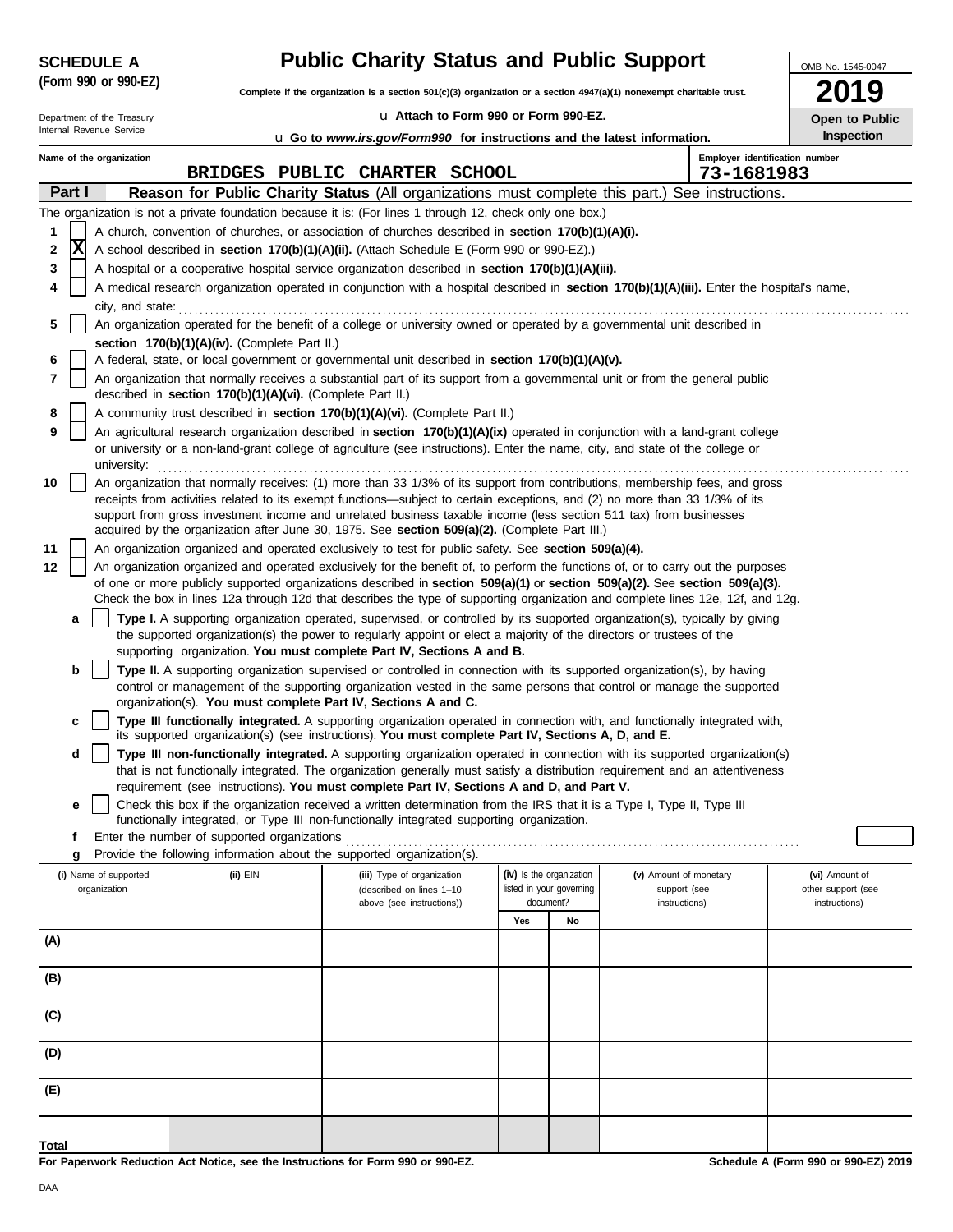|              | Part II<br>Support Schedule for Organizations Described in Sections 170(b)(1)(A)(iv) and 170(b)(1)(A)(vi)                                                                                                                   |          |          |            |            |            |           |
|--------------|-----------------------------------------------------------------------------------------------------------------------------------------------------------------------------------------------------------------------------|----------|----------|------------|------------|------------|-----------|
|              | (Complete only if you checked the box on line 5, 7, or 8 of Part I or if the organization failed to qualify under                                                                                                           |          |          |            |            |            |           |
|              | Part III. If the organization fails to qualify under the tests listed below, please complete Part III.)                                                                                                                     |          |          |            |            |            |           |
|              | <b>Section A. Public Support</b>                                                                                                                                                                                            |          |          |            |            |            |           |
|              | Calendar year (or fiscal year beginning in)<br>$\mathbf{u}$                                                                                                                                                                 | (a) 2015 | (b) 2016 | $(c)$ 2017 | $(d)$ 2018 | (e) $2019$ | (f) Total |
| 1            | Gifts, grants, contributions, and<br>membership fees received. (Do not<br>include any "unusual grants.")                                                                                                                    |          |          |            |            |            |           |
| $\mathbf{2}$ | Tax revenues levied for the<br>organization's benefit and either paid<br>to or expended on its behalf<br>.                                                                                                                  |          |          |            |            |            |           |
| 3            | The value of services or facilities<br>furnished by a governmental unit to the<br>organization without charge                                                                                                               |          |          |            |            |            |           |
| 4            | Total. Add lines 1 through 3<br>.                                                                                                                                                                                           |          |          |            |            |            |           |
| 5            | The portion of total contributions by<br>each person (other than a<br>governmental unit or publicly<br>supported organization) included on<br>line 1 that exceeds 2% of the amount<br>shown on line 11, column (f) $\ldots$ |          |          |            |            |            |           |
| 6            | Public support. Subtract line 5 from line 4                                                                                                                                                                                 |          |          |            |            |            |           |
|              | <b>Section B. Total Support</b>                                                                                                                                                                                             |          |          |            |            |            |           |
|              | Calendar year (or fiscal year beginning in)<br>$\mathbf{u}$                                                                                                                                                                 | (a) 2015 | (b) 2016 | $(c)$ 2017 | $(d)$ 2018 | (e) 2019   | (f) Total |
| 7            | Amounts from line 4                                                                                                                                                                                                         |          |          |            |            |            |           |
| 8            | Gross income from interest, dividends,<br>payments received on securities loans,<br>rents, royalties, and income from<br>similar sources                                                                                    |          |          |            |            |            |           |
| 9            | Net income from unrelated business<br>activities, whether or not the business<br>is regularly carried on                                                                                                                    |          |          |            |            |            |           |
| 10           | Other income. Do not include gain or<br>loss from the sale of capital assets<br>(Explain in Part VI.)                                                                                                                       |          |          |            |            |            |           |
| 11           | Total support. Add lines 7 through 10                                                                                                                                                                                       |          |          |            |            |            |           |
| 12           |                                                                                                                                                                                                                             |          |          |            |            | 12         |           |
| 13           | First five years. If the Form 990 is for the organization's first, second, third, fourth, or fifth tax year as a section 501(c)(3)                                                                                          |          |          |            |            |            |           |
|              | organization, check this box and stop here<br>Section C. Computation of Public Support Percentage<br>Section C. Computation of Public Support Percentage                                                                    |          |          |            |            |            |           |
|              |                                                                                                                                                                                                                             |          |          |            |            |            |           |
| 14           | Public support percentage for 2019 (line 6, column (f) divided by line 11, column (f)) [[[[[[[[[[[[[[[[[[[[[[                                                                                                               |          |          |            |            | 14         | %         |
| 15           | Public support percentage from 2018 Schedule A, Part II, line 14                                                                                                                                                            |          |          |            |            | 15         | %         |
| 16a          | 33 1/3% support test-2019. If the organization did not check the box on line 13, and line 14 is 33 1/3% or more, check this                                                                                                 |          |          |            |            |            |           |
|              | box and stop here. The organization qualifies as a publicly supported organization                                                                                                                                          |          |          |            |            |            |           |
| b            | 33 1/3% support test-2018. If the organization did not check a box on line 13 or 16a, and line 15 is 33 1/3% or more, check                                                                                                 |          |          |            |            |            |           |
|              | this box and stop here. The organization qualifies as a publicly supported organization                                                                                                                                     |          |          |            |            |            |           |
| 17a          | 10%-facts-and-circumstances test-2019. If the organization did not check a box on line 13, 16a, or 16b, and line 14 is                                                                                                      |          |          |            |            |            |           |
|              | 10% or more, and if the organization meets the "facts-and-circumstances" test, check this box and stop here. Explain in                                                                                                     |          |          |            |            |            |           |
|              | Part VI how the organization meets the "facts-and-circumstances" test. The organization qualifies as a publicly supported                                                                                                   |          |          |            |            |            |           |
| b            | organization<br>10%-facts-and-circumstances test-2018. If the organization did not check a box on line 13, 16a, 16b, or 17a, and line                                                                                       |          |          |            |            |            |           |
|              | 15 is 10% or more, and if the organization meets the "facts-and-circumstances" test, check this box and stop here.                                                                                                          |          |          |            |            |            |           |
|              | Explain in Part VI how the organization meets the "facts-and-circumstances" test. The organization qualifies as a publicly                                                                                                  |          |          |            |            |            |           |
|              | supported organization                                                                                                                                                                                                      |          |          |            |            |            |           |
| 18           | Private foundation. If the organization did not check a box on line 13, 16a, 16b, 17a, or 17b, check this box and see<br>instructions                                                                                       |          |          |            |            |            |           |

Schedule A (Form 990 or 990-EZ) 2019 **BRIDGES PUBLIC CHARTER SCHOOL** 73-1681983 Page 2

**Schedule A (Form 990 or 990-EZ) 2019**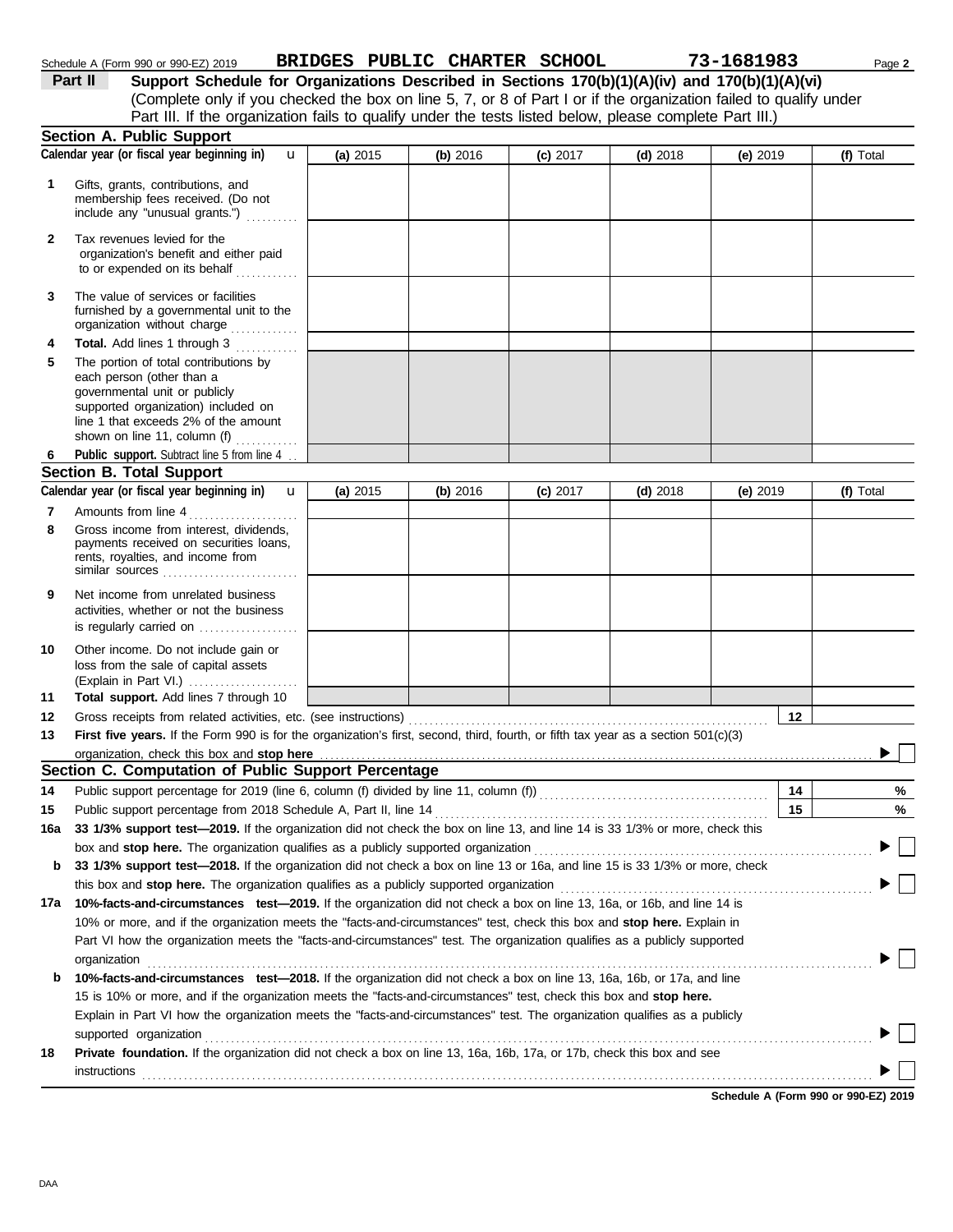|     | Calendar year (or fiscal year beginning in)<br>u                                                                                                                                  | (a) 2015 | (b) 2016   | $(c)$ 2017 | $(d)$ 2018 | (e) 2019 | (f) Total |
|-----|-----------------------------------------------------------------------------------------------------------------------------------------------------------------------------------|----------|------------|------------|------------|----------|-----------|
| 1   | Gifts, grants, contributions, and membership fees<br>received. (Do not include any "unusual grants.")<br>.                                                                        |          |            |            |            |          |           |
| 2   | Gross receipts from admissions, merchandise<br>sold or services performed, or facilities<br>furnished in any activity that is related to the<br>organization's tax-exempt purpose |          |            |            |            |          |           |
| 3   | Gross receipts from activities that are not an<br>unrelated trade or business under section 513                                                                                   |          |            |            |            |          |           |
| 4   | Tax revenues levied for the                                                                                                                                                       |          |            |            |            |          |           |
|     | organization's benefit and either paid<br>to or expended on its behalf<br>. <b>.</b> .                                                                                            |          |            |            |            |          |           |
| 5   | The value of services or facilities<br>furnished by a governmental unit to the<br>organization without charge                                                                     |          |            |            |            |          |           |
| 6   | Total. Add lines 1 through 5                                                                                                                                                      |          |            |            |            |          |           |
| 7a  | Amounts included on lines 1, 2, and 3<br>received from disqualified persons                                                                                                       |          |            |            |            |          |           |
| b   | Amounts included on lines 2 and 3<br>received from other than disqualified<br>persons that exceed the greater of \$5,000<br>or 1% of the amount on line 13 for the year $\ldots$  |          |            |            |            |          |           |
| c   | Add lines 7a and 7b                                                                                                                                                               |          |            |            |            |          |           |
| 8   | Public support. (Subtract line 7c from<br>line $6.$ )                                                                                                                             |          |            |            |            |          |           |
|     | <b>Section B. Total Support</b>                                                                                                                                                   |          |            |            |            |          |           |
|     | Calendar year (or fiscal year beginning in)<br>$\mathbf{u}$                                                                                                                       | (a) 2015 | (b) $2016$ | $(c)$ 2017 | $(d)$ 2018 | (e) 2019 | (f) Total |
| 9   | Amounts from line 6                                                                                                                                                               |          |            |            |            |          |           |
| 10a | Gross income from interest, dividends,<br>payments received on securities loans, rents,<br>royalties, and income from similar sources                                             |          |            |            |            |          |           |
| b   | Unrelated business taxable income (less<br>section 511 taxes) from businesses<br>acquired after June 30, 1975                                                                     |          |            |            |            |          |           |
| c   | Add lines 10a and 10b                                                                                                                                                             |          |            |            |            |          |           |
| 11  | Net income from unrelated business<br>activities not included in line 10b, whether<br>or not the business is regularly carried on                                                 |          |            |            |            |          |           |
| 12  | Other income. Do not include gain or<br>loss from the sale of capital assets<br>(Explain in Part VI.)                                                                             |          |            |            |            |          |           |
| 13  | Total support. (Add lines 9, 10c, 11,<br>and $12.$ )                                                                                                                              |          |            |            |            |          |           |
| 14  | First five years. If the Form 990 is for the organization's first, second, third, fourth, or fifth tax year as a section 501(c)(3)                                                |          |            |            |            |          |           |
|     | organization, check this box and stop here                                                                                                                                        |          |            |            |            |          |           |
|     | Section C. Computation of Public Support Percentage                                                                                                                               |          |            |            |            |          |           |
| 15  |                                                                                                                                                                                   |          |            |            |            | 15       | %         |
| 16  |                                                                                                                                                                                   |          |            |            |            | 16       | %         |
|     | Section D. Computation of Investment Income Percentage                                                                                                                            |          |            |            |            |          |           |
| 17  | Investment income percentage for 2019 (line 10c, column (f), divided by line 13, column (f)) [[[[[[[[[[[[[[[[                                                                     |          |            |            |            | 17       | %         |
| 18  | Investment income percentage from 2018 Schedule A, Part III, line 17 [ <i>[[11] Contention communication</i> contents in                                                          |          |            |            |            | 18       | %         |
| 19a | 33 1/3% support tests-2019. If the organization did not check the box on line 14, and line 15 is more than 33 1/3%, and line                                                      |          |            |            |            |          |           |
|     |                                                                                                                                                                                   |          |            |            |            |          |           |
| b   | 33 1/3% support tests-2018. If the organization did not check a box on line 14 or line 19a, and line 16 is more than 33 1/3%, and                                                 |          |            |            |            |          |           |
|     |                                                                                                                                                                                   |          |            |            |            |          |           |
| 20  |                                                                                                                                                                                   |          |            |            |            |          |           |

#### **Part III Support Schedule for Organizations Described in Section 509(a)(2)** Schedule A (Form 990 or 990-EZ) 2019 **BRIDGES PUBLIC CHARTER SCHOOL** 73-1681983 Page 3

If the organization fails to qualify under the tests listed below, please complete Part II.)

**Section A. Public Support**

(Complete only if you checked the box on line 10 of Part I or if the organization failed to qualify under Part II.

**Schedule A (Form 990 or 990-EZ) 2019**

DAA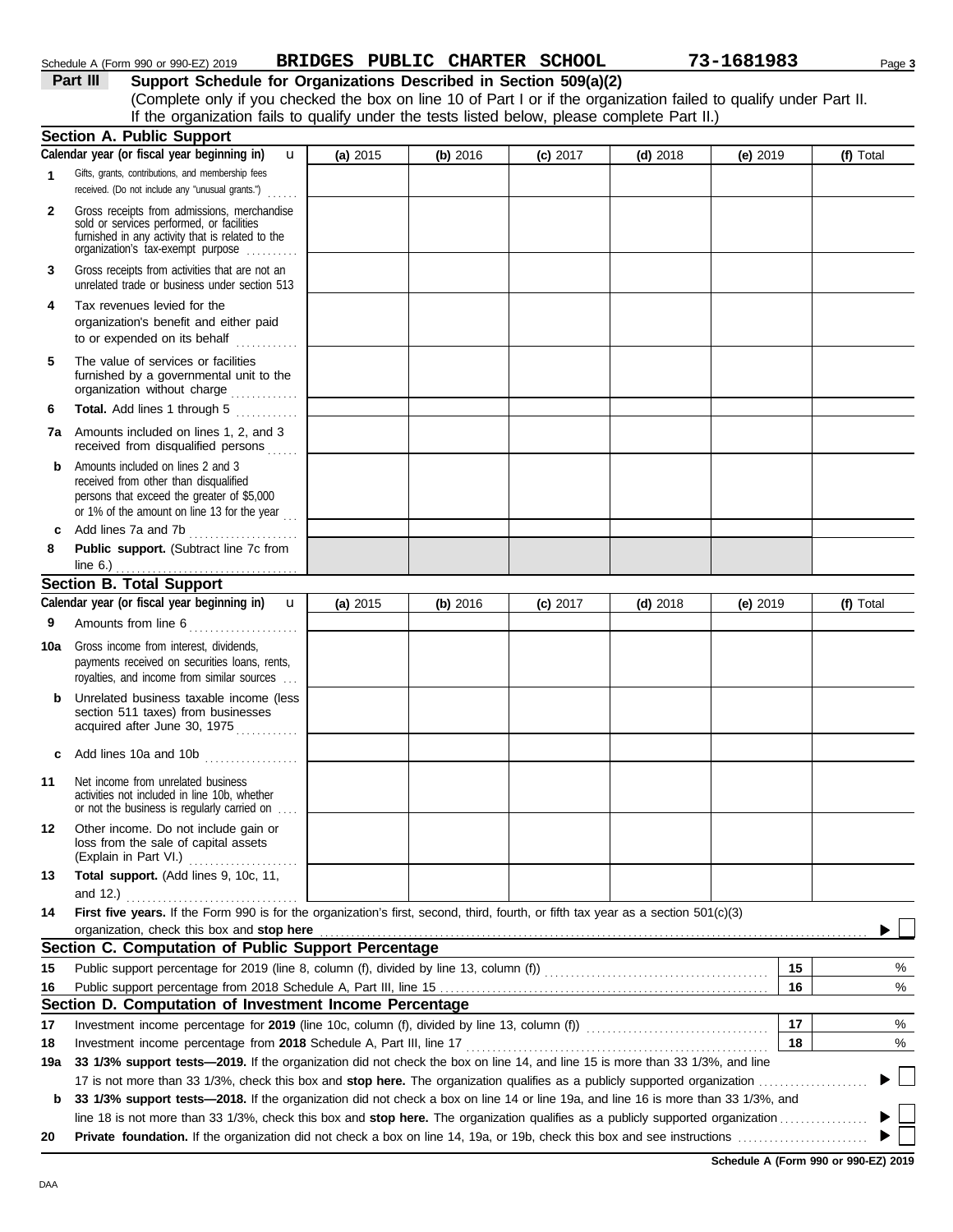|     | 73-1681983<br>BRIDGES PUBLIC CHARTER SCHOOL<br>Schedule A (Form 990 or 990-EZ) 2019                                      |                 |     | Page 4 |
|-----|--------------------------------------------------------------------------------------------------------------------------|-----------------|-----|--------|
|     | Part IV<br><b>Supporting Organizations</b>                                                                               |                 |     |        |
|     | (Complete only if you checked a box in line 12 on Part I. If you checked 12a of Part I, complete Sections A              |                 |     |        |
|     | and B. If you checked 12b of Part I, complete Sections A and C. If you checked 12c of Part I, complete                   |                 |     |        |
|     | Sections A, D, and E. If you checked 12d of Part I, complete Sections A and D, and complete Part V.)                     |                 |     |        |
|     | Section A. All Supporting Organizations                                                                                  |                 |     |        |
|     |                                                                                                                          |                 | Yes | No     |
| 1   | Are all of the organization's supported organizations listed by name in the organization's governing                     |                 |     |        |
|     | documents? If "No," describe in Part VI how the supported organizations are designated. If designated by                 |                 |     |        |
|     | class or purpose, describe the designation. If historic and continuing relationship, explain.                            | 1               |     |        |
| 2   | Did the organization have any supported organization that does not have an IRS determination of status                   |                 |     |        |
|     | under section 509(a)(1) or (2)? If "Yes," explain in Part VI how the organization determined that the supported          |                 |     |        |
|     | organization was described in section 509(a)(1) or (2).                                                                  | $\mathbf{2}$    |     |        |
| За  | Did the organization have a supported organization described in section $501(c)(4)$ , (5), or (6)? If "Yes," answer      |                 |     |        |
|     | $(b)$ and $(c)$ below.                                                                                                   | 3a              |     |        |
| b   | Did the organization confirm that each supported organization qualified under section $501(c)(4)$ , $(5)$ , or $(6)$ and |                 |     |        |
|     | satisfied the public support tests under section 509(a)(2)? If "Yes," describe in Part VI when and how the               |                 |     |        |
|     | organization made the determination.                                                                                     | 3 <sub>b</sub>  |     |        |
| c   | Did the organization ensure that all support to such organizations was used exclusively for section $170(c)(2)(B)$       |                 |     |        |
|     | purposes? If "Yes," explain in Part VI what controls the organization put in place to ensure such use.                   | 3c              |     |        |
| 4a  | Was any supported organization not organized in the United States ("foreign supported organization")? If                 |                 |     |        |
|     | "Yes," and if you checked 12a or 12b in Part I, answer (b) and (c) below.                                                | 4a              |     |        |
| b   | Did the organization have ultimate control and discretion in deciding whether to make grants to the foreign              |                 |     |        |
|     | supported organization? If "Yes," describe in Part VI how the organization had such control and discretion               |                 |     |        |
|     | despite being controlled or supervised by or in connection with its supported organizations.                             | 4b              |     |        |
| c   | Did the organization support any foreign supported organization that does not have an IRS determination                  |                 |     |        |
|     | under sections $501(c)(3)$ and $509(a)(1)$ or (2)? If "Yes," explain in Part VI what controls the organization used      |                 |     |        |
|     | to ensure that all support to the foreign supported organization was used exclusively for section $170(c)(2)(B)$         |                 |     |        |
|     | purposes.                                                                                                                | 4с              |     |        |
| 5a  | Did the organization add, substitute, or remove any supported organizations during the tax year? If "Yes,"               |                 |     |        |
|     | answer (b) and (c) below (if applicable). Also, provide detail in Part VI, including (i) the names and EIN               |                 |     |        |
|     | numbers of the supported organizations added, substituted, or removed; (ii) the reasons for each such action;            |                 |     |        |
|     | (iii) the authority under the organization's organizing document authorizing such action; and (iv) how the action        |                 |     |        |
|     | was accomplished (such as by amendment to the organizing document).                                                      | 5а              |     |        |
| b   | Type I or Type II only. Was any added or substituted supported organization part of a class already                      |                 |     |        |
|     | designated in the organization's organizing document?                                                                    | 5b              |     |        |
| c   | Substitutions only. Was the substitution the result of an event beyond the organization's control?                       | 5c              |     |        |
|     | Did the organization provide support (whether in the form of grants or the provision of services or facilities) to       |                 |     |        |
|     | anyone other than (i) its supported organizations, (ii) individuals that are part of the charitable class benefited      |                 |     |        |
|     | by one or more of its supported organizations, or (iii) other supporting organizations that also support or              |                 |     |        |
|     | benefit one or more of the filing organization's supported organizations? If "Yes," provide detail in Part VI.           | 6               |     |        |
| 7   | Did the organization provide a grant, loan, compensation, or other similar payment to a substantial contributor          |                 |     |        |
|     | (as defined in section $4958(c)(3)(C)$ ), a family member of a substantial contributor, or a 35% controlled entity       |                 |     |        |
|     | with regard to a substantial contributor? If "Yes," complete Part I of Schedule L (Form 990 or 990-EZ).                  | 7               |     |        |
| 8   | Did the organization make a loan to a disqualified person (as defined in section 4958) not described in line 7?          |                 |     |        |
|     | If "Yes," complete Part I of Schedule L (Form 990 or 990-EZ).                                                            | 8               |     |        |
| 9a  | Was the organization controlled directly or indirectly at any time during the tax year by one or more                    |                 |     |        |
|     | disqualified persons as defined in section 4946 (other than foundation managers and organizations described              |                 |     |        |
|     | in section $509(a)(1)$ or (2))? If "Yes," provide detail in Part VI.                                                     | 9а              |     |        |
| b   | Did one or more disqualified persons (as defined in line 9a) hold a controlling interest in any entity in which          |                 |     |        |
|     | the supporting organization had an interest? If "Yes," provide detail in Part VI.                                        | 9b              |     |        |
| c   | Did a disqualified person (as defined in line 9a) have an ownership interest in, or derive any personal benefit          |                 |     |        |
|     | from, assets in which the supporting organization also had an interest? If "Yes," provide detail in Part VI.             | 9с              |     |        |
| 10a | Was the organization subject to the excess business holdings rules of section 4943 because of section                    |                 |     |        |
|     | 4943(f) (regarding certain Type II supporting organizations, and all Type III non-functionally integrated                |                 |     |        |
|     | supporting organizations)? If "Yes," answer 10b below.                                                                   | 10a             |     |        |
| b   | Did the organization have any excess business holdings in the tax year? (Use Schedule C, Form 4720, to                   |                 |     |        |
|     | determine whether the organization had excess business holdings.)                                                        | 10 <sub>b</sub> |     |        |

**Schedule A (Form 990 or 990-EZ) 2019**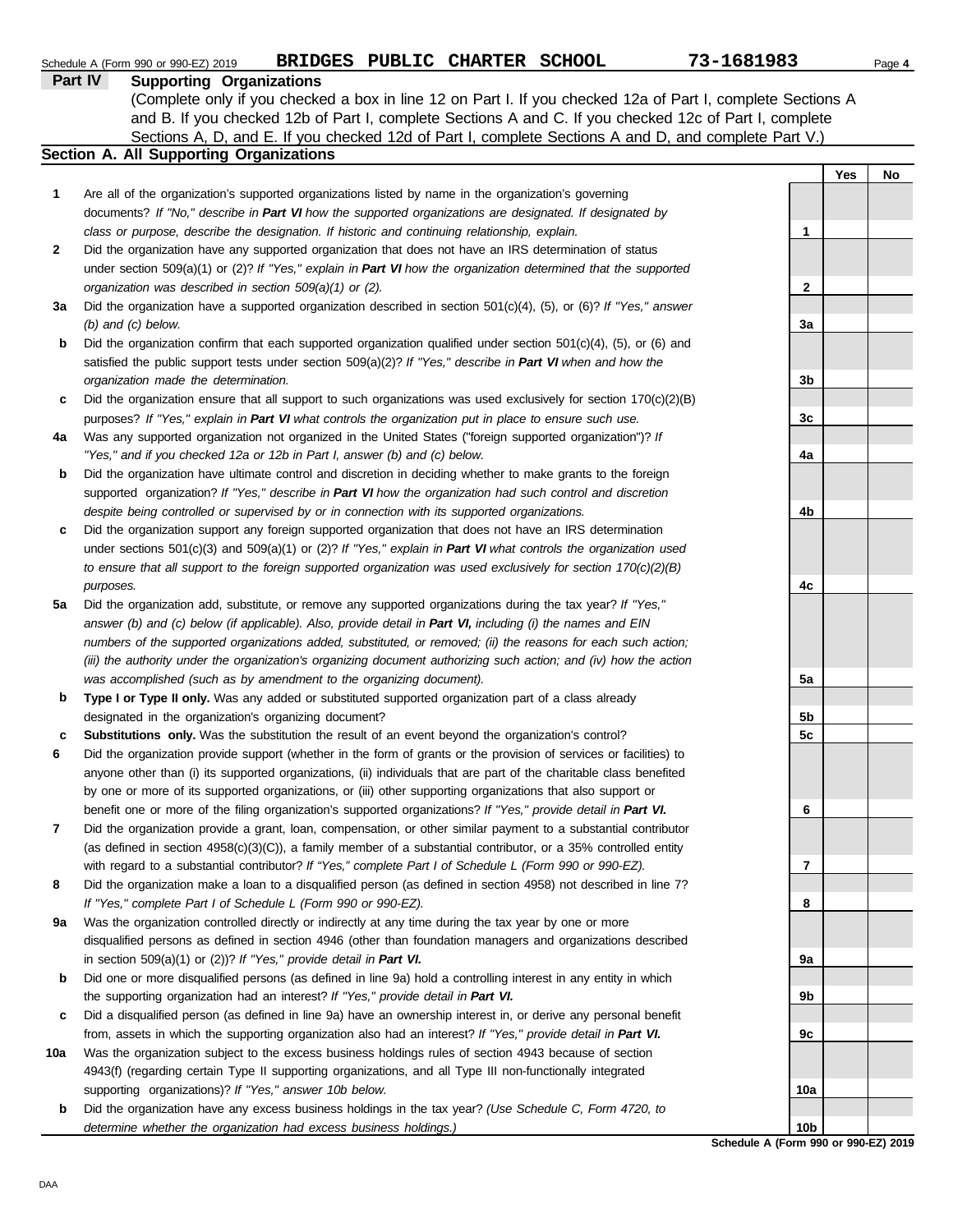**Part IV Supporting Organizations** *(continued)* Schedule A (Form 990 or 990-EZ) 2019 **BRIDGES PUBLIC CHARTER SCHOOL** 73-1681983 Page 5

**Yes No**

| 11  | Has the organization accepted a gift or contribution from any of the following persons?                                           |                                      |     |    |
|-----|-----------------------------------------------------------------------------------------------------------------------------------|--------------------------------------|-----|----|
| а   | A person who directly or indirectly controls, either alone or together with persons described in (b) and (c)                      |                                      |     |    |
|     | below, the governing body of a supported organization?                                                                            | 11a                                  |     |    |
|     | <b>b</b> A family member of a person described in (a) above?                                                                      | 11 <sub>b</sub>                      |     |    |
| c   | A 35% controlled entity of a person described in (a) or (b) above? If "Yes" to a, b, or c, provide detail in Part VI.             | 11c                                  |     |    |
|     | <b>Section B. Type I Supporting Organizations</b>                                                                                 |                                      |     |    |
|     |                                                                                                                                   |                                      | Yes | No |
| 1   | Did the directors, trustees, or membership of one or more supported organizations have the power to                               |                                      |     |    |
|     | regularly appoint or elect at least a majority of the organization's directors or trustees at all times during the                |                                      |     |    |
|     | tax year? If "No," describe in Part VI how the supported organization(s) effectively operated, supervised, or                     |                                      |     |    |
|     | controlled the organization's activities. If the organization had more than one supported organization,                           |                                      |     |    |
|     | describe how the powers to appoint and/or remove directors or trustees were allocated among the supported                         |                                      |     |    |
|     |                                                                                                                                   |                                      |     |    |
|     | organizations and what conditions or restrictions, if any, applied to such powers during the tax year.                            | 1                                    |     |    |
| 2   | Did the organization operate for the benefit of any supported organization other than the supported                               |                                      |     |    |
|     | organization(s) that operated, supervised, or controlled the supporting organization? If "Yes," explain in Part                   |                                      |     |    |
|     | VI how providing such benefit carried out the purposes of the supported organization(s) that operated,                            |                                      |     |    |
|     | supervised, or controlled the supporting organization.                                                                            | $\mathbf{2}$                         |     |    |
|     | Section C. Type II Supporting Organizations                                                                                       |                                      |     |    |
|     |                                                                                                                                   |                                      | Yes | No |
| 1   | Were a majority of the organization's directors or trustees during the tax year also a majority of the directors                  |                                      |     |    |
|     | or trustees of each of the organization's supported organization(s)? If "No," describe in Part VI how control                     |                                      |     |    |
|     | or management of the supporting organization was vested in the same persons that controlled or managed                            |                                      |     |    |
|     | the supported organization(s).                                                                                                    | 1                                    |     |    |
|     | Section D. All Type III Supporting Organizations                                                                                  |                                      |     |    |
|     |                                                                                                                                   |                                      | Yes | No |
| 1   | Did the organization provide to each of its supported organizations, by the last day of the fifth month of the                    |                                      |     |    |
|     | organization's tax year, (i) a written notice describing the type and amount of support provided during the prior tax             |                                      |     |    |
|     | year, (ii) a copy of the Form 990 that was most recently filed as of the date of notification, and (iii) copies of the            |                                      |     |    |
|     | organization's governing documents in effect on the date of notification, to the extent not previously provided?                  |                                      |     |    |
| 2   |                                                                                                                                   | 1                                    |     |    |
|     | Were any of the organization's officers, directors, or trustees either (i) appointed or elected by the supported                  |                                      |     |    |
|     | organization(s) or (ii) serving on the governing body of a supported organization? If "No," explain in Part VI how                |                                      |     |    |
|     | the organization maintained a close and continuous working relationship with the supported organization(s).                       | 2                                    |     |    |
| 3   | By reason of the relationship described in (2), did the organization's supported organizations have a                             |                                      |     |    |
|     | significant voice in the organization's investment policies and in directing the use of the organization's                        |                                      |     |    |
|     | income or assets at all times during the tax year? If "Yes," describe in Part VI the role the organization's                      |                                      |     |    |
|     | supported organizations played in this regard.                                                                                    | 3                                    |     |    |
|     | Section E. Type III Functionally-Integrated Supporting Organizations                                                              |                                      |     |    |
|     | Check the box next to the method that the organization used to satisfy the Integral Part Test during the year (see instructions). |                                      |     |    |
| а   | The organization satisfied the Activities Test. Complete line 2 below.                                                            |                                      |     |    |
| b   | The organization is the parent of each of its supported organizations. Complete line 3 below.                                     |                                      |     |    |
| с   | The organization supported a governmental entity. Describe in Part VI how you supported a government entity (see instructions).   |                                      |     |    |
|     |                                                                                                                                   |                                      |     |    |
| 2   | Activities Test. Answer (a) and (b) below.                                                                                        |                                      | Yes | No |
| а   | Did substantially all of the organization's activities during the tax year directly further the exempt purposes of                |                                      |     |    |
|     | the supported organization(s) to which the organization was responsive? If "Yes," then in Part VI identify                        |                                      |     |    |
|     | those supported organizations and explain how these activities directly furthered their exempt purposes,                          |                                      |     |    |
|     | how the organization was responsive to those supported organizations, and how the organization determined                         |                                      |     |    |
|     | that these activities constituted substantially all of its activities.                                                            | 2a                                   |     |    |
| b   | Did the activities described in (a) constitute activities that, but for the organization's involvement, one or more               |                                      |     |    |
|     | of the organization's supported organization(s) would have been engaged in? If "Yes," explain in Part VI the                      |                                      |     |    |
|     |                                                                                                                                   |                                      |     |    |
|     | reasons for the organization's position that its supported organization(s) would have engaged in these                            |                                      |     |    |
|     | activities but for the organization's involvement.                                                                                | 2b                                   |     |    |
| 3   | Parent of Supported Organizations. Answer (a) and (b) below.                                                                      |                                      |     |    |
| а   | Did the organization have the power to regularly appoint or elect a majority of the officers, directors, or                       |                                      |     |    |
|     | trustees of each of the supported organizations? Provide details in Part VI.                                                      | За                                   |     |    |
| b   | Did the organization exercise a substantial degree of direction over the policies, programs, and activities of each               |                                      |     |    |
|     | of its supported organizations? If "Yes," describe in Part VI the role played by the organization in this regard.                 | 3b                                   |     |    |
| DAA |                                                                                                                                   | Schedule A (Form 990 or 990-EZ) 2019 |     |    |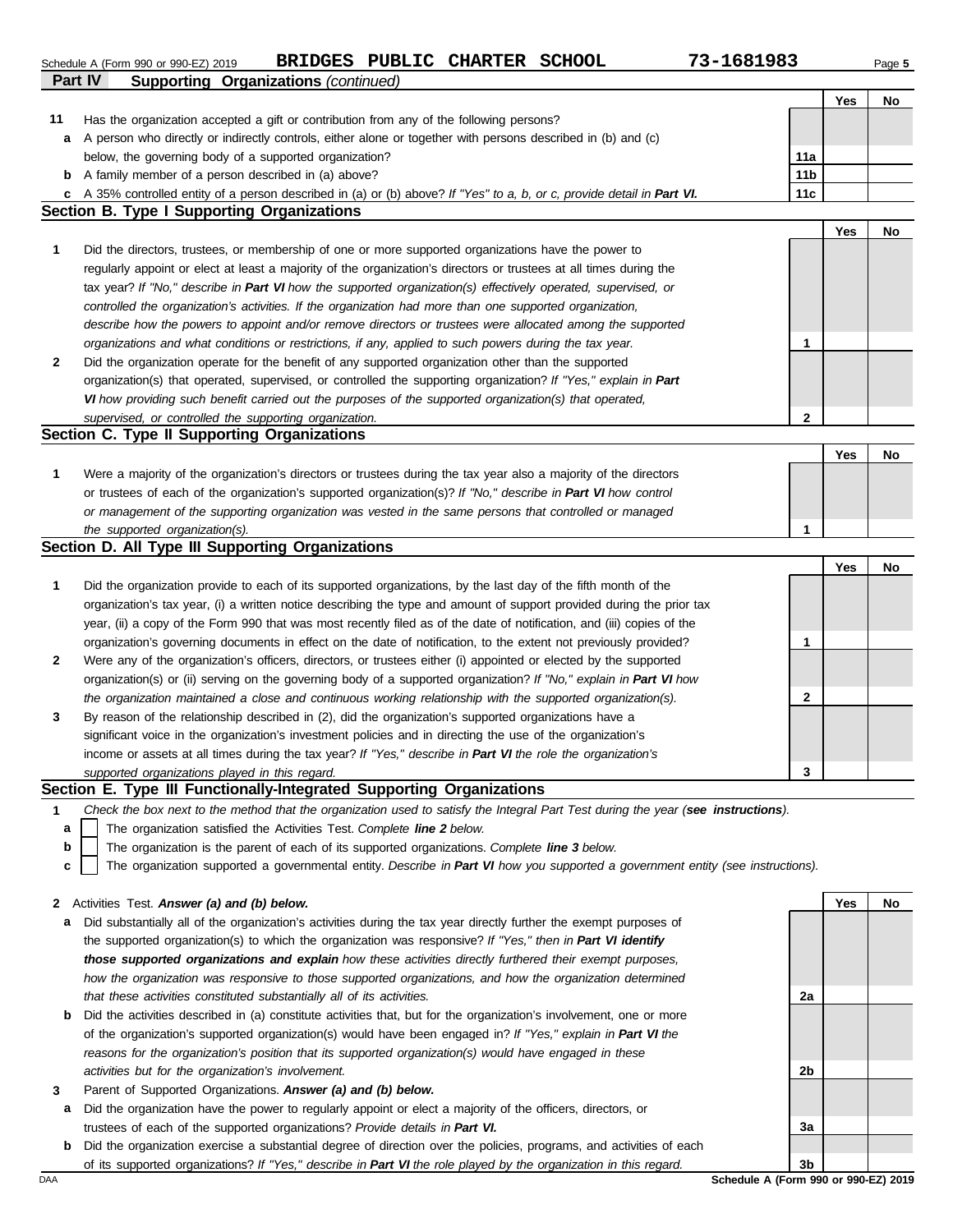|               | BRIDGES PUBLIC CHARTER SCHOOL<br>Schedule A (Form 990 or 990-EZ) 2019                                                            |                | 73-1681983     | Page 6                         |
|---------------|----------------------------------------------------------------------------------------------------------------------------------|----------------|----------------|--------------------------------|
| <b>Part V</b> | Type III Non-Functionally Integrated 509(a)(3) Supporting Organizations                                                          |                |                |                                |
| $\mathbf{1}$  | Check here if the organization satisfied the Integral Part Test as a qualifying trust on Nov. 20, 1970 (explain in Part VI). See |                |                |                                |
|               | instructions. All other Type III non-functionally integrated supporting organizations must complete Sections A through E.        |                |                |                                |
|               | Section A - Adjusted Net Income                                                                                                  |                | (A) Prior Year | (B) Current Year               |
|               |                                                                                                                                  |                |                | (optional)                     |
| 1             | Net short-term capital gain                                                                                                      | $\mathbf{1}$   |                |                                |
| $\mathbf{2}$  | Recoveries of prior-year distributions                                                                                           | $\mathbf 2$    |                |                                |
| 3             | Other gross income (see instructions)                                                                                            | 3              |                |                                |
| 4             | Add lines 1 through 3.                                                                                                           | 4              |                |                                |
| 5             | Depreciation and depletion                                                                                                       | 5              |                |                                |
| 6             | Portion of operating expenses paid or incurred for production or                                                                 |                |                |                                |
|               | collection of gross income or for management, conservation, or                                                                   |                |                |                                |
|               | maintenance of property held for production of income (see instructions)                                                         | 6              |                |                                |
| 7             | Other expenses (see instructions)                                                                                                | $\overline{7}$ |                |                                |
| 8             | Adjusted Net Income (subtract lines 5, 6, and 7 from line 4)                                                                     | 8              |                |                                |
|               | <b>Section B - Minimum Asset Amount</b>                                                                                          |                | (A) Prior Year | (B) Current Year<br>(optional) |
| 1             | Aggregate fair market value of all non-exempt-use assets (see                                                                    |                |                |                                |
|               | instructions for short tax year or assets held for part of year):                                                                |                |                |                                |
|               | Average monthly value of securities<br>a                                                                                         | 1a             |                |                                |
|               | <b>b</b> Average monthly cash balances                                                                                           | 1 <sub>b</sub> |                |                                |
|               | <b>c</b> Fair market value of other non-exempt-use assets                                                                        | 1 <sub>c</sub> |                |                                |
|               | <b>Total</b> (add lines 1a, 1b, and 1c)<br>d                                                                                     | 1 <sub>d</sub> |                |                                |
|               | Discount claimed for blockage or other<br>e                                                                                      |                |                |                                |
|               | factors (explain in detail in <b>Part VI)</b> :                                                                                  |                |                |                                |
| $\mathbf{2}$  | Acquisition indebtedness applicable to non-exempt-use assets                                                                     | $\mathbf{2}$   |                |                                |
| 3             | Subtract line 2 from line 1d.                                                                                                    | 3              |                |                                |
| 4             | Cash deemed held for exempt use. Enter 1-1/2% of line 3 (for greater amount,                                                     |                |                |                                |
|               | see instructions)                                                                                                                | 4              |                |                                |
| 5.            | Net value of non-exempt-use assets (subtract line 4 from line 3)                                                                 | 5              |                |                                |
| 6             | Multiply line 5 by .035.                                                                                                         | 6              |                |                                |
| 7             | Recoveries of prior-year distributions                                                                                           | $\overline{7}$ |                |                                |
| 8             | <b>Minimum Asset Amount</b> (add line 7 to line 6)                                                                               | 8              |                |                                |
|               | Section C - Distributable Amount                                                                                                 |                |                | <b>Current Year</b>            |
| 1             | Adjusted net income for prior year (from Section A, line 8, Column A)                                                            | $\mathbf{1}$   |                |                                |
| $\mathbf{2}$  | Enter 85% of line 1.                                                                                                             | $\mathbf{2}$   |                |                                |
| 3             | Minimum asset amount for prior year (from Section B, line 8, Column A)                                                           | 3              |                |                                |
| 4             | Enter greater of line 2 or line 3.                                                                                               | 4              |                |                                |
| 5             | Income tax imposed in prior year                                                                                                 | 5              |                |                                |
| 6             | <b>Distributable Amount.</b> Subtract line 5 from line 4, unless subject to                                                      |                |                |                                |
|               | emergency temporary reduction (see instructions).                                                                                | 6              |                |                                |
|               |                                                                                                                                  |                |                |                                |

**7** | Check here if the current year is the organization's first as a non-functionally integrated Type III supporting organization (see instructions).

**Schedule A (Form 990 or 990-EZ) 2019**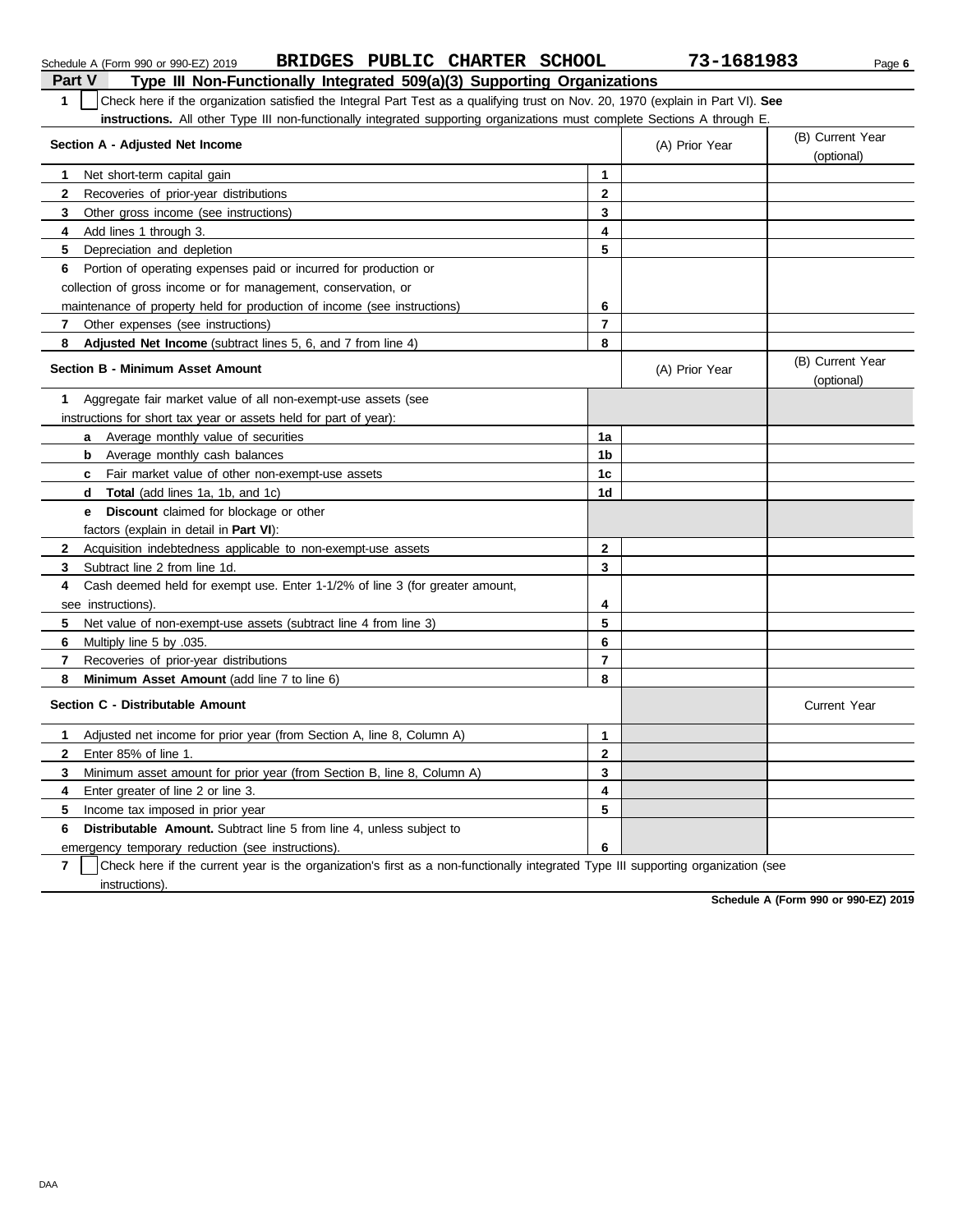Schedule A (Form 990 or 990-EZ) 2019 **BRIDGES PUBLIC CHARTER SCHOOL** 73-1681983 Page 7 **Part V Type III Non-Functionally Integrated 509(a)(3) Supporting Organizations** *(continued)* 

| <b>rail v</b> | rype in Non-Functionally integrated 509(a)(5) Supporting Organizations ( <i>Continued</i> )                          |                             |                                       |                                         |  |  |  |  |
|---------------|----------------------------------------------------------------------------------------------------------------------|-----------------------------|---------------------------------------|-----------------------------------------|--|--|--|--|
|               | <b>Section D - Distributions</b>                                                                                     |                             |                                       | <b>Current Year</b>                     |  |  |  |  |
| 1             | Amounts paid to supported organizations to accomplish exempt purposes                                                |                             |                                       |                                         |  |  |  |  |
| $\mathbf{2}$  | Amounts paid to perform activity that directly furthers exempt purposes of supported                                 |                             |                                       |                                         |  |  |  |  |
|               | organizations, in excess of income from activity                                                                     |                             |                                       |                                         |  |  |  |  |
| 3             | Administrative expenses paid to accomplish exempt purposes of supported organizations                                |                             |                                       |                                         |  |  |  |  |
| 4             | Amounts paid to acquire exempt-use assets                                                                            |                             |                                       |                                         |  |  |  |  |
| 5             | Qualified set-aside amounts (prior IRS approval required)                                                            |                             |                                       |                                         |  |  |  |  |
| 6             | Other distributions (describe in <b>Part VI</b> ). See instructions.                                                 |                             |                                       |                                         |  |  |  |  |
| 7             | Total annual distributions. Add lines 1 through 6.                                                                   |                             |                                       |                                         |  |  |  |  |
| 8             | Distributions to attentive supported organizations to which the organization is responsive                           |                             |                                       |                                         |  |  |  |  |
|               | (provide details in Part VI). See instructions.                                                                      |                             |                                       |                                         |  |  |  |  |
| 9             | Distributable amount for 2019 from Section C, line 6                                                                 |                             |                                       |                                         |  |  |  |  |
| 10            | Line 8 amount divided by line 9 amount                                                                               |                             |                                       |                                         |  |  |  |  |
|               |                                                                                                                      | (i)                         | (iii)                                 | (iii)                                   |  |  |  |  |
|               | <b>Section E - Distribution Allocations (see instructions)</b>                                                       | <b>Excess Distributions</b> | <b>Underdistributions</b><br>Pre-2019 | <b>Distributable</b><br>Amount for 2019 |  |  |  |  |
| 1.            | Distributable amount for 2019 from Section C, line 6                                                                 |                             |                                       |                                         |  |  |  |  |
| $\mathbf{2}$  | Underdistributions, if any, for years prior to 2019                                                                  |                             |                                       |                                         |  |  |  |  |
|               | (reasonable cause required-explain in Part VI). See                                                                  |                             |                                       |                                         |  |  |  |  |
|               | instructions.                                                                                                        |                             |                                       |                                         |  |  |  |  |
| 3             | Excess distributions carryover, if any, to 2019                                                                      |                             |                                       |                                         |  |  |  |  |
|               | <b>a</b> From 2014                                                                                                   |                             |                                       |                                         |  |  |  |  |
|               |                                                                                                                      |                             |                                       |                                         |  |  |  |  |
|               |                                                                                                                      |                             |                                       |                                         |  |  |  |  |
|               |                                                                                                                      |                             |                                       |                                         |  |  |  |  |
|               | e From 2018                                                                                                          |                             |                                       |                                         |  |  |  |  |
|               | f Total of lines 3a through e                                                                                        |                             |                                       |                                         |  |  |  |  |
|               | g Applied to underdistributions of prior years                                                                       |                             |                                       |                                         |  |  |  |  |
|               | h Applied to 2019 distributable amount                                                                               |                             |                                       |                                         |  |  |  |  |
| Ť.            | Carryover from 2014 not applied (see instructions)                                                                   |                             |                                       |                                         |  |  |  |  |
|               | Remainder. Subtract lines 3g, 3h, and 3i from 3f.                                                                    |                             |                                       |                                         |  |  |  |  |
| 4             | Distributions for 2019 from                                                                                          |                             |                                       |                                         |  |  |  |  |
|               | \$<br>Section D, line 7:                                                                                             |                             |                                       |                                         |  |  |  |  |
|               | a Applied to underdistributions of prior years                                                                       |                             |                                       |                                         |  |  |  |  |
|               | <b>b</b> Applied to 2019 distributable amount<br>c Remainder. Subtract lines 4a and 4b from 4.                       |                             |                                       |                                         |  |  |  |  |
|               |                                                                                                                      |                             |                                       |                                         |  |  |  |  |
| 5             | Remaining underdistributions for years prior to 2019, if                                                             |                             |                                       |                                         |  |  |  |  |
|               | any. Subtract lines 3g and 4a from line 2. For result                                                                |                             |                                       |                                         |  |  |  |  |
| 6             | greater than zero, explain in Part VI. See instructions.<br>Remaining underdistributions for 2019. Subtract lines 3h |                             |                                       |                                         |  |  |  |  |
|               | and 4b from line 1. For result greater than zero, explain in                                                         |                             |                                       |                                         |  |  |  |  |
|               | Part VI. See instructions.                                                                                           |                             |                                       |                                         |  |  |  |  |
| 7             | Excess distributions carryover to 2020. Add lines 3j                                                                 |                             |                                       |                                         |  |  |  |  |
|               | and 4c.                                                                                                              |                             |                                       |                                         |  |  |  |  |
| 8             | Breakdown of line 7:                                                                                                 |                             |                                       |                                         |  |  |  |  |
|               | a Excess from 2015                                                                                                   |                             |                                       |                                         |  |  |  |  |
|               | <b>b</b> Excess from 2016                                                                                            |                             |                                       |                                         |  |  |  |  |
|               | c Excess from 2017                                                                                                   |                             |                                       |                                         |  |  |  |  |
|               | d Excess from 2018                                                                                                   |                             |                                       |                                         |  |  |  |  |
|               | e Excess from 2019                                                                                                   |                             |                                       |                                         |  |  |  |  |

**Schedule A (Form 990 or 990-EZ) 2019**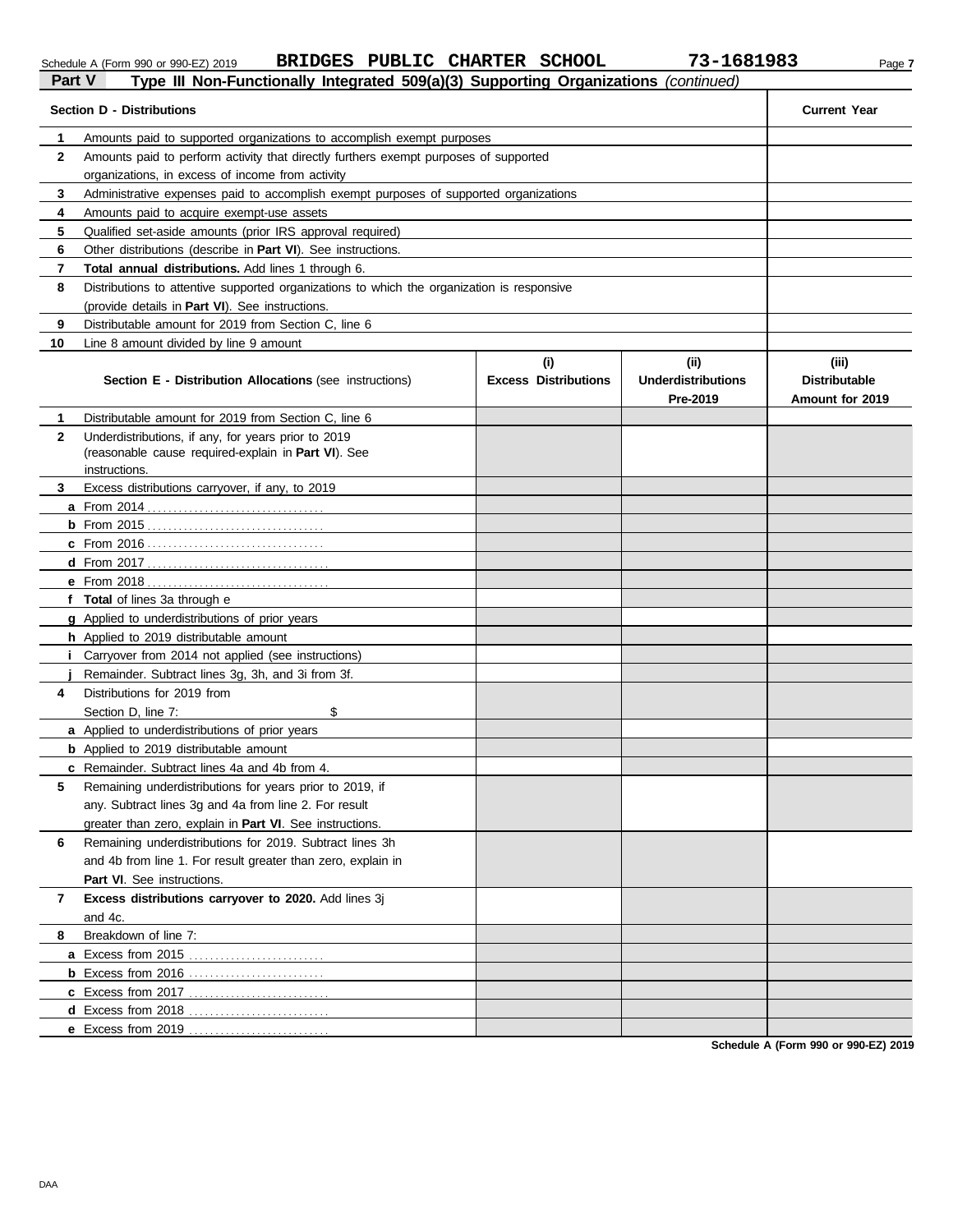|         | Schedule A (Form 990 or 990-EZ) 2019                                                           |  | BRIDGES PUBLIC CHARTER SCHOOL | 73-1681983                                                                                                                                                                                                                                                                                                                                                                                                                                                                                | Page 8 |
|---------|------------------------------------------------------------------------------------------------|--|-------------------------------|-------------------------------------------------------------------------------------------------------------------------------------------------------------------------------------------------------------------------------------------------------------------------------------------------------------------------------------------------------------------------------------------------------------------------------------------------------------------------------------------|--------|
| Part VI | lines 2, 5, and 6. Also complete this part for any additional information. (See instructions.) |  |                               | Supplemental Information. Provide the explanations required by Part II, line 10; Part II, line 17a or 17b; Part<br>III, line 12; Part IV, Section A, lines 1, 2, 3b, 3c, 4b, 4c, 5a, 6, 9a, 9b, 9c, 11a, 11b, and 11c; Part IV, Section<br>B, lines 1 and 2; Part IV, Section C, line 1; Part IV, Section D, lines 2 and 3; Part IV, Section E, lines 1c, 2a, 2b,<br>3a, and 3b; Part V, line 1; Part V, Section B, line 1e; Part V, Section D, lines 5, 6, and 8; and Part V, Section E, |        |
|         |                                                                                                |  |                               |                                                                                                                                                                                                                                                                                                                                                                                                                                                                                           |        |
|         |                                                                                                |  |                               |                                                                                                                                                                                                                                                                                                                                                                                                                                                                                           |        |
|         |                                                                                                |  |                               |                                                                                                                                                                                                                                                                                                                                                                                                                                                                                           |        |
|         |                                                                                                |  |                               |                                                                                                                                                                                                                                                                                                                                                                                                                                                                                           |        |
|         |                                                                                                |  |                               |                                                                                                                                                                                                                                                                                                                                                                                                                                                                                           |        |
|         |                                                                                                |  |                               |                                                                                                                                                                                                                                                                                                                                                                                                                                                                                           |        |
|         |                                                                                                |  |                               |                                                                                                                                                                                                                                                                                                                                                                                                                                                                                           |        |
|         |                                                                                                |  |                               |                                                                                                                                                                                                                                                                                                                                                                                                                                                                                           |        |
|         |                                                                                                |  |                               |                                                                                                                                                                                                                                                                                                                                                                                                                                                                                           |        |
|         |                                                                                                |  |                               |                                                                                                                                                                                                                                                                                                                                                                                                                                                                                           |        |
|         |                                                                                                |  |                               |                                                                                                                                                                                                                                                                                                                                                                                                                                                                                           |        |
|         |                                                                                                |  |                               |                                                                                                                                                                                                                                                                                                                                                                                                                                                                                           |        |
|         |                                                                                                |  |                               |                                                                                                                                                                                                                                                                                                                                                                                                                                                                                           |        |
|         |                                                                                                |  |                               |                                                                                                                                                                                                                                                                                                                                                                                                                                                                                           |        |
|         |                                                                                                |  |                               |                                                                                                                                                                                                                                                                                                                                                                                                                                                                                           |        |
|         |                                                                                                |  |                               |                                                                                                                                                                                                                                                                                                                                                                                                                                                                                           |        |
|         |                                                                                                |  |                               |                                                                                                                                                                                                                                                                                                                                                                                                                                                                                           |        |
|         |                                                                                                |  |                               |                                                                                                                                                                                                                                                                                                                                                                                                                                                                                           |        |
|         |                                                                                                |  |                               |                                                                                                                                                                                                                                                                                                                                                                                                                                                                                           |        |
|         |                                                                                                |  |                               |                                                                                                                                                                                                                                                                                                                                                                                                                                                                                           |        |
|         |                                                                                                |  |                               |                                                                                                                                                                                                                                                                                                                                                                                                                                                                                           |        |
|         |                                                                                                |  |                               |                                                                                                                                                                                                                                                                                                                                                                                                                                                                                           |        |
|         |                                                                                                |  |                               |                                                                                                                                                                                                                                                                                                                                                                                                                                                                                           |        |
|         |                                                                                                |  |                               |                                                                                                                                                                                                                                                                                                                                                                                                                                                                                           |        |
|         |                                                                                                |  |                               |                                                                                                                                                                                                                                                                                                                                                                                                                                                                                           |        |
|         |                                                                                                |  |                               |                                                                                                                                                                                                                                                                                                                                                                                                                                                                                           |        |
|         |                                                                                                |  |                               |                                                                                                                                                                                                                                                                                                                                                                                                                                                                                           |        |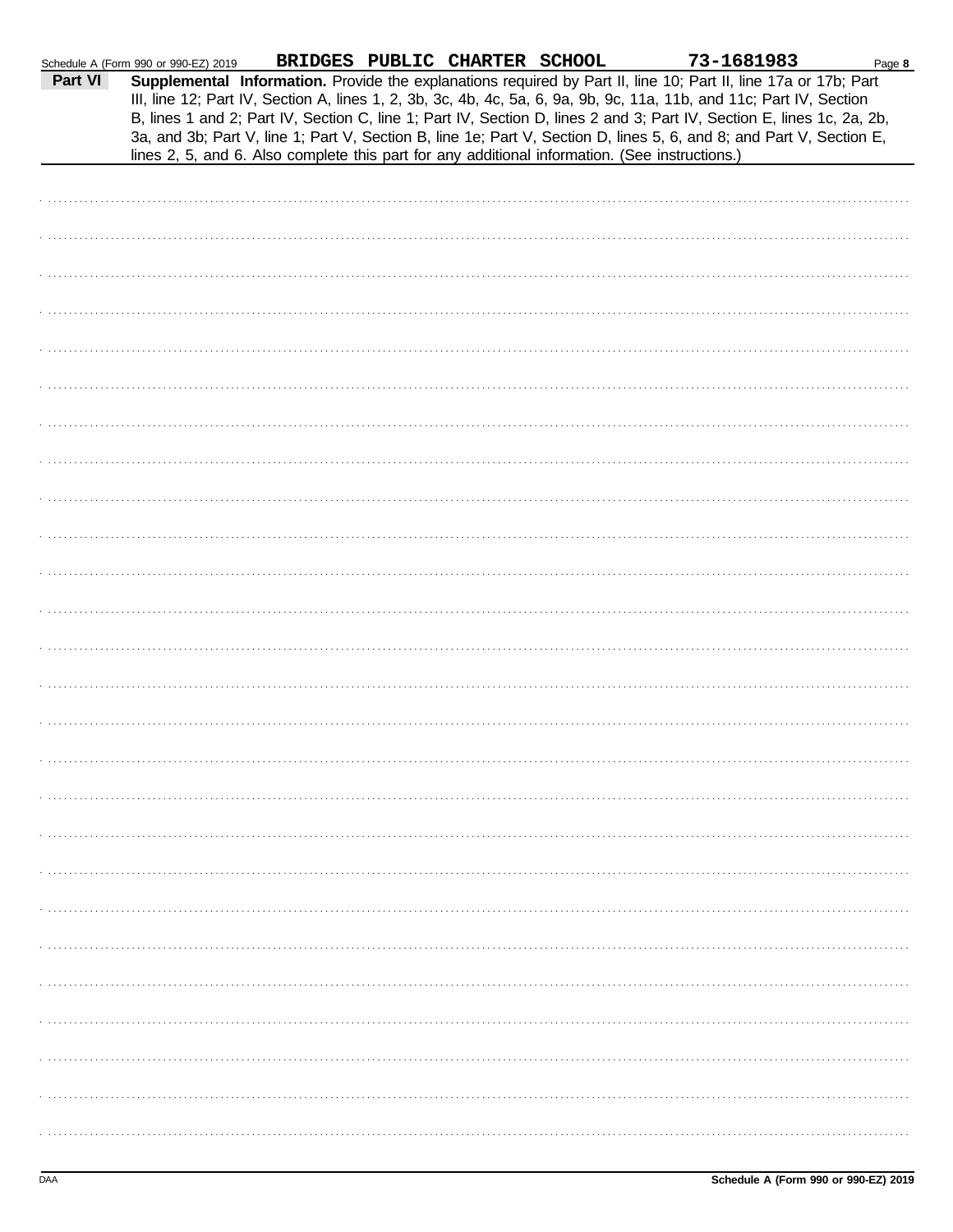#### **Schedule of Contributors Schedule B (Form 990, 990-EZ,**

Department of the Treasury Internal Revenue Service

Name of the organization

## **BRIDGES PUBLIC CHARTER SCHOOL 73-1681983**

**Organization type** (check one):

# **Filers of: Section:** Form 990 or 990-EZ  $|\mathbf{X}|$  501(c)( 3) (enter number) organization 4947(a)(1) nonexempt charitable trust **not** treated as a private foundation 527 political organization Form 990-PF 1501(c)(3) exempt private foundation 4947(a)(1) nonexempt charitable trust treated as a private foundation 501(c)(3) taxable private foundation Check if your organization is covered by the **General Rule** or a **Special Rule. Note:** Only a section 501(c)(7), (8), or (10) organization can check boxes for both the General Rule and a Special Rule. See instructions.  $|\mathbf{X}|$  501(c)(

#### **General Rule**

For an organization filing Form 990, 990-EZ, or 990-PF that received, during the year, contributions totaling \$5,000 **X**or more (in money or property) from any one contributor. Complete Parts I and II. See instructions for determining a contributor's total contributions.

#### **Special Rules**

| For an organization described in section 501(c)(3) filing Form 990 or 990-EZ that met the 33 <sup>1</sup> /3% support test of the |
|-----------------------------------------------------------------------------------------------------------------------------------|
| regulations under sections 509(a)(1) and 170(b)(1)(A)(vi), that checked Schedule A (Form 990 or 990-EZ), Part II, line            |
| 13, 16a, or 16b, and that received from any one contributor, during the year, total contributions of the greater of (1)           |
| \$5,000; or (2) 2% of the amount on (i) Form 990, Part VIII, line 1h; or (ii) Form 990-EZ, line 1. Complete Parts I and II.       |

literary, or educational purposes, or for the prevention of cruelty to children or animals. Complete Parts I (entering For an organization described in section 501(c)(7), (8), or (10) filing Form 990 or 990-EZ that received from any one contributor, during the year, total contributions of more than \$1,000 *exclusively* for religious, charitable, scientific, "N/A" in column (b) instead of the contributor name and address), II, and III.

For an organization described in section 501(c)(7), (8), or (10) filing Form 990 or 990-EZ that received from any one contributor, during the year, contributions *exclusively* for religious, charitable, etc., purposes, but no such contributions totaled more than \$1,000. If this box is checked, enter here the total contributions that were received during the year for an *exclusively* religious, charitable, etc., purpose. Don't complete any of the parts unless the **General Rule** applies to this organization because it received *nonexclusively* religious, charitable, etc., contributions totaling \$5,000 or more during the year . . . . . . . . . . . . . . . . . . . . . . . . . . . . . . . . . . . . . . . . . . . . . . . . . . . . . . . . . . . . . . . . . . . . . . . . . . . . . . . .

990-EZ, or 990-PF), but it **must** answer "No" on Part IV, line 2, of its Form 990; or check the box on line H of its Form 990-EZ or on its Form 990-PF, Part I, line 2, to certify that it doesn't meet the filing requirements of Schedule B (Form 990, 990-EZ, or 990-PF). **Caution:** An organization that isn't covered by the General Rule and/or the Special Rules doesn't file Schedule B (Form 990,

**For Paperwork Reduction Act Notice, see the instructions for Form 990, 990-EZ, or 990-PF.**

 $\blacktriangleright$  \$



**2019**

**or 990-PF)** u **Attach to Form 990, Form 990-EZ, or Form 990-PF.** u **Go to** *www.irs.gov/Form990* **for the latest information.**

**Employer identification number**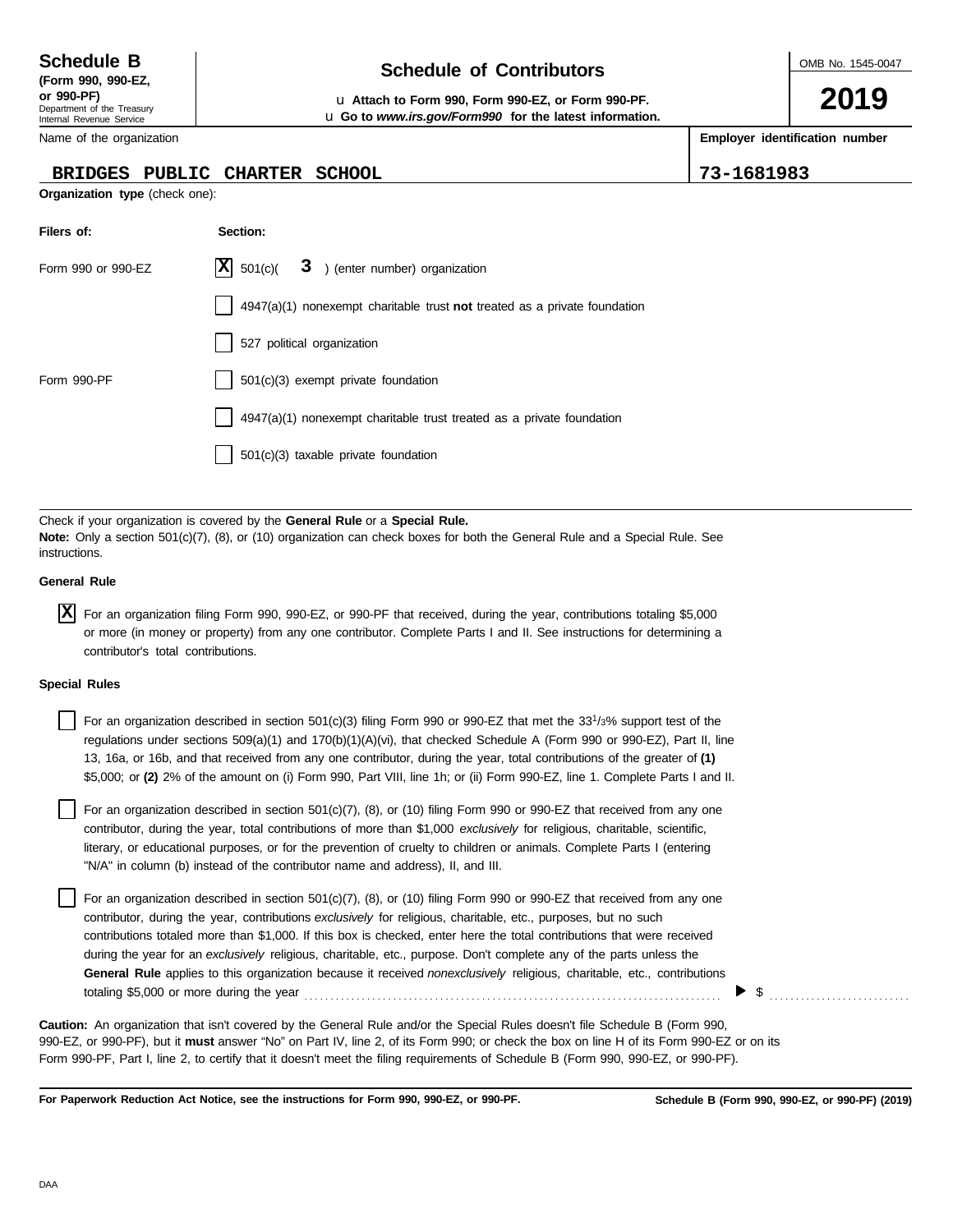|            | Name of organization<br>BRIDGES PUBLIC CHARTER SCHOOL                                                                   |                                   | Employer identification number<br>73-1681983                                                                                           |
|------------|-------------------------------------------------------------------------------------------------------------------------|-----------------------------------|----------------------------------------------------------------------------------------------------------------------------------------|
| Part I     | Contributors (see instructions). Use duplicate copies of Part I if additional space is needed.                          |                                   |                                                                                                                                        |
| (a)<br>No. | (b)<br>Name, address, and ZIP + 4                                                                                       | (c)<br><b>Total contributions</b> | (d)<br>Type of contribution                                                                                                            |
| 1          | OFFICE OF THE STATE SUPERINTENDENT<br>OF EDUCATION<br>1050 FIRST STREET, NE, 3RD FLOOR<br>DC 20002<br><b>WASHINGTON</b> | 987,646<br>\$                     | $\overline{\mathbf{x}}$<br>Person<br>Payroll<br>$\overline{\mathbf{x}}$<br>Noncash<br>(Complete Part II for<br>noncash contributions.) |
| (a)<br>No. | (b)<br>Name, address, and ZIP + 4                                                                                       | (c)<br><b>Total contributions</b> | (d)<br>Type of contribution                                                                                                            |
| 2          | FLAMBOYAN FOUNDATION<br>1730 MASSACHUSETTS AVE, NW<br>DC 20036<br><b>WASHINGTON</b>                                     | 36,744<br>$\frac{1}{2}$           | X<br>Person<br>Payroll<br>Noncash<br>(Complete Part II for<br>noncash contributions.)                                                  |
| (a)<br>No. | (b)<br>Name, address, and ZIP + 4                                                                                       | (c)<br><b>Total contributions</b> | (d)<br>Type of contribution                                                                                                            |
|            |                                                                                                                         |                                   | Person<br>Payroll<br>Noncash<br>(Complete Part II for<br>noncash contributions.)                                                       |
| (a)<br>No. | (b)<br>Name, address, and ZIP + 4                                                                                       | (c)<br><b>Total contributions</b> | (d)<br>Type of contribution                                                                                                            |
|            |                                                                                                                         | $\frac{1}{2}$                     | Person<br>Payroll<br><b>Noncash</b><br>(Complete Part II for<br>noncash contributions.)                                                |
| (a)        | (b)                                                                                                                     | (c)                               | (d)                                                                                                                                    |
| No.        | Name, address, and ZIP + 4                                                                                              | <b>Total contributions</b><br>\$  | Type of contribution<br>Person<br>Payroll<br>Noncash<br>(Complete Part II for<br>noncash contributions.)                               |
| (a)<br>No. | (b)<br>Name, address, and ZIP + 4                                                                                       | (c)<br><b>Total contributions</b> | (d)<br>Type of contribution                                                                                                            |
|            |                                                                                                                         | \$                                | Person<br>Payroll<br><b>Noncash</b><br>(Complete Part II for<br>noncash contributions.)                                                |

Page **2**

**PAGE 1 OF 1**

Schedule B (Form 990, 990-EZ, or 990-PF) (2019)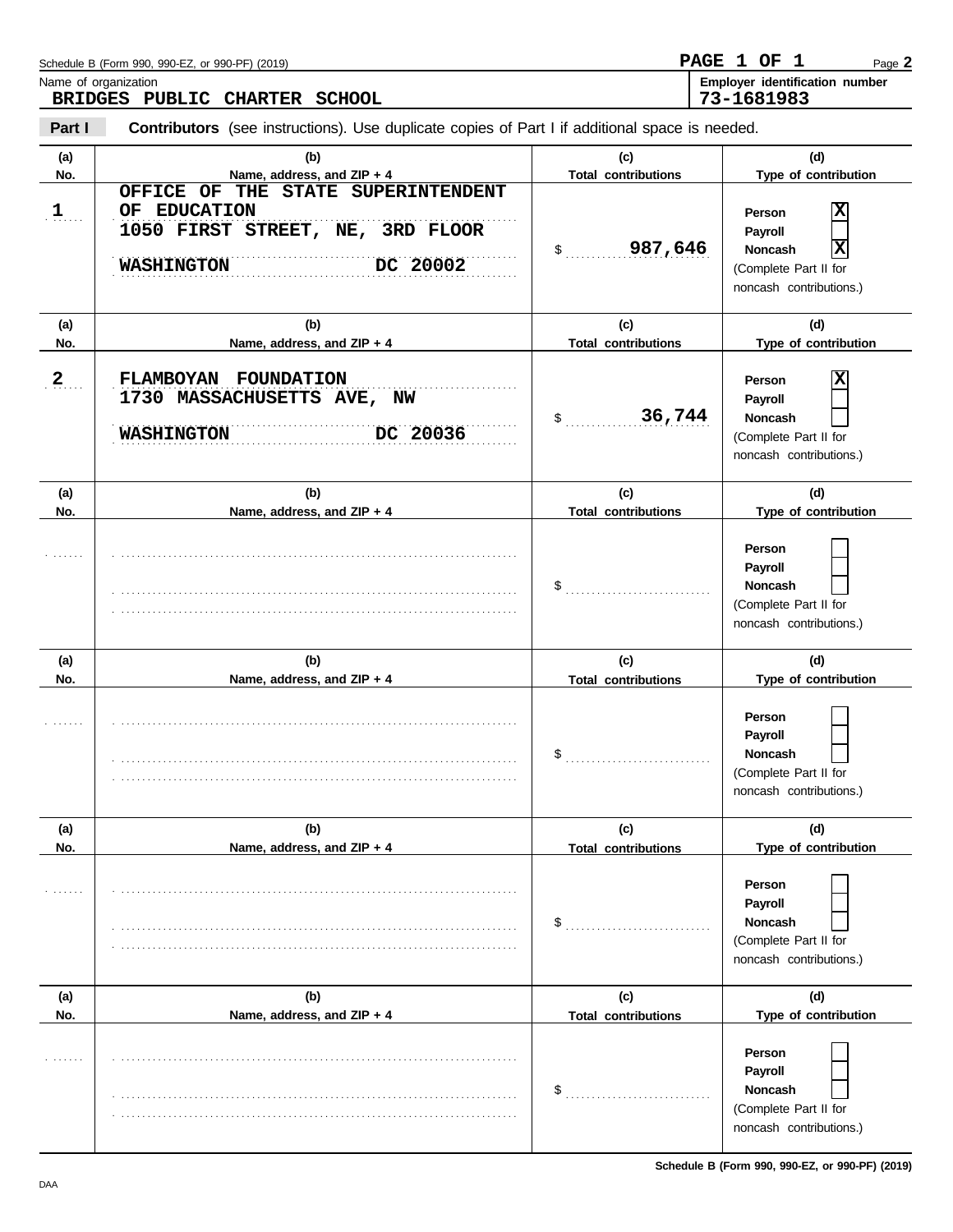| Name of organization                      | Schedule B (Form 990, 990-EZ, or 990-PF) (2019)                                                                                                       |                                                 | PAGE 1 OF<br>$\mathbf 1$<br>Page 3<br>Employer identification number |
|-------------------------------------------|-------------------------------------------------------------------------------------------------------------------------------------------------------|-------------------------------------------------|----------------------------------------------------------------------|
| Part II                                   | <b>BRIDGES PUBLIC CHARTER</b><br><b>SCHOOL</b><br>Noncash Property (see instructions). Use duplicate copies of Part II if additional space is needed. |                                                 | 73-1681983                                                           |
| (a) No.<br>from<br>Part I                 | (b)<br>Description of noncash property given                                                                                                          | (c)<br>FMV (or estimate)<br>(See instructions.) | (d)<br>Date received                                                 |
| 1                                         | <b>DONATED</b><br>COMMODITIES                                                                                                                         | 11,481<br>$\frac{1}{2}$                         | 12/31/19                                                             |
| (a) No.<br>from<br>Part I                 | (b)<br>Description of noncash property given                                                                                                          | (c)<br>FMV (or estimate)<br>(See instructions.) | (d)<br>Date received                                                 |
| $\sim$ $\sim$ $\sim$ $\sim$ $\sim$ $\sim$ |                                                                                                                                                       | \$                                              |                                                                      |
| (a) No.<br>from<br>Part I                 | (b)<br>Description of noncash property given                                                                                                          | (c)<br>FMV (or estimate)<br>(See instructions.) | (d)<br>Date received                                                 |
| $\sim$ $\sim$ $\sim$ $\sim$ $\sim$ $\sim$ |                                                                                                                                                       | \$                                              |                                                                      |
| (a) No.<br>from<br>Part I                 | (b)<br>Description of noncash property given                                                                                                          | (c)<br>FMV (or estimate)<br>(See instructions.) | (d)<br>Date received                                                 |
| .                                         |                                                                                                                                                       | \$                                              |                                                                      |
| (a) No.<br>from<br>Part I                 | (b)<br>Description of noncash property given                                                                                                          | (c)<br>FMV (or estimate)<br>(See instructions.) | (d)<br>Date received                                                 |
| .                                         |                                                                                                                                                       | \$                                              |                                                                      |
| (a) No.<br>from<br>Part I                 | (b)<br>Description of noncash property given                                                                                                          | (c)<br>FMV (or estimate)<br>(See instructions.) | (d)<br>Date received                                                 |
| .                                         |                                                                                                                                                       | \$                                              | .                                                                    |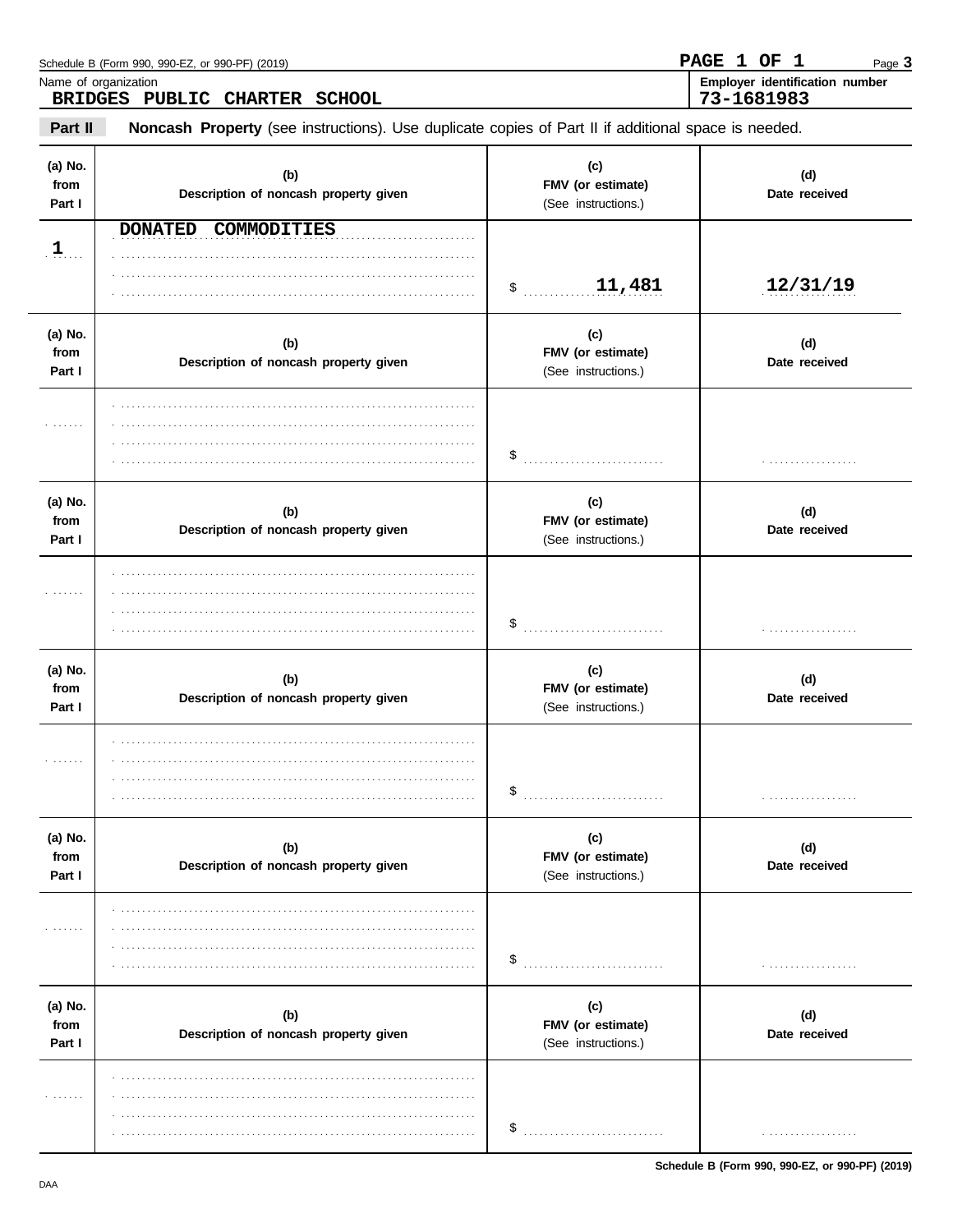| <b>SCHEDULE D</b> |  |
|-------------------|--|
| (Form 990)        |  |

Department of the Treasury Internal Revenue Service

## **SCHEDULE D Supplemental Financial Statements**

**Part IV, line 6, 7, 8, 9, 10, 11a, 11b, 11c, 11d, 11e, 11f, 12a, or 12b.** u **Complete if the organization answered "Yes" on Form 990,**

u **Attach to Form 990.**  u **Go to** *www.irs.gov/Form990* **for instructions and the latest information.**

**Employer identification number Inspection**

**2019**

**Open to Public**

OMB No. 1545-0047

|        | Name of the organization |                                                                                                                                                                           |                                                                                           |    | Employer identification number  |
|--------|--------------------------|---------------------------------------------------------------------------------------------------------------------------------------------------------------------------|-------------------------------------------------------------------------------------------|----|---------------------------------|
|        |                          | BRIDGES PUBLIC CHARTER SCHOOL                                                                                                                                             |                                                                                           |    | 73-1681983                      |
| Part I |                          | Organizations Maintaining Donor Advised Funds or Other Similar Funds or Accounts.<br>Complete if the organization answered "Yes" on Form 990, Part IV, line 6.            |                                                                                           |    |                                 |
|        |                          |                                                                                                                                                                           | (a) Donor advised funds                                                                   |    | (b) Funds and other accounts    |
| 1.     |                          | Total number at end of year                                                                                                                                               | the control of the control of the control of                                              |    |                                 |
| 2      |                          |                                                                                                                                                                           | the control of the control of the control of the control of the control of the control of |    |                                 |
| 3      |                          | Aggregate value of grants from (during year) Mathematical Mathematical Mathematical Mathematical Mathematical M                                                           |                                                                                           |    |                                 |
| 4      |                          |                                                                                                                                                                           |                                                                                           |    |                                 |
| 5      |                          | Did the organization inform all donors and donor advisors in writing that the assets held in donor advised                                                                |                                                                                           |    |                                 |
|        |                          |                                                                                                                                                                           |                                                                                           |    | Yes<br>No                       |
| 6      |                          | Did the organization inform all grantees, donors, and donor advisors in writing that grant funds can be used                                                              |                                                                                           |    |                                 |
|        |                          | only for charitable purposes and not for the benefit of the donor or donor advisor, or for any other purpose                                                              |                                                                                           |    |                                 |
|        |                          |                                                                                                                                                                           |                                                                                           |    | Yes<br>No                       |
|        | Part II                  | <b>Conservation Easements.</b>                                                                                                                                            |                                                                                           |    |                                 |
|        |                          | Complete if the organization answered "Yes" on Form 990, Part IV, line 7.                                                                                                 |                                                                                           |    |                                 |
|        |                          | Purpose(s) of conservation easements held by the organization (check all that apply).                                                                                     |                                                                                           |    |                                 |
|        |                          | Preservation of land for public use (for example, recreation or education)                                                                                                | Preservation of a historically important land area                                        |    |                                 |
|        |                          | Protection of natural habitat                                                                                                                                             | Preservation of a certified historic structure                                            |    |                                 |
|        |                          | Preservation of open space                                                                                                                                                |                                                                                           |    |                                 |
| 2      |                          | Complete lines 2a through 2d if the organization held a qualified conservation contribution in the form of a conservation                                                 |                                                                                           |    |                                 |
|        |                          | easement on the last day of the tax year.                                                                                                                                 |                                                                                           |    | Held at the End of the Tax Year |
| а      |                          |                                                                                                                                                                           |                                                                                           | 2a |                                 |
| b      |                          |                                                                                                                                                                           |                                                                                           | 2b |                                 |
| с      |                          | Number of conservation easements on a certified historic structure included in (a) [[[[[ [ [ ]]]                                                                          |                                                                                           | 2c |                                 |
| d      |                          | Number of conservation easements included in (c) acquired after 7/25/06, and not on a                                                                                     |                                                                                           |    |                                 |
|        |                          | historic structure listed in the National Register                                                                                                                        |                                                                                           | 2d |                                 |
| 3      |                          | Number of conservation easements modified, transferred, released, extinguished, or terminated by the organization during the                                              |                                                                                           |    |                                 |
|        | tax year <b>u</b>        |                                                                                                                                                                           |                                                                                           |    |                                 |
|        |                          | Number of states where property subject to conservation easement is located u                                                                                             |                                                                                           |    |                                 |
| 5      |                          | Does the organization have a written policy regarding the periodic monitoring, inspection, handling of                                                                    |                                                                                           |    |                                 |
|        |                          |                                                                                                                                                                           |                                                                                           |    | <b>Yes</b><br>No                |
| 6      |                          | Staff and volunteer hours devoted to monitoring, inspecting, handling of violations, and enforcing conservation easements during the year                                 |                                                                                           |    |                                 |
|        |                          |                                                                                                                                                                           |                                                                                           |    |                                 |
| 7      |                          | Amount of expenses incurred in monitoring, inspecting, handling of violations, and enforcing conservation easements during the year                                       |                                                                                           |    |                                 |
|        | u \$                     |                                                                                                                                                                           |                                                                                           |    |                                 |
|        |                          | Does each conservation easement reported on line 2(d) above satisfy the requirements of section 170(h)(4)(B)(i)                                                           |                                                                                           |    |                                 |
|        |                          |                                                                                                                                                                           |                                                                                           |    | Yes<br>No                       |
| 9      |                          | In Part XIII, describe how the organization reports conservation easements in its revenue and expense statement and                                                       |                                                                                           |    |                                 |
|        |                          | balance sheet, and include, if applicable, the text of the footnote to the organization's financial statements that describes the                                         |                                                                                           |    |                                 |
|        |                          | organization's accounting for conservation easements.                                                                                                                     |                                                                                           |    |                                 |
|        | Part III                 | Organizations Maintaining Collections of Art, Historical Treasures, or Other Similar Assets.<br>Complete if the organization answered "Yes" on Form 990, Part IV, line 8. |                                                                                           |    |                                 |
|        |                          | 1a If the organization elected, as permitted under FASB ASC 958, not to report in its revenue statement and balance sheet works                                           |                                                                                           |    |                                 |
|        |                          | of art, historical treasures, or other similar assets held for public exhibition, education, or research in furtherance of public                                         |                                                                                           |    |                                 |
|        |                          | service, provide in Part XIII the text of the footnote to its financial statements that describes these items.                                                            |                                                                                           |    |                                 |
| b      |                          | If the organization elected, as permitted under FASB ASC 958, to report in its revenue statement and balance sheet works of                                               |                                                                                           |    |                                 |
|        |                          | art, historical treasures, or other similar assets held for public exhibition, education, or research in furtherance of public service,                                   |                                                                                           |    |                                 |
|        |                          | provide the following amounts relating to these items:                                                                                                                    |                                                                                           |    |                                 |
|        |                          |                                                                                                                                                                           |                                                                                           |    |                                 |
|        |                          | (ii) Assets included in Form 990, Part X                                                                                                                                  |                                                                                           |    | $\mathbf{u}$ \$                 |
| 2      |                          | If the organization received or held works of art, historical treasures, or other similar assets for financial gain, provide the                                          |                                                                                           |    | $u \$                           |
|        |                          |                                                                                                                                                                           |                                                                                           |    |                                 |
|        |                          | following amounts required to be reported under FASB ASC 958 relating to these items:                                                                                     |                                                                                           |    |                                 |
| a      |                          |                                                                                                                                                                           |                                                                                           |    |                                 |
|        |                          |                                                                                                                                                                           |                                                                                           |    |                                 |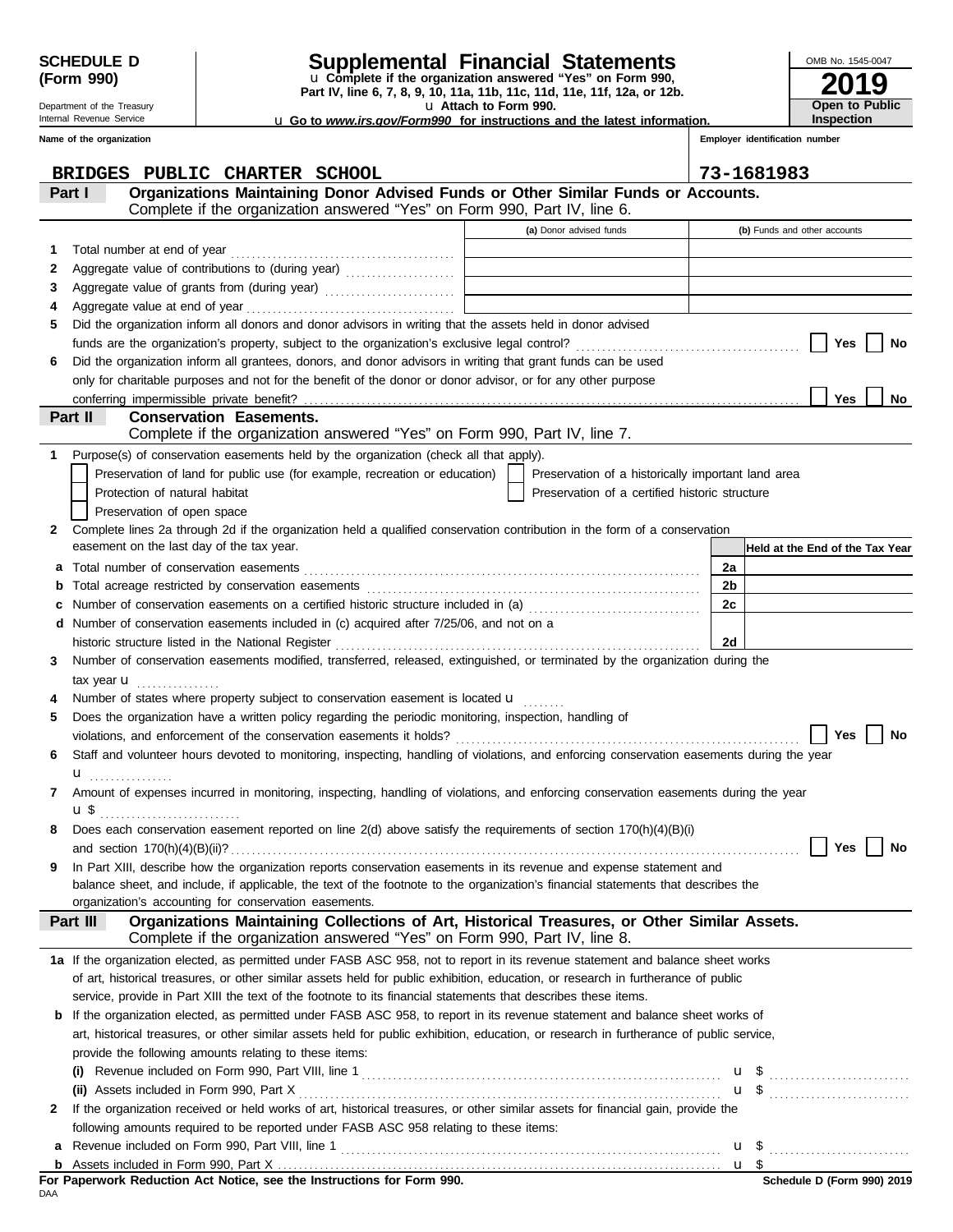|    | Schedule D (Form 990) 2019 BRIDGES PUBLIC CHARTER SCHOOL                                                                                                                                                                             |                  |                         |                          |                         | 73-1681983      |                      |                     |     | Page 2    |
|----|--------------------------------------------------------------------------------------------------------------------------------------------------------------------------------------------------------------------------------------|------------------|-------------------------|--------------------------|-------------------------|-----------------|----------------------|---------------------|-----|-----------|
|    | Organizations Maintaining Collections of Art, Historical Treasures, or Other Similar Assets (continued)<br>Part III                                                                                                                  |                  |                         |                          |                         |                 |                      |                     |     |           |
| 3  | Using the organization's acquisition, accession, and other records, check any of the following that make significant use of its<br>collection items (check all that apply):                                                          |                  |                         |                          |                         |                 |                      |                     |     |           |
| a  | Public exhibition                                                                                                                                                                                                                    |                  | d                       | Loan or exchange program |                         |                 |                      |                     |     |           |
| b  | Scholarly research                                                                                                                                                                                                                   |                  | e                       |                          |                         |                 |                      |                     |     |           |
| c  | Preservation for future generations                                                                                                                                                                                                  |                  |                         |                          |                         |                 |                      |                     |     |           |
|    |                                                                                                                                                                                                                                      |                  |                         |                          |                         |                 |                      |                     |     |           |
|    | Provide a description of the organization's collections and explain how they further the organization's exempt purpose in Part<br>XIII.                                                                                              |                  |                         |                          |                         |                 |                      |                     |     |           |
|    |                                                                                                                                                                                                                                      |                  |                         |                          |                         |                 |                      |                     |     |           |
| 5. | During the year, did the organization solicit or receive donations of art, historical treasures, or other similar                                                                                                                    |                  |                         |                          |                         |                 |                      |                     |     |           |
|    | <b>Escrow and Custodial Arrangements.</b><br><b>Part IV</b>                                                                                                                                                                          |                  |                         |                          |                         |                 |                      | Yes                 |     | No        |
|    | Complete if the organization answered "Yes" on Form 990, Part IV, line 9, or reported an amount on Form                                                                                                                              |                  |                         |                          |                         |                 |                      |                     |     |           |
|    | 990, Part X, line 21.                                                                                                                                                                                                                |                  |                         |                          |                         |                 |                      |                     |     |           |
|    | 1a Is the organization an agent, trustee, custodian or other intermediary for contributions or other assets not                                                                                                                      |                  |                         |                          |                         |                 |                      |                     |     |           |
|    |                                                                                                                                                                                                                                      |                  |                         |                          |                         |                 |                      | Yes                 |     | No        |
|    | b If "Yes," explain the arrangement in Part XIII and complete the following table:                                                                                                                                                   |                  |                         |                          |                         |                 |                      |                     |     |           |
|    |                                                                                                                                                                                                                                      |                  |                         |                          |                         |                 |                      | Amount              |     |           |
|    | c Beginning balance <b>contract to the contract of the contract of the contract of the contract of the contract of the contract of the contract of the contract of the contract of the contract of the contract of the contract </b> |                  |                         |                          |                         |                 | 1c                   |                     |     |           |
|    |                                                                                                                                                                                                                                      |                  |                         |                          |                         |                 | 1d                   |                     |     |           |
|    |                                                                                                                                                                                                                                      |                  |                         |                          |                         |                 | 1e                   |                     |     |           |
|    |                                                                                                                                                                                                                                      |                  |                         |                          |                         |                 | 1f                   |                     |     |           |
|    |                                                                                                                                                                                                                                      |                  |                         |                          |                         |                 |                      | Yes                 |     | <b>No</b> |
|    |                                                                                                                                                                                                                                      |                  |                         |                          |                         |                 |                      |                     |     |           |
|    | <b>Endowment Funds.</b><br><b>Part V</b>                                                                                                                                                                                             |                  |                         |                          |                         |                 |                      |                     |     |           |
|    | Complete if the organization answered "Yes" on Form 990, Part IV, line 10.                                                                                                                                                           |                  |                         |                          |                         |                 |                      |                     |     |           |
|    |                                                                                                                                                                                                                                      | (a) Current year |                         | (b) Prior year           | (c) Two years back      |                 | (d) Three years back | (e) Four years back |     |           |
|    | 1a Beginning of year balance                                                                                                                                                                                                         |                  |                         |                          |                         |                 |                      |                     |     |           |
|    | <b>b</b> Contributions <b>contributions</b>                                                                                                                                                                                          |                  |                         |                          |                         |                 |                      |                     |     |           |
|    | c Net investment earnings, gains, and                                                                                                                                                                                                |                  |                         |                          |                         |                 |                      |                     |     |           |
|    |                                                                                                                                                                                                                                      |                  |                         |                          |                         |                 |                      |                     |     |           |
|    | d Grants or scholarships                                                                                                                                                                                                             |                  |                         |                          |                         |                 |                      |                     |     |           |
|    | e Other expenditures for facilities and                                                                                                                                                                                              |                  |                         |                          |                         |                 |                      |                     |     |           |
|    |                                                                                                                                                                                                                                      |                  |                         |                          |                         |                 |                      |                     |     |           |
|    | f Administrative expenses                                                                                                                                                                                                            |                  |                         |                          |                         |                 |                      |                     |     |           |
|    |                                                                                                                                                                                                                                      |                  |                         |                          |                         |                 |                      |                     |     |           |
| 2  | Provide the estimated percentage of the current year end balance (line 1g, column (a)) held as:                                                                                                                                      |                  |                         |                          |                         |                 |                      |                     |     |           |
|    | a Board designated or quasi-endowment u                                                                                                                                                                                              |                  |                         |                          |                         |                 |                      |                     |     |           |
|    | <b>b</b> Permanent endowment <b>u</b> %                                                                                                                                                                                              |                  |                         |                          |                         |                 |                      |                     |     |           |
|    |                                                                                                                                                                                                                                      |                  |                         |                          |                         |                 |                      |                     |     |           |
|    | <b>c</b> Term endowment $\mathbf{u}$ %<br>The percentages on lines 2a, 2b, and 2c should equal 100%.                                                                                                                                 |                  |                         |                          |                         |                 |                      |                     |     |           |
|    | 3a Are there endowment funds not in the possession of the organization that are held and administered for the                                                                                                                        |                  |                         |                          |                         |                 |                      |                     |     |           |
|    |                                                                                                                                                                                                                                      |                  |                         |                          |                         |                 |                      |                     | Yes | No        |
|    | organization by:                                                                                                                                                                                                                     |                  |                         |                          |                         |                 |                      |                     |     |           |
|    |                                                                                                                                                                                                                                      |                  |                         |                          |                         |                 |                      | 3a(i)               |     |           |
|    |                                                                                                                                                                                                                                      |                  |                         |                          |                         |                 |                      | 3a(ii)              |     |           |
|    |                                                                                                                                                                                                                                      |                  |                         |                          |                         |                 |                      | 3b                  |     |           |
|    | Describe in Part XIII the intended uses of the organization's endowment funds.                                                                                                                                                       |                  |                         |                          |                         |                 |                      |                     |     |           |
|    | Land, Buildings, and Equipment.<br>Part VI                                                                                                                                                                                           |                  |                         |                          |                         |                 |                      |                     |     |           |
|    | Complete if the organization answered "Yes" on Form 990, Part IV, line 11a. See Form 990, Part X, line 10.                                                                                                                           |                  |                         |                          |                         |                 |                      |                     |     |           |
|    | Description of property                                                                                                                                                                                                              |                  | (a) Cost or other basis |                          | (b) Cost or other basis | (c) Accumulated |                      | (d) Book value      |     |           |
|    |                                                                                                                                                                                                                                      |                  | (investment)            |                          | (other)                 | depreciation    |                      |                     |     |           |
|    |                                                                                                                                                                                                                                      |                  |                         |                          |                         |                 |                      |                     |     |           |
|    |                                                                                                                                                                                                                                      |                  |                         |                          |                         |                 |                      |                     |     |           |
|    | c Leasehold improvements                                                                                                                                                                                                             |                  |                         |                          | 1,398,762               |                 | 756,337              |                     |     | 642,425   |
|    |                                                                                                                                                                                                                                      |                  |                         |                          | 209,429                 |                 | 135,015              |                     |     | 74,414    |
|    | e Other                                                                                                                                                                                                                              |                  |                         |                          |                         |                 |                      |                     |     |           |
|    | Total. Add lines 1a through 1e. (Column (d) must equal Form 990, Part X, column (B), line 10c.)                                                                                                                                      |                  |                         |                          |                         |                 | u                    |                     |     | 716,839   |

**Schedule D (Form 990) 2019**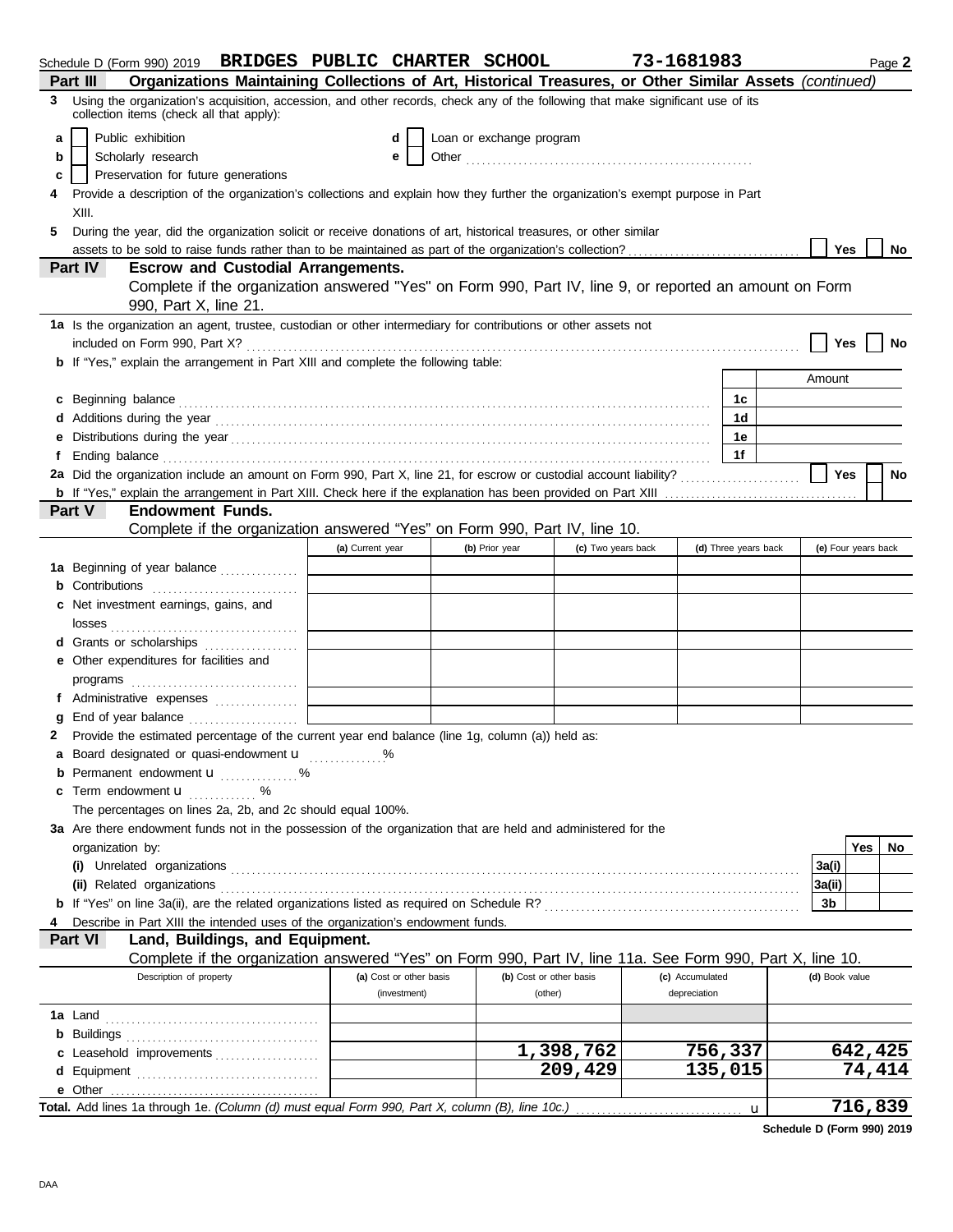|                           | Schedule D (Form 990) 2019 BRIDGES PUBLIC CHARTER SCHOOL                                                   |                | 73-1681983                                                   | Page 3                                                   |
|---------------------------|------------------------------------------------------------------------------------------------------------|----------------|--------------------------------------------------------------|----------------------------------------------------------|
| <b>Part VII</b>           | <b>Investments - Other Securities.</b>                                                                     |                |                                                              |                                                          |
|                           | Complete if the organization answered "Yes" on Form 990, Part IV, line 11b. See Form 990, Part X, line 12. |                |                                                              |                                                          |
|                           | (a) Description of security or category<br>(including name of security)                                    | (b) Book value | (c) Method of valuation:<br>Cost or end-of-year market value |                                                          |
|                           |                                                                                                            |                |                                                              |                                                          |
| (1) Financial derivatives |                                                                                                            |                |                                                              |                                                          |
|                           |                                                                                                            |                |                                                              |                                                          |
| $(3)$ Other               |                                                                                                            |                |                                                              |                                                          |
| $(A)$ .                   |                                                                                                            |                |                                                              |                                                          |
| (B)                       |                                                                                                            |                |                                                              |                                                          |
| (C)                       |                                                                                                            |                |                                                              |                                                          |
| (D)                       |                                                                                                            |                |                                                              |                                                          |
| (E)<br>(F)                |                                                                                                            |                |                                                              |                                                          |
| (G)                       |                                                                                                            |                |                                                              |                                                          |
| (H)                       |                                                                                                            |                |                                                              |                                                          |
|                           | Total. (Column (b) must equal Form 990, Part X, col. (B) line 12.)<br>u                                    |                |                                                              |                                                          |
| Part VIII                 | Investments - Program Related.                                                                             |                |                                                              |                                                          |
|                           | Complete if the organization answered "Yes" on Form 990, Part IV, line 11c. See Form 990, Part X, line 13. |                |                                                              |                                                          |
|                           | (a) Description of investment                                                                              | (b) Book value | (c) Method of valuation:                                     |                                                          |
|                           |                                                                                                            |                | Cost or end-of-year market value                             |                                                          |
| (1)                       |                                                                                                            |                |                                                              |                                                          |
| (2)                       |                                                                                                            |                |                                                              |                                                          |
| (3)                       |                                                                                                            |                |                                                              |                                                          |
| (4)                       |                                                                                                            |                |                                                              |                                                          |
| (5)                       |                                                                                                            |                |                                                              |                                                          |
| (6)                       |                                                                                                            |                |                                                              |                                                          |
| (7)                       |                                                                                                            |                |                                                              |                                                          |
| (8)                       |                                                                                                            |                |                                                              |                                                          |
| (9)                       |                                                                                                            |                |                                                              |                                                          |
|                           | Total. (Column (b) must equal Form 990, Part X, col. (B) line 13.)<br>. <b>. u</b>                         |                |                                                              |                                                          |
| Part IX                   | <b>Other Assets.</b>                                                                                       |                |                                                              |                                                          |
|                           | Complete if the organization answered "Yes" on Form 990, Part IV, line 11d. See Form 990, Part X, line 15. |                |                                                              |                                                          |
|                           | (a) Description                                                                                            |                | (b) Book value                                               |                                                          |
| (1)                       |                                                                                                            |                |                                                              |                                                          |
| (2)                       |                                                                                                            |                |                                                              |                                                          |
| (3)                       |                                                                                                            |                |                                                              |                                                          |
|                           |                                                                                                            |                |                                                              |                                                          |
| (4)                       |                                                                                                            |                |                                                              |                                                          |
| (5)                       |                                                                                                            |                |                                                              |                                                          |
| (6)                       |                                                                                                            |                |                                                              |                                                          |
| (7)                       |                                                                                                            |                |                                                              |                                                          |
| (8)                       |                                                                                                            |                |                                                              |                                                          |
| (9)                       |                                                                                                            |                |                                                              |                                                          |
|                           | Total. (Column (b) must equal Form 990, Part X, col. (B) line 15.)                                         |                | u                                                            |                                                          |
| Part X                    | Other Liabilities.                                                                                         |                |                                                              |                                                          |
|                           | Complete if the organization answered "Yes" on Form 990, Part IV, line 11e or 11f. See Form 990, Part X,   |                |                                                              |                                                          |
|                           | line $25$ .                                                                                                |                |                                                              |                                                          |
|                           | (a) Description of liability                                                                               |                | (b) Book value                                               |                                                          |
| (1)                       | Federal income taxes                                                                                       |                |                                                              |                                                          |
| (2)                       | REFUNDABLE ADVANCE                                                                                         |                |                                                              |                                                          |
| (3)                       | DEFERRED RENT                                                                                              |                |                                                              |                                                          |
| (4)                       | SECURITY DEPOSIT<br><b>PAYABLE</b>                                                                         |                |                                                              |                                                          |
| (5)                       |                                                                                                            |                |                                                              |                                                          |
| (6)                       |                                                                                                            |                |                                                              |                                                          |
| (7)                       |                                                                                                            |                |                                                              |                                                          |
| (8)                       |                                                                                                            |                |                                                              |                                                          |
| 1.<br>(9)                 | Total. (Column (b) must equal Form 990, Part X, col. (B) line 25.)                                         |                | u                                                            | 1,200,466<br>289,280<br>24,770<br>$\overline{1,514,516}$ |

organization's liability for uncertain tax positions under FASB ASC 740. Check here if the text of the footnote has been provided in Part XIII ......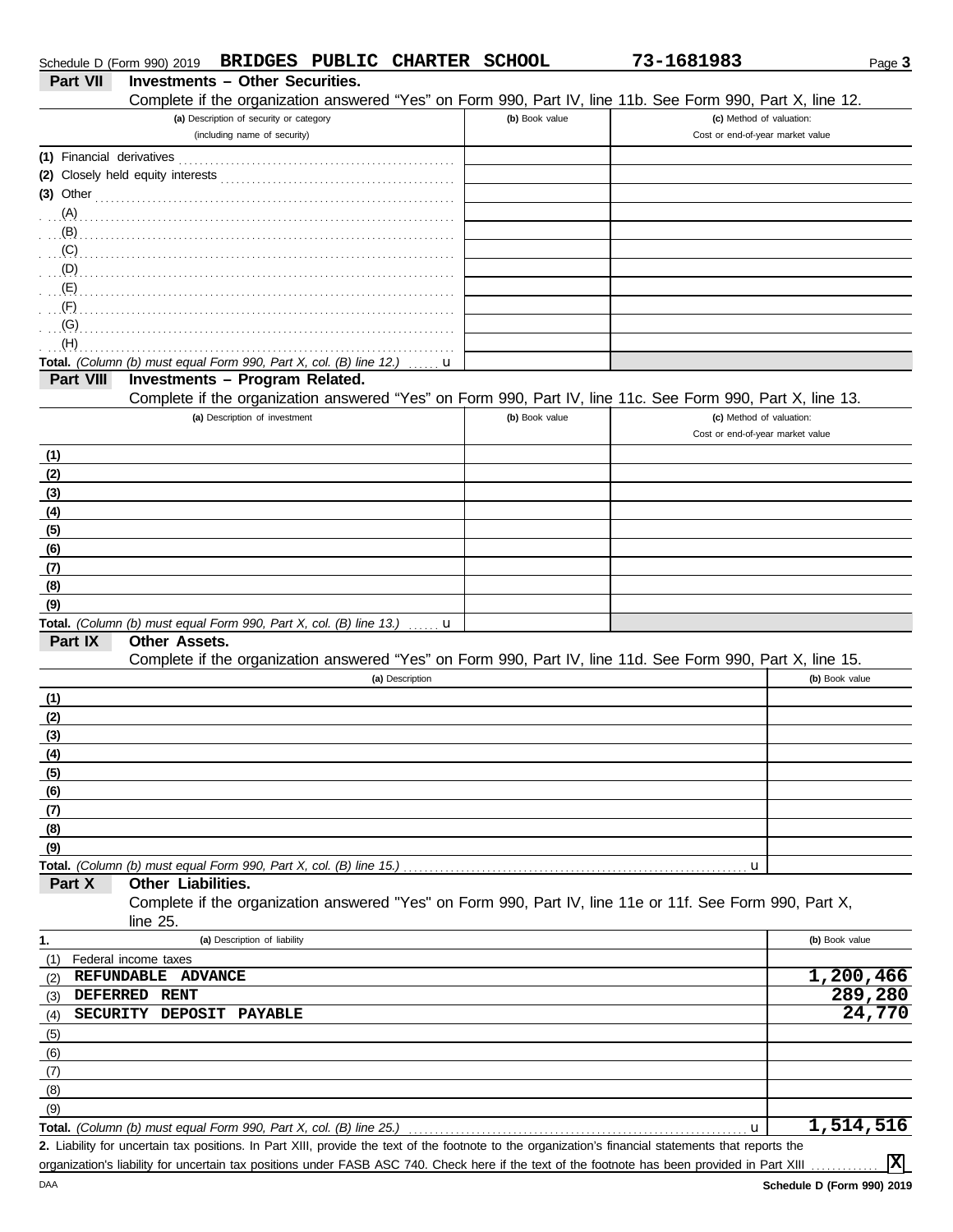|              | Schedule D (Form 990) 2019 BRIDGES PUBLIC CHARTER SCHOOL                                                                                                                                                                       |                | 73-1681983                                                                                                                                                                                                                    |                      | Page 4                  |
|--------------|--------------------------------------------------------------------------------------------------------------------------------------------------------------------------------------------------------------------------------|----------------|-------------------------------------------------------------------------------------------------------------------------------------------------------------------------------------------------------------------------------|----------------------|-------------------------|
|              | Reconciliation of Revenue per Audited Financial Statements With Revenue per Return.<br>Part XI                                                                                                                                 |                |                                                                                                                                                                                                                               |                      |                         |
|              | Complete if the organization answered "Yes" on Form 990, Part IV, line 12a.                                                                                                                                                    |                |                                                                                                                                                                                                                               |                      |                         |
| 1            |                                                                                                                                                                                                                                |                |                                                                                                                                                                                                                               | $\mathbf{1}$         | 14,219,494              |
| $\mathbf{2}$ | Amounts included on line 1 but not on Form 990, Part VIII, line 12:                                                                                                                                                            |                |                                                                                                                                                                                                                               |                      |                         |
| a            |                                                                                                                                                                                                                                | 2a             |                                                                                                                                                                                                                               |                      |                         |
| b            |                                                                                                                                                                                                                                | 2 <sub>b</sub> | 142,656                                                                                                                                                                                                                       |                      |                         |
| c            |                                                                                                                                                                                                                                | 2c             |                                                                                                                                                                                                                               |                      |                         |
| d            |                                                                                                                                                                                                                                | 2d             |                                                                                                                                                                                                                               |                      |                         |
| e            | Add lines 2a through 2d [11] March 2014 [12] March 2014 [12] March 2014 [12] March 2014 [12] March 2014 [12] March 2014 [12] March 2014 [12] March 2014 [12] March 2014 [12] March 2014 [12] March 2014 [12] March 2014 [12] M |                |                                                                                                                                                                                                                               | 2e                   | 142,656                 |
| 3            |                                                                                                                                                                                                                                |                |                                                                                                                                                                                                                               | 3                    | 14,076,838              |
|              | Amounts included on Form 990, Part VIII, line 12, but not on line 1:                                                                                                                                                           |                |                                                                                                                                                                                                                               |                      |                         |
| a            |                                                                                                                                                                                                                                | 4a             |                                                                                                                                                                                                                               |                      |                         |
| b            |                                                                                                                                                                                                                                | 4 <sub>b</sub> |                                                                                                                                                                                                                               |                      |                         |
| c            | Add lines 4a and 4b                                                                                                                                                                                                            |                |                                                                                                                                                                                                                               | 4c                   |                         |
|              |                                                                                                                                                                                                                                |                |                                                                                                                                                                                                                               | 5                    | 14,076,838              |
|              | Reconciliation of Expenses per Audited Financial Statements With Expenses per Return.<br><b>Part XII</b>                                                                                                                       |                |                                                                                                                                                                                                                               |                      |                         |
|              | Complete if the organization answered "Yes" on Form 990, Part IV, line 12a.                                                                                                                                                    |                |                                                                                                                                                                                                                               |                      |                         |
| 1            | Total expenses and losses per audited financial statements                                                                                                                                                                     |                |                                                                                                                                                                                                                               | $\blacktriangleleft$ | $\overline{11,714,206}$ |
| 2            | Amounts included on line 1 but not on Form 990, Part IX, line 25:                                                                                                                                                              |                |                                                                                                                                                                                                                               |                      |                         |
| a            |                                                                                                                                                                                                                                | 2a             | 142,656                                                                                                                                                                                                                       |                      |                         |
| b            |                                                                                                                                                                                                                                | 2 <sub>b</sub> |                                                                                                                                                                                                                               |                      |                         |
| c            |                                                                                                                                                                                                                                | 2c             |                                                                                                                                                                                                                               |                      |                         |
| d            |                                                                                                                                                                                                                                | 2d             |                                                                                                                                                                                                                               |                      |                         |
| е            | Add lines 2a through 2d [11] Additional Property and Property and Property and Property and Property and Property and Property and Property and Property and Property and Property and Property and Property and Property and  |                |                                                                                                                                                                                                                               | 2e                   | 142,656                 |
| 3            |                                                                                                                                                                                                                                |                |                                                                                                                                                                                                                               | 3                    | 11,571,550              |
| 4            | Amounts included on Form 990, Part IX, line 25, but not on line 1:                                                                                                                                                             |                |                                                                                                                                                                                                                               |                      |                         |
| a            | Investment expenses not included on Form 990, Part VIII, line 7b                                                                                                                                                               | 4a             |                                                                                                                                                                                                                               |                      |                         |
| b            |                                                                                                                                                                                                                                | 4 <sub>b</sub> |                                                                                                                                                                                                                               |                      |                         |
| C            | Add lines 4a and 4b                                                                                                                                                                                                            |                |                                                                                                                                                                                                                               | 4c                   |                         |
|              |                                                                                                                                                                                                                                |                |                                                                                                                                                                                                                               | 5                    | 11,571,550              |
|              | Part XIII Supplemental Information.                                                                                                                                                                                            |                |                                                                                                                                                                                                                               |                      |                         |
|              | Provide the descriptions required for Part II, lines 3, 5, and 9; Part III, lines 1a and 4; Part IV, lines 1b and 2b; Part V, line 4; Part X, line                                                                             |                |                                                                                                                                                                                                                               |                      |                         |
|              | 2; Part XI, lines 2d and 4b; and Part XII, lines 2d and 4b. Also complete this part to provide any additional information.                                                                                                     |                |                                                                                                                                                                                                                               |                      |                         |
|              | PART X - FIN 48 FOOTNOTE                                                                                                                                                                                                       |                | and a construction of the construction of the construction of the construction of the construction of the construction of the construction of the construction of the construction of the construction of the construction of |                      |                         |
|              |                                                                                                                                                                                                                                |                |                                                                                                                                                                                                                               |                      |                         |
|              | ACCOUNTING PRINCIPLES GENERALLY ACCEPTED IN THE UNITED STATES                                                                                                                                                                  |                |                                                                                                                                                                                                                               |                      | OF AMERICA              |

ACCOUNTING INTROLLED CONSIGNING ACCELLED IN THE UNITED DIATED OF ABULICA PROVIDE CONSISTENT GUIDANCE FOR THE ACCOUNTING FOR UNCERTAINTY IN INCOME TAXES RECOGNIZED IN THE CHARTER SCHOOL'S FINANCIAL STATEMENTS AND PRESCRIBE A THRESHOLD OF "MORE LIKELY THAN NOT" FOR RECOGNITION OF TAX POSITIONS TAKEN OR EXPECTED TO BE TAKEN IN A TAX RETURN. THE CHARTER SCHOOL PERFORMED AN EVALUATION OF UNCERTAIN TAX POSITIONS FOR THE YEAR ENDED JUNE TAX-EXEMPT STATUS. AS OF JUNE 30, 2020, THE STATUTE OF LIMITATIONS FOR TAX 30, 2020, AND DETERMINED THAT THERE WERE NO MATTERS THAT WOULD REQUIRE RECOGNITION IN THE FINANCIAL STATEMENTS OR THAT MAY HAVE ANY EFFECT ON ITS YEARS 2016 THROUGH 2018 REMAINS OPEN WITH THE U.S. FEDERAL JURISDICTION OR THE VARIOUS STATES AND LOCAL JURISDICTIONS IN WHICH THE CHARTER SCHOOL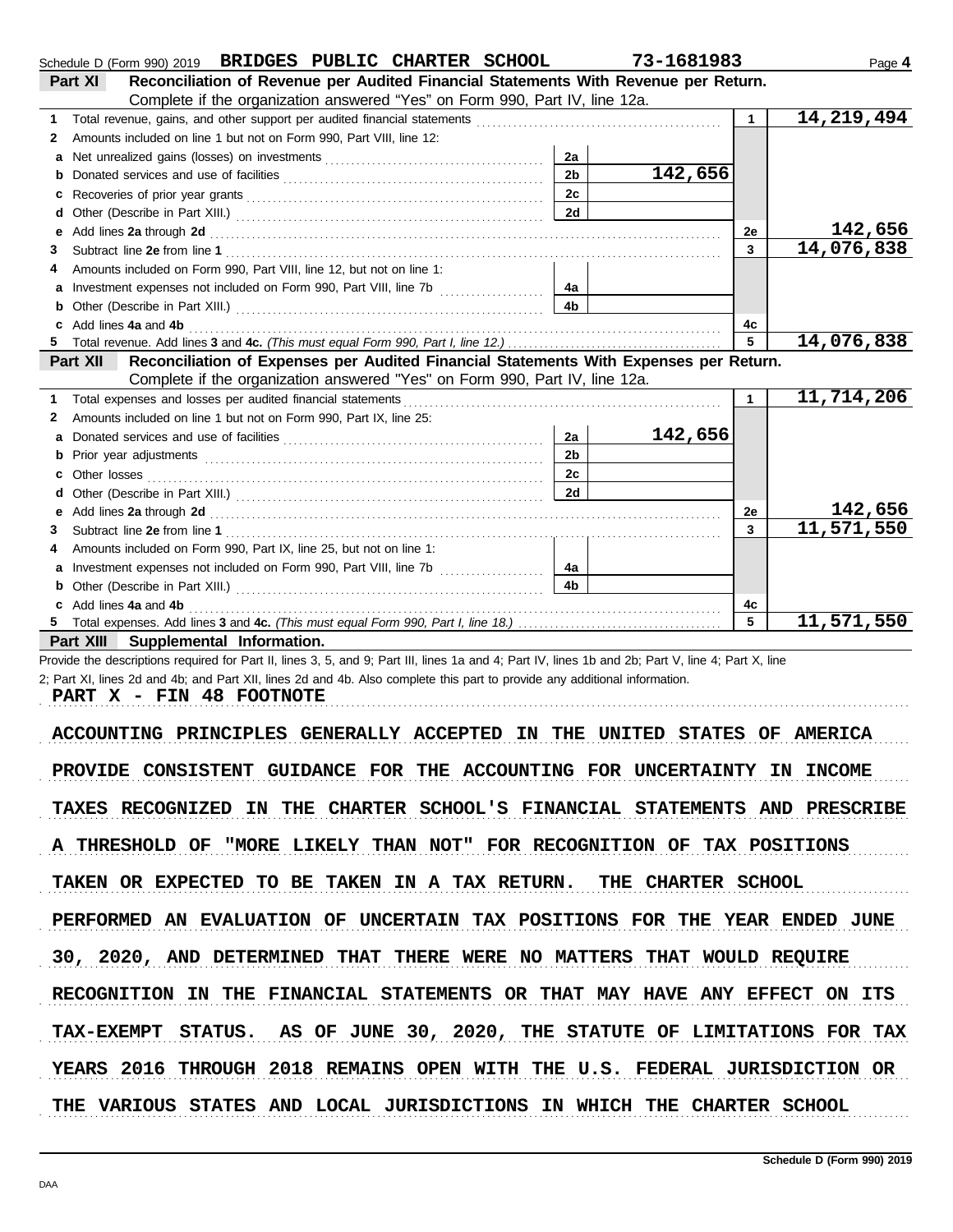|           |                    |                                      | Schedule D (Form 990) 2019 BRIDGES PUBLIC CHARTER SCHOOL | 73-1681983                                                  |                                                                            | Page 5 |
|-----------|--------------------|--------------------------------------|----------------------------------------------------------|-------------------------------------------------------------|----------------------------------------------------------------------------|--------|
| Part XIII |                    | Supplemental Information (continued) |                                                          |                                                             |                                                                            |        |
|           | FILES TAX RETURNS. |                                      |                                                          |                                                             | IT IS THE CHARTER SCHOOL'S POLICY TO RECOGNIZE INTEREST                    |        |
|           |                    |                                      |                                                          |                                                             | AND/OR PENALTIES RELATED TO UNCERTAIN TAX POSITIONS, IF ANY, IN INCOME TAX |        |
|           | <b>EXPENSE.</b>    |                                      |                                                          | AS OF JUNE 30, 2020, THE CHARTER SCHOOL HAD NO ACCRUALS FOR |                                                                            |        |
|           |                    | INTEREST AND/OR PENALTIES.           |                                                          |                                                             |                                                                            |        |
|           |                    |                                      |                                                          |                                                             |                                                                            |        |
|           |                    |                                      |                                                          |                                                             |                                                                            |        |
|           |                    |                                      |                                                          |                                                             |                                                                            |        |
|           |                    |                                      |                                                          |                                                             |                                                                            |        |
|           |                    |                                      |                                                          |                                                             |                                                                            |        |
|           |                    |                                      |                                                          |                                                             |                                                                            |        |
|           |                    |                                      |                                                          |                                                             |                                                                            |        |
|           |                    |                                      |                                                          |                                                             |                                                                            |        |
|           |                    |                                      |                                                          |                                                             |                                                                            |        |
|           |                    |                                      |                                                          |                                                             |                                                                            |        |
|           |                    |                                      |                                                          |                                                             |                                                                            |        |
|           |                    |                                      |                                                          |                                                             |                                                                            |        |
|           |                    |                                      |                                                          |                                                             |                                                                            |        |
|           |                    |                                      |                                                          |                                                             |                                                                            |        |
|           |                    |                                      |                                                          |                                                             |                                                                            |        |
|           |                    |                                      |                                                          |                                                             |                                                                            |        |
|           |                    |                                      |                                                          |                                                             |                                                                            |        |
|           |                    |                                      |                                                          |                                                             |                                                                            |        |
|           |                    |                                      |                                                          |                                                             |                                                                            |        |
|           |                    |                                      |                                                          |                                                             |                                                                            |        |
|           |                    |                                      |                                                          |                                                             |                                                                            |        |
|           |                    |                                      |                                                          |                                                             |                                                                            |        |
|           |                    |                                      |                                                          |                                                             |                                                                            |        |
|           |                    |                                      |                                                          |                                                             |                                                                            |        |
|           |                    |                                      |                                                          |                                                             |                                                                            |        |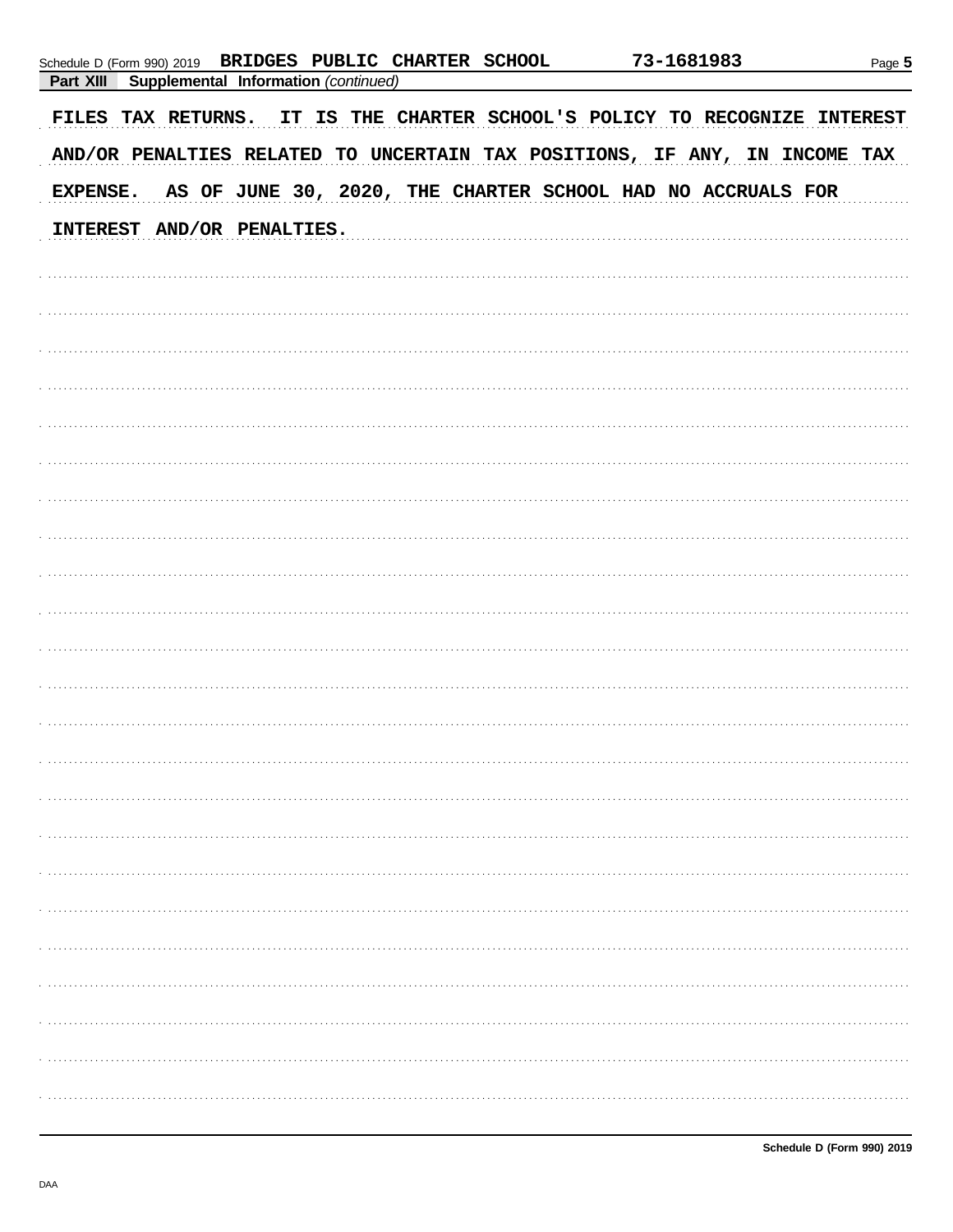|    | SCHEDULE E                                                              |  |                               | <b>Schools</b>                                                                                         |                                                                                                                      |                                | OMB No. 1545-0047 |                |           |  |  |  |  |
|----|-------------------------------------------------------------------------|--|-------------------------------|--------------------------------------------------------------------------------------------------------|----------------------------------------------------------------------------------------------------------------------|--------------------------------|-------------------|----------------|-----------|--|--|--|--|
|    | (Form 990 or 990-EZ)                                                    |  |                               |                                                                                                        | u Complete if the organization answered "Yes" on Form 990,                                                           |                                |                   |                |           |  |  |  |  |
|    |                                                                         |  |                               | Part IV, line 13, or Form 990-EZ, Part VI, line 48.                                                    |                                                                                                                      |                                |                   | Open to Public |           |  |  |  |  |
|    | Department of the Treasury<br>Internal Revenue Service                  |  |                               | u Attach to Form 990 or Form 990-EZ.<br>u Go to www.irs.gov/Form990 for the latest information.        |                                                                                                                      |                                | <b>Inspection</b> |                |           |  |  |  |  |
|    | Name of the organization                                                |  |                               |                                                                                                        |                                                                                                                      | Employer identification number |                   |                |           |  |  |  |  |
|    |                                                                         |  | BRIDGES PUBLIC CHARTER SCHOOL |                                                                                                        |                                                                                                                      | 73-1681983                     |                   |                |           |  |  |  |  |
|    | Part I                                                                  |  |                               |                                                                                                        |                                                                                                                      |                                |                   |                |           |  |  |  |  |
|    |                                                                         |  |                               |                                                                                                        |                                                                                                                      |                                |                   | <b>YES</b>     | <b>NO</b> |  |  |  |  |
| 1  |                                                                         |  |                               |                                                                                                        | Does the organization have a racially nondiscriminatory policy toward students by statement in its charter,          |                                |                   |                |           |  |  |  |  |
|    |                                                                         |  |                               |                                                                                                        |                                                                                                                      |                                | $\mathbf{1}$      | X              |           |  |  |  |  |
| 2  |                                                                         |  |                               |                                                                                                        | Does the organization include a statement of its racially nondiscriminatory policy toward students in all its        |                                |                   |                |           |  |  |  |  |
|    |                                                                         |  |                               |                                                                                                        | brochures, catalogues, and other written communications with the public dealing with student admissions,             |                                |                   |                |           |  |  |  |  |
|    | programs, and scholarships?                                             |  |                               |                                                                                                        |                                                                                                                      |                                | $\mathbf{2}$      | X              |           |  |  |  |  |
| 3  |                                                                         |  |                               |                                                                                                        | Has the organization publicized its racially nondiscriminatory policy through newspaper or broadcast media           |                                |                   |                |           |  |  |  |  |
|    |                                                                         |  |                               |                                                                                                        | during the period of solicitation for students, or during the registration period if it has no solicitation program, |                                |                   |                |           |  |  |  |  |
|    | describe. If "No," please explain. If you need more space, use Part II  |  |                               | in a way that makes the policy known to all parts of the general community it serves? If "Yes," please |                                                                                                                      |                                | 3                 | X              |           |  |  |  |  |
|    |                                                                         |  |                               |                                                                                                        | THE SCHOOL IS A PUBLIC CHARTER SCHOOL AND IS OPERATING UNDER A                                                       |                                |                   |                |           |  |  |  |  |
|    |                                                                         |  |                               |                                                                                                        | CONTRACT WITH THE DC GOVERNMENT. REVENUE PROCEDURE 75-50 DOES                                                        |                                |                   |                |           |  |  |  |  |
|    |                                                                         |  |                               |                                                                                                        | NOT APPLY TO CHARTER SCHOOLS.                                                                                        |                                |                   |                |           |  |  |  |  |
|    |                                                                         |  |                               |                                                                                                        |                                                                                                                      |                                |                   |                |           |  |  |  |  |
|    |                                                                         |  |                               |                                                                                                        |                                                                                                                      |                                |                   |                |           |  |  |  |  |
| 4  | Does the organization maintain the following?                           |  |                               |                                                                                                        |                                                                                                                      |                                |                   |                |           |  |  |  |  |
| a  |                                                                         |  |                               |                                                                                                        |                                                                                                                      |                                | 4a                | x              |           |  |  |  |  |
| b  |                                                                         |  |                               | Records documenting that scholarships and other financial assistance are awarded on a racially         |                                                                                                                      |                                |                   |                |           |  |  |  |  |
|    | nondiscriminatory basis?                                                |  |                               |                                                                                                        |                                                                                                                      |                                | 4b                | x              |           |  |  |  |  |
| C  |                                                                         |  |                               |                                                                                                        | Copies of all catalogues, brochures, announcements, and other written communications to the public dealing           |                                |                   |                |           |  |  |  |  |
|    | with student admissions, programs, and scholarships?                    |  |                               |                                                                                                        |                                                                                                                      |                                | 4с                | x              |           |  |  |  |  |
| d  |                                                                         |  |                               |                                                                                                        |                                                                                                                      |                                | 4d                | $\mathbf x$    |           |  |  |  |  |
|    |                                                                         |  |                               | If you answered "No" to any of the above, please explain. If you need more space, use Part II.         |                                                                                                                      |                                |                   |                |           |  |  |  |  |
|    |                                                                         |  |                               |                                                                                                        |                                                                                                                      |                                |                   |                |           |  |  |  |  |
|    |                                                                         |  |                               |                                                                                                        |                                                                                                                      |                                |                   |                |           |  |  |  |  |
|    | Does the organization discriminate by race in any way with respect to:  |  |                               |                                                                                                        |                                                                                                                      |                                |                   |                |           |  |  |  |  |
| 5  |                                                                         |  |                               |                                                                                                        |                                                                                                                      |                                | 5a                |                | х         |  |  |  |  |
| a  |                                                                         |  |                               |                                                                                                        |                                                                                                                      |                                |                   |                |           |  |  |  |  |
|    |                                                                         |  |                               |                                                                                                        |                                                                                                                      |                                | 5b                |                | х         |  |  |  |  |
|    |                                                                         |  |                               |                                                                                                        |                                                                                                                      |                                |                   |                |           |  |  |  |  |
|    | Employment of faculty or administrative staff?                          |  |                               |                                                                                                        |                                                                                                                      |                                | 5c                |                | х         |  |  |  |  |
|    |                                                                         |  |                               |                                                                                                        |                                                                                                                      |                                |                   |                |           |  |  |  |  |
|    |                                                                         |  |                               |                                                                                                        |                                                                                                                      |                                | <b>5d</b>         |                | X         |  |  |  |  |
|    |                                                                         |  |                               |                                                                                                        |                                                                                                                      |                                |                   |                |           |  |  |  |  |
| е  |                                                                         |  |                               |                                                                                                        |                                                                                                                      |                                | 5е                |                | x         |  |  |  |  |
|    |                                                                         |  |                               |                                                                                                        |                                                                                                                      |                                |                   |                |           |  |  |  |  |
| f  |                                                                         |  |                               |                                                                                                        |                                                                                                                      |                                | 5f                |                | X         |  |  |  |  |
|    |                                                                         |  |                               |                                                                                                        |                                                                                                                      |                                |                   |                |           |  |  |  |  |
| g  |                                                                         |  |                               |                                                                                                        |                                                                                                                      |                                | 5g                |                | x         |  |  |  |  |
|    |                                                                         |  |                               |                                                                                                        |                                                                                                                      |                                |                   |                |           |  |  |  |  |
| h. | Other extracurricular activities?                                       |  |                               |                                                                                                        |                                                                                                                      |                                | 5h                |                | X         |  |  |  |  |
|    |                                                                         |  |                               | If you answered "Yes" to any of the above, please explain. If you need more space, use Part II.        |                                                                                                                      |                                |                   |                |           |  |  |  |  |
|    |                                                                         |  |                               |                                                                                                        |                                                                                                                      |                                |                   |                |           |  |  |  |  |
|    |                                                                         |  |                               |                                                                                                        |                                                                                                                      |                                |                   |                |           |  |  |  |  |
|    |                                                                         |  |                               |                                                                                                        |                                                                                                                      |                                |                   |                |           |  |  |  |  |
|    |                                                                         |  |                               |                                                                                                        |                                                                                                                      |                                |                   |                |           |  |  |  |  |
| 6a |                                                                         |  |                               |                                                                                                        |                                                                                                                      |                                | 6a                | X              |           |  |  |  |  |
| b  |                                                                         |  |                               |                                                                                                        |                                                                                                                      |                                | 6b                |                | X         |  |  |  |  |
|    | If you answered "Yes" on either line 6a or line 6b, explain on Part II. |  |                               |                                                                                                        |                                                                                                                      |                                |                   |                |           |  |  |  |  |
|    |                                                                         |  |                               |                                                                                                        |                                                                                                                      |                                |                   |                |           |  |  |  |  |

**7** Does the organization certify that it has complied with the applicable requirements of sections 4.01 through 4.05 of Rev. Proc. 75-50, 1975-2 C.B. 587, covering racial nondiscrimination? If "No," explain on Part II

**For Paperwork Reduction Act Notice, see the Instructions for Form 990 or Form 990-EZ.**

**Schedule E (Form 990 or 990-EZ) 2019**

. . . . . . <u>. . . . . . .</u>

**7**

**X**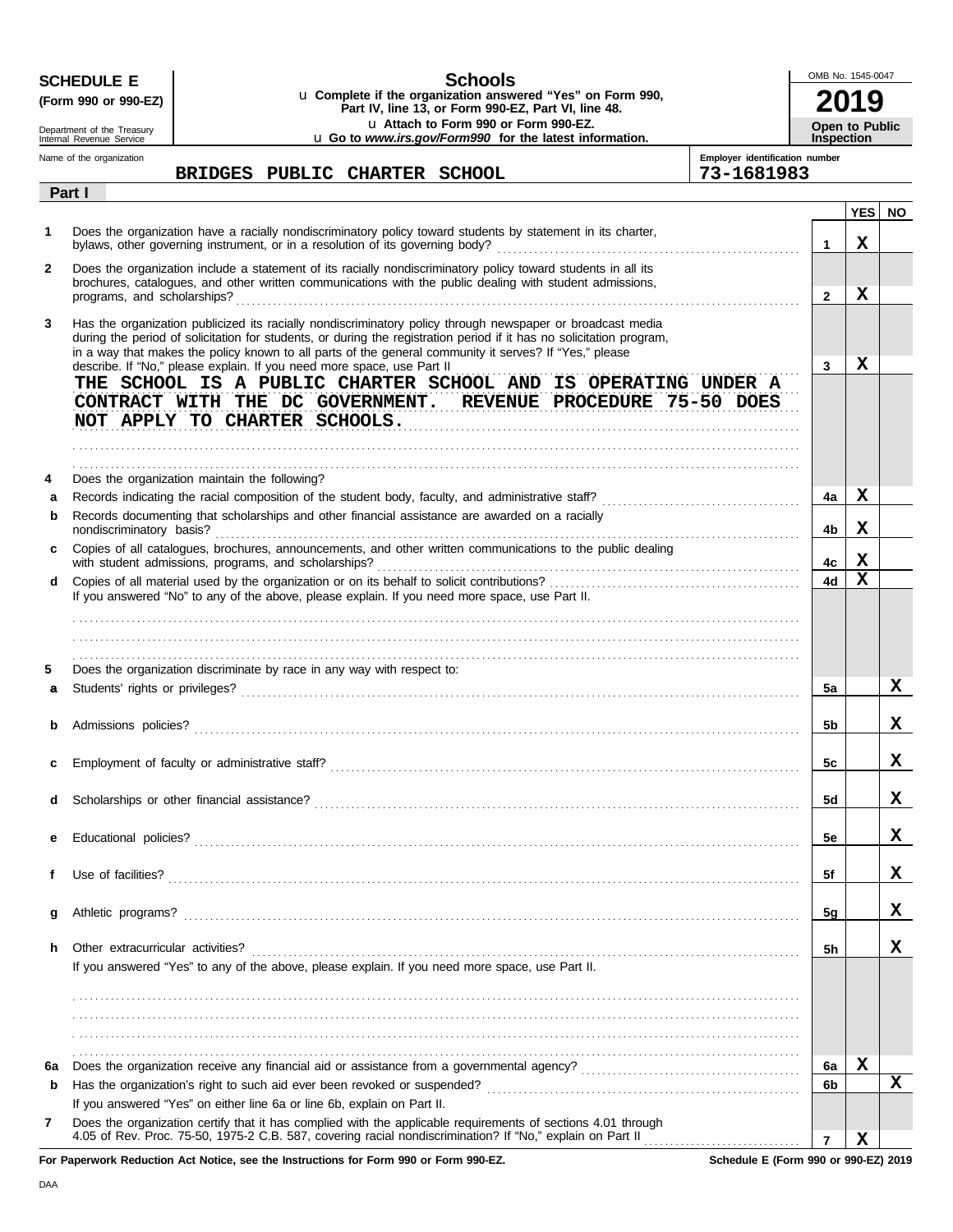| 73-1681983<br>BRIDGES PUBLIC CHARTER SCHOOL<br>Page 2<br>Schedule E (Form 990 or 990-EZ) 2019                    |
|------------------------------------------------------------------------------------------------------------------|
| Part II<br>Supplemental Information. Provide the explanations required by Part I, lines 3, 4d, 5h, 6b, and 7, as |
| applicable. Also provide any other additional information. See instructions.                                     |
|                                                                                                                  |
| SCH E - FINANCIAL AID OR GOVERNMENT ASSISTANCE EXPLANATION                                                       |
|                                                                                                                  |
| THE CHARTER SCHOOL RECEIVES PUBLIC FUNDS FROM THE DC GOVERNMENT BASED ON                                         |
| THE NUMBER OF STUDENTS THEY ENROLL ACCORDING TO THE UNIFORM PER STUDENT                                          |
|                                                                                                                  |
| FUNDING FORMULA DEVELOPED BY THE MAYOR AND CITY COUNCIL.<br>THIS PER PUPIL                                       |
|                                                                                                                  |
| ALLOCATION IS SUPPLEMENTED WITH EXTRA FUNDS FOR STUDENTS WITH SPECIAL                                            |
|                                                                                                                  |
| NEEDS.                                                                                                           |
|                                                                                                                  |
|                                                                                                                  |
|                                                                                                                  |
|                                                                                                                  |
|                                                                                                                  |
|                                                                                                                  |
|                                                                                                                  |
|                                                                                                                  |
|                                                                                                                  |
|                                                                                                                  |
|                                                                                                                  |
|                                                                                                                  |
|                                                                                                                  |
|                                                                                                                  |
|                                                                                                                  |
|                                                                                                                  |
|                                                                                                                  |
|                                                                                                                  |
|                                                                                                                  |
|                                                                                                                  |
|                                                                                                                  |
|                                                                                                                  |
|                                                                                                                  |
|                                                                                                                  |
|                                                                                                                  |
|                                                                                                                  |
|                                                                                                                  |
|                                                                                                                  |
|                                                                                                                  |
|                                                                                                                  |
|                                                                                                                  |
|                                                                                                                  |
|                                                                                                                  |
|                                                                                                                  |
|                                                                                                                  |
|                                                                                                                  |
|                                                                                                                  |
|                                                                                                                  |
|                                                                                                                  |
|                                                                                                                  |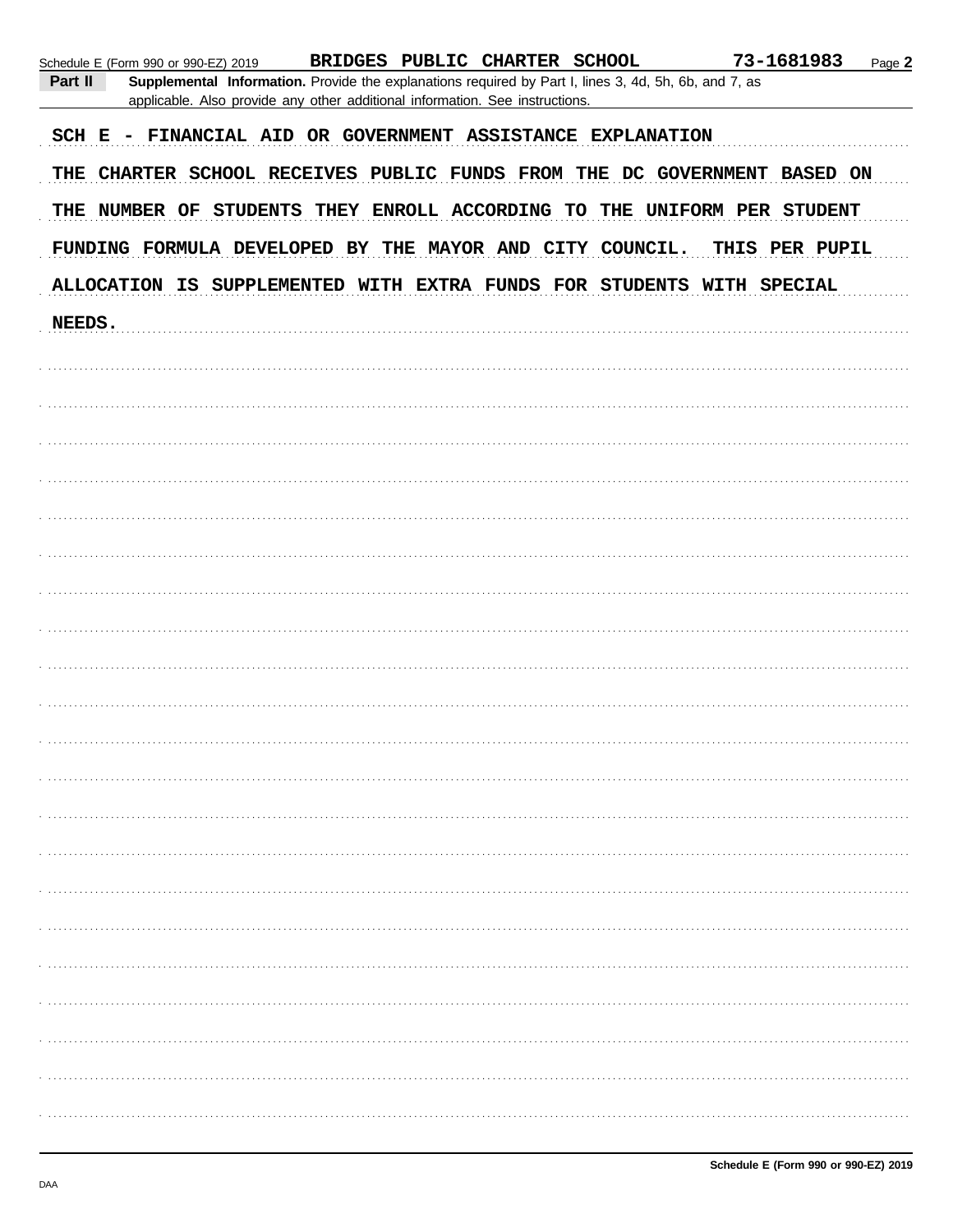| For certain Officers, Directors, Trustees, Key Employees, and Highest<br>(Form 990)<br>2019<br><b>Compensated Employees</b><br>u Complete if the organization answered "Yes" on Form 990, Part IV, line 23.<br>Open to Public<br>u Attach to Form 990.<br>Department of the Treasury<br><b>Inspection</b><br>uGo to www.irs.gov/Form990 for instructions and the latest information.<br>Internal Revenue Service<br>Employer identification number<br>Name of the organization<br>73-1681983<br>BRIDGES PUBLIC CHARTER SCHOOL<br>Part I<br>Questions Regarding Compensation<br>Yes<br>No<br>1a Check the appropriate box(es) if the organization provided any of the following to or for a person listed on Form<br>990, Part VII, Section A, line 1a. Complete Part III to provide any relevant information regarding these items.<br>First-class or charter travel<br>Housing allowance or residence for personal use<br>Travel for companions<br>Payments for business use of personal residence<br>Tax indemnification and gross-up payments<br>Health or social club dues or initiation fees<br>Discretionary spending account<br>Personal services (such as maid, chauffeur, chef)<br><b>b</b> If any of the boxes on line 1a are checked, did the organization follow a written policy regarding payment<br>or reimbursement or provision of all of the expenses described above? If "No," complete Part III to<br>1b<br>Did the organization require substantiation prior to reimbursing or allowing expenses incurred by all<br>2<br>directors, trustees, and officers, including the CEO/Executive Director, regarding the items checked on line<br>$\mathbf{2}$<br>Indicate which, if any, of the following the organization used to establish the compensation of the<br>3<br>organization's CEO/Executive Director. Check all that apply. Do not check any boxes for methods used by a<br>related organization to establish compensation of the CEO/Executive Director, but explain in Part III.<br>Compensation committee<br>IХ<br>Written employment contract<br>x<br>Compensation survey or study<br>Independent compensation consultant<br>$\overline{\mathbf{x}}$<br>Approval by the board or compensation committee<br>Form 990 of other organizations<br>During the year, did any person listed on Form 990, Part VII, Section A, line 1a, with respect to the filing<br>4<br>organization or a related organization:<br>X<br>a Receive a severance payment or change-of-control payment?<br>4a<br>$\mathbf x$<br>4b<br>$\mathbf x$<br>4c<br>If "Yes" to any of lines 4a-c, list the persons and provide the applicable amounts for each item in Part III.<br>Only section 501(c)(3), 501(c)(4), and 501(c)(29) organizations must complete lines $5-9$ .<br>For persons listed on Form 990, Part VII, Section A, line 1a, did the organization pay or accrue any<br>5<br>compensation contingent on the revenues of:<br>X<br>5a<br>$\mathbf x$<br>5b<br>If "Yes" on line 5a or 5b, describe in Part III.<br>For persons listed on Form 990, Part VII, Section A, line 1a, did the organization pay or accrue any<br>6<br>compensation contingent on the net earnings of:<br>х<br>6a<br>$\mathbf x$<br>6b<br>If "Yes" on line 6a or 6b, describe in Part III.<br>For persons listed on Form 990, Part VII, Section A, line 1a, did the organization provide any nonfixed<br>7<br>X<br>7<br>Were any amounts reported on Form 990, Part VII, paid or accrued pursuant to a contract that was subject<br>8<br>to the initial contract exception described in Regulations section 53.4958-4(a)(3)? If "Yes," describe<br>x<br>$\ $ n Part III $\ $<br>8<br>If "Yes" on line 8, did the organization also follow the rebuttable presumption procedure described in<br>9<br>9<br>For Paperwork Reduction Act Notice, see the Instructions for Form 990.<br>Schedule J (Form 990) 2019 | <b>SCHEDULE J</b> | <b>Compensation Information</b> |  | OMB No. 1545-0047 |  |  |
|------------------------------------------------------------------------------------------------------------------------------------------------------------------------------------------------------------------------------------------------------------------------------------------------------------------------------------------------------------------------------------------------------------------------------------------------------------------------------------------------------------------------------------------------------------------------------------------------------------------------------------------------------------------------------------------------------------------------------------------------------------------------------------------------------------------------------------------------------------------------------------------------------------------------------------------------------------------------------------------------------------------------------------------------------------------------------------------------------------------------------------------------------------------------------------------------------------------------------------------------------------------------------------------------------------------------------------------------------------------------------------------------------------------------------------------------------------------------------------------------------------------------------------------------------------------------------------------------------------------------------------------------------------------------------------------------------------------------------------------------------------------------------------------------------------------------------------------------------------------------------------------------------------------------------------------------------------------------------------------------------------------------------------------------------------------------------------------------------------------------------------------------------------------------------------------------------------------------------------------------------------------------------------------------------------------------------------------------------------------------------------------------------------------------------------------------------------------------------------------------------------------------------------------------------------------------------------------------------------------------------------------------------------------------------------------------------------------------------------------------------------------------------------------------------------------------------------------------------------------------------------------------------------------------------------------------------------------------------------------------------------------------------------------------------------------------------------------------------------------------------------------------------------------------------------------------------------------------------------------------------------------------------------------------------------------------------------------------------------------------------------------------------------------------------------------------------------------------------------------------------------------------------------------------------------------------------------------------------------------------------------------------------------------------------------------------------------------------------------------------------------------------------------------------------------------------------------------------------------------------------------------------------|-------------------|---------------------------------|--|-------------------|--|--|
|                                                                                                                                                                                                                                                                                                                                                                                                                                                                                                                                                                                                                                                                                                                                                                                                                                                                                                                                                                                                                                                                                                                                                                                                                                                                                                                                                                                                                                                                                                                                                                                                                                                                                                                                                                                                                                                                                                                                                                                                                                                                                                                                                                                                                                                                                                                                                                                                                                                                                                                                                                                                                                                                                                                                                                                                                                                                                                                                                                                                                                                                                                                                                                                                                                                                                                                                                                                                                                                                                                                                                                                                                                                                                                                                                                                                                                                                                                      |                   |                                 |  |                   |  |  |
|                                                                                                                                                                                                                                                                                                                                                                                                                                                                                                                                                                                                                                                                                                                                                                                                                                                                                                                                                                                                                                                                                                                                                                                                                                                                                                                                                                                                                                                                                                                                                                                                                                                                                                                                                                                                                                                                                                                                                                                                                                                                                                                                                                                                                                                                                                                                                                                                                                                                                                                                                                                                                                                                                                                                                                                                                                                                                                                                                                                                                                                                                                                                                                                                                                                                                                                                                                                                                                                                                                                                                                                                                                                                                                                                                                                                                                                                                                      |                   |                                 |  |                   |  |  |
|                                                                                                                                                                                                                                                                                                                                                                                                                                                                                                                                                                                                                                                                                                                                                                                                                                                                                                                                                                                                                                                                                                                                                                                                                                                                                                                                                                                                                                                                                                                                                                                                                                                                                                                                                                                                                                                                                                                                                                                                                                                                                                                                                                                                                                                                                                                                                                                                                                                                                                                                                                                                                                                                                                                                                                                                                                                                                                                                                                                                                                                                                                                                                                                                                                                                                                                                                                                                                                                                                                                                                                                                                                                                                                                                                                                                                                                                                                      |                   |                                 |  |                   |  |  |
|                                                                                                                                                                                                                                                                                                                                                                                                                                                                                                                                                                                                                                                                                                                                                                                                                                                                                                                                                                                                                                                                                                                                                                                                                                                                                                                                                                                                                                                                                                                                                                                                                                                                                                                                                                                                                                                                                                                                                                                                                                                                                                                                                                                                                                                                                                                                                                                                                                                                                                                                                                                                                                                                                                                                                                                                                                                                                                                                                                                                                                                                                                                                                                                                                                                                                                                                                                                                                                                                                                                                                                                                                                                                                                                                                                                                                                                                                                      |                   |                                 |  |                   |  |  |
|                                                                                                                                                                                                                                                                                                                                                                                                                                                                                                                                                                                                                                                                                                                                                                                                                                                                                                                                                                                                                                                                                                                                                                                                                                                                                                                                                                                                                                                                                                                                                                                                                                                                                                                                                                                                                                                                                                                                                                                                                                                                                                                                                                                                                                                                                                                                                                                                                                                                                                                                                                                                                                                                                                                                                                                                                                                                                                                                                                                                                                                                                                                                                                                                                                                                                                                                                                                                                                                                                                                                                                                                                                                                                                                                                                                                                                                                                                      |                   |                                 |  |                   |  |  |
|                                                                                                                                                                                                                                                                                                                                                                                                                                                                                                                                                                                                                                                                                                                                                                                                                                                                                                                                                                                                                                                                                                                                                                                                                                                                                                                                                                                                                                                                                                                                                                                                                                                                                                                                                                                                                                                                                                                                                                                                                                                                                                                                                                                                                                                                                                                                                                                                                                                                                                                                                                                                                                                                                                                                                                                                                                                                                                                                                                                                                                                                                                                                                                                                                                                                                                                                                                                                                                                                                                                                                                                                                                                                                                                                                                                                                                                                                                      |                   |                                 |  |                   |  |  |
|                                                                                                                                                                                                                                                                                                                                                                                                                                                                                                                                                                                                                                                                                                                                                                                                                                                                                                                                                                                                                                                                                                                                                                                                                                                                                                                                                                                                                                                                                                                                                                                                                                                                                                                                                                                                                                                                                                                                                                                                                                                                                                                                                                                                                                                                                                                                                                                                                                                                                                                                                                                                                                                                                                                                                                                                                                                                                                                                                                                                                                                                                                                                                                                                                                                                                                                                                                                                                                                                                                                                                                                                                                                                                                                                                                                                                                                                                                      |                   |                                 |  |                   |  |  |
|                                                                                                                                                                                                                                                                                                                                                                                                                                                                                                                                                                                                                                                                                                                                                                                                                                                                                                                                                                                                                                                                                                                                                                                                                                                                                                                                                                                                                                                                                                                                                                                                                                                                                                                                                                                                                                                                                                                                                                                                                                                                                                                                                                                                                                                                                                                                                                                                                                                                                                                                                                                                                                                                                                                                                                                                                                                                                                                                                                                                                                                                                                                                                                                                                                                                                                                                                                                                                                                                                                                                                                                                                                                                                                                                                                                                                                                                                                      |                   |                                 |  |                   |  |  |
|                                                                                                                                                                                                                                                                                                                                                                                                                                                                                                                                                                                                                                                                                                                                                                                                                                                                                                                                                                                                                                                                                                                                                                                                                                                                                                                                                                                                                                                                                                                                                                                                                                                                                                                                                                                                                                                                                                                                                                                                                                                                                                                                                                                                                                                                                                                                                                                                                                                                                                                                                                                                                                                                                                                                                                                                                                                                                                                                                                                                                                                                                                                                                                                                                                                                                                                                                                                                                                                                                                                                                                                                                                                                                                                                                                                                                                                                                                      |                   |                                 |  |                   |  |  |
|                                                                                                                                                                                                                                                                                                                                                                                                                                                                                                                                                                                                                                                                                                                                                                                                                                                                                                                                                                                                                                                                                                                                                                                                                                                                                                                                                                                                                                                                                                                                                                                                                                                                                                                                                                                                                                                                                                                                                                                                                                                                                                                                                                                                                                                                                                                                                                                                                                                                                                                                                                                                                                                                                                                                                                                                                                                                                                                                                                                                                                                                                                                                                                                                                                                                                                                                                                                                                                                                                                                                                                                                                                                                                                                                                                                                                                                                                                      |                   |                                 |  |                   |  |  |
|                                                                                                                                                                                                                                                                                                                                                                                                                                                                                                                                                                                                                                                                                                                                                                                                                                                                                                                                                                                                                                                                                                                                                                                                                                                                                                                                                                                                                                                                                                                                                                                                                                                                                                                                                                                                                                                                                                                                                                                                                                                                                                                                                                                                                                                                                                                                                                                                                                                                                                                                                                                                                                                                                                                                                                                                                                                                                                                                                                                                                                                                                                                                                                                                                                                                                                                                                                                                                                                                                                                                                                                                                                                                                                                                                                                                                                                                                                      |                   |                                 |  |                   |  |  |
|                                                                                                                                                                                                                                                                                                                                                                                                                                                                                                                                                                                                                                                                                                                                                                                                                                                                                                                                                                                                                                                                                                                                                                                                                                                                                                                                                                                                                                                                                                                                                                                                                                                                                                                                                                                                                                                                                                                                                                                                                                                                                                                                                                                                                                                                                                                                                                                                                                                                                                                                                                                                                                                                                                                                                                                                                                                                                                                                                                                                                                                                                                                                                                                                                                                                                                                                                                                                                                                                                                                                                                                                                                                                                                                                                                                                                                                                                                      |                   |                                 |  |                   |  |  |
|                                                                                                                                                                                                                                                                                                                                                                                                                                                                                                                                                                                                                                                                                                                                                                                                                                                                                                                                                                                                                                                                                                                                                                                                                                                                                                                                                                                                                                                                                                                                                                                                                                                                                                                                                                                                                                                                                                                                                                                                                                                                                                                                                                                                                                                                                                                                                                                                                                                                                                                                                                                                                                                                                                                                                                                                                                                                                                                                                                                                                                                                                                                                                                                                                                                                                                                                                                                                                                                                                                                                                                                                                                                                                                                                                                                                                                                                                                      |                   |                                 |  |                   |  |  |
|                                                                                                                                                                                                                                                                                                                                                                                                                                                                                                                                                                                                                                                                                                                                                                                                                                                                                                                                                                                                                                                                                                                                                                                                                                                                                                                                                                                                                                                                                                                                                                                                                                                                                                                                                                                                                                                                                                                                                                                                                                                                                                                                                                                                                                                                                                                                                                                                                                                                                                                                                                                                                                                                                                                                                                                                                                                                                                                                                                                                                                                                                                                                                                                                                                                                                                                                                                                                                                                                                                                                                                                                                                                                                                                                                                                                                                                                                                      |                   |                                 |  |                   |  |  |
|                                                                                                                                                                                                                                                                                                                                                                                                                                                                                                                                                                                                                                                                                                                                                                                                                                                                                                                                                                                                                                                                                                                                                                                                                                                                                                                                                                                                                                                                                                                                                                                                                                                                                                                                                                                                                                                                                                                                                                                                                                                                                                                                                                                                                                                                                                                                                                                                                                                                                                                                                                                                                                                                                                                                                                                                                                                                                                                                                                                                                                                                                                                                                                                                                                                                                                                                                                                                                                                                                                                                                                                                                                                                                                                                                                                                                                                                                                      |                   |                                 |  |                   |  |  |
|                                                                                                                                                                                                                                                                                                                                                                                                                                                                                                                                                                                                                                                                                                                                                                                                                                                                                                                                                                                                                                                                                                                                                                                                                                                                                                                                                                                                                                                                                                                                                                                                                                                                                                                                                                                                                                                                                                                                                                                                                                                                                                                                                                                                                                                                                                                                                                                                                                                                                                                                                                                                                                                                                                                                                                                                                                                                                                                                                                                                                                                                                                                                                                                                                                                                                                                                                                                                                                                                                                                                                                                                                                                                                                                                                                                                                                                                                                      |                   |                                 |  |                   |  |  |
|                                                                                                                                                                                                                                                                                                                                                                                                                                                                                                                                                                                                                                                                                                                                                                                                                                                                                                                                                                                                                                                                                                                                                                                                                                                                                                                                                                                                                                                                                                                                                                                                                                                                                                                                                                                                                                                                                                                                                                                                                                                                                                                                                                                                                                                                                                                                                                                                                                                                                                                                                                                                                                                                                                                                                                                                                                                                                                                                                                                                                                                                                                                                                                                                                                                                                                                                                                                                                                                                                                                                                                                                                                                                                                                                                                                                                                                                                                      |                   |                                 |  |                   |  |  |
|                                                                                                                                                                                                                                                                                                                                                                                                                                                                                                                                                                                                                                                                                                                                                                                                                                                                                                                                                                                                                                                                                                                                                                                                                                                                                                                                                                                                                                                                                                                                                                                                                                                                                                                                                                                                                                                                                                                                                                                                                                                                                                                                                                                                                                                                                                                                                                                                                                                                                                                                                                                                                                                                                                                                                                                                                                                                                                                                                                                                                                                                                                                                                                                                                                                                                                                                                                                                                                                                                                                                                                                                                                                                                                                                                                                                                                                                                                      |                   |                                 |  |                   |  |  |
|                                                                                                                                                                                                                                                                                                                                                                                                                                                                                                                                                                                                                                                                                                                                                                                                                                                                                                                                                                                                                                                                                                                                                                                                                                                                                                                                                                                                                                                                                                                                                                                                                                                                                                                                                                                                                                                                                                                                                                                                                                                                                                                                                                                                                                                                                                                                                                                                                                                                                                                                                                                                                                                                                                                                                                                                                                                                                                                                                                                                                                                                                                                                                                                                                                                                                                                                                                                                                                                                                                                                                                                                                                                                                                                                                                                                                                                                                                      |                   |                                 |  |                   |  |  |
|                                                                                                                                                                                                                                                                                                                                                                                                                                                                                                                                                                                                                                                                                                                                                                                                                                                                                                                                                                                                                                                                                                                                                                                                                                                                                                                                                                                                                                                                                                                                                                                                                                                                                                                                                                                                                                                                                                                                                                                                                                                                                                                                                                                                                                                                                                                                                                                                                                                                                                                                                                                                                                                                                                                                                                                                                                                                                                                                                                                                                                                                                                                                                                                                                                                                                                                                                                                                                                                                                                                                                                                                                                                                                                                                                                                                                                                                                                      |                   |                                 |  |                   |  |  |
|                                                                                                                                                                                                                                                                                                                                                                                                                                                                                                                                                                                                                                                                                                                                                                                                                                                                                                                                                                                                                                                                                                                                                                                                                                                                                                                                                                                                                                                                                                                                                                                                                                                                                                                                                                                                                                                                                                                                                                                                                                                                                                                                                                                                                                                                                                                                                                                                                                                                                                                                                                                                                                                                                                                                                                                                                                                                                                                                                                                                                                                                                                                                                                                                                                                                                                                                                                                                                                                                                                                                                                                                                                                                                                                                                                                                                                                                                                      |                   |                                 |  |                   |  |  |
|                                                                                                                                                                                                                                                                                                                                                                                                                                                                                                                                                                                                                                                                                                                                                                                                                                                                                                                                                                                                                                                                                                                                                                                                                                                                                                                                                                                                                                                                                                                                                                                                                                                                                                                                                                                                                                                                                                                                                                                                                                                                                                                                                                                                                                                                                                                                                                                                                                                                                                                                                                                                                                                                                                                                                                                                                                                                                                                                                                                                                                                                                                                                                                                                                                                                                                                                                                                                                                                                                                                                                                                                                                                                                                                                                                                                                                                                                                      |                   |                                 |  |                   |  |  |
|                                                                                                                                                                                                                                                                                                                                                                                                                                                                                                                                                                                                                                                                                                                                                                                                                                                                                                                                                                                                                                                                                                                                                                                                                                                                                                                                                                                                                                                                                                                                                                                                                                                                                                                                                                                                                                                                                                                                                                                                                                                                                                                                                                                                                                                                                                                                                                                                                                                                                                                                                                                                                                                                                                                                                                                                                                                                                                                                                                                                                                                                                                                                                                                                                                                                                                                                                                                                                                                                                                                                                                                                                                                                                                                                                                                                                                                                                                      |                   |                                 |  |                   |  |  |
|                                                                                                                                                                                                                                                                                                                                                                                                                                                                                                                                                                                                                                                                                                                                                                                                                                                                                                                                                                                                                                                                                                                                                                                                                                                                                                                                                                                                                                                                                                                                                                                                                                                                                                                                                                                                                                                                                                                                                                                                                                                                                                                                                                                                                                                                                                                                                                                                                                                                                                                                                                                                                                                                                                                                                                                                                                                                                                                                                                                                                                                                                                                                                                                                                                                                                                                                                                                                                                                                                                                                                                                                                                                                                                                                                                                                                                                                                                      |                   |                                 |  |                   |  |  |
|                                                                                                                                                                                                                                                                                                                                                                                                                                                                                                                                                                                                                                                                                                                                                                                                                                                                                                                                                                                                                                                                                                                                                                                                                                                                                                                                                                                                                                                                                                                                                                                                                                                                                                                                                                                                                                                                                                                                                                                                                                                                                                                                                                                                                                                                                                                                                                                                                                                                                                                                                                                                                                                                                                                                                                                                                                                                                                                                                                                                                                                                                                                                                                                                                                                                                                                                                                                                                                                                                                                                                                                                                                                                                                                                                                                                                                                                                                      |                   |                                 |  |                   |  |  |
|                                                                                                                                                                                                                                                                                                                                                                                                                                                                                                                                                                                                                                                                                                                                                                                                                                                                                                                                                                                                                                                                                                                                                                                                                                                                                                                                                                                                                                                                                                                                                                                                                                                                                                                                                                                                                                                                                                                                                                                                                                                                                                                                                                                                                                                                                                                                                                                                                                                                                                                                                                                                                                                                                                                                                                                                                                                                                                                                                                                                                                                                                                                                                                                                                                                                                                                                                                                                                                                                                                                                                                                                                                                                                                                                                                                                                                                                                                      |                   |                                 |  |                   |  |  |
|                                                                                                                                                                                                                                                                                                                                                                                                                                                                                                                                                                                                                                                                                                                                                                                                                                                                                                                                                                                                                                                                                                                                                                                                                                                                                                                                                                                                                                                                                                                                                                                                                                                                                                                                                                                                                                                                                                                                                                                                                                                                                                                                                                                                                                                                                                                                                                                                                                                                                                                                                                                                                                                                                                                                                                                                                                                                                                                                                                                                                                                                                                                                                                                                                                                                                                                                                                                                                                                                                                                                                                                                                                                                                                                                                                                                                                                                                                      |                   |                                 |  |                   |  |  |
|                                                                                                                                                                                                                                                                                                                                                                                                                                                                                                                                                                                                                                                                                                                                                                                                                                                                                                                                                                                                                                                                                                                                                                                                                                                                                                                                                                                                                                                                                                                                                                                                                                                                                                                                                                                                                                                                                                                                                                                                                                                                                                                                                                                                                                                                                                                                                                                                                                                                                                                                                                                                                                                                                                                                                                                                                                                                                                                                                                                                                                                                                                                                                                                                                                                                                                                                                                                                                                                                                                                                                                                                                                                                                                                                                                                                                                                                                                      |                   |                                 |  |                   |  |  |
|                                                                                                                                                                                                                                                                                                                                                                                                                                                                                                                                                                                                                                                                                                                                                                                                                                                                                                                                                                                                                                                                                                                                                                                                                                                                                                                                                                                                                                                                                                                                                                                                                                                                                                                                                                                                                                                                                                                                                                                                                                                                                                                                                                                                                                                                                                                                                                                                                                                                                                                                                                                                                                                                                                                                                                                                                                                                                                                                                                                                                                                                                                                                                                                                                                                                                                                                                                                                                                                                                                                                                                                                                                                                                                                                                                                                                                                                                                      |                   |                                 |  |                   |  |  |
|                                                                                                                                                                                                                                                                                                                                                                                                                                                                                                                                                                                                                                                                                                                                                                                                                                                                                                                                                                                                                                                                                                                                                                                                                                                                                                                                                                                                                                                                                                                                                                                                                                                                                                                                                                                                                                                                                                                                                                                                                                                                                                                                                                                                                                                                                                                                                                                                                                                                                                                                                                                                                                                                                                                                                                                                                                                                                                                                                                                                                                                                                                                                                                                                                                                                                                                                                                                                                                                                                                                                                                                                                                                                                                                                                                                                                                                                                                      |                   |                                 |  |                   |  |  |
|                                                                                                                                                                                                                                                                                                                                                                                                                                                                                                                                                                                                                                                                                                                                                                                                                                                                                                                                                                                                                                                                                                                                                                                                                                                                                                                                                                                                                                                                                                                                                                                                                                                                                                                                                                                                                                                                                                                                                                                                                                                                                                                                                                                                                                                                                                                                                                                                                                                                                                                                                                                                                                                                                                                                                                                                                                                                                                                                                                                                                                                                                                                                                                                                                                                                                                                                                                                                                                                                                                                                                                                                                                                                                                                                                                                                                                                                                                      |                   |                                 |  |                   |  |  |
|                                                                                                                                                                                                                                                                                                                                                                                                                                                                                                                                                                                                                                                                                                                                                                                                                                                                                                                                                                                                                                                                                                                                                                                                                                                                                                                                                                                                                                                                                                                                                                                                                                                                                                                                                                                                                                                                                                                                                                                                                                                                                                                                                                                                                                                                                                                                                                                                                                                                                                                                                                                                                                                                                                                                                                                                                                                                                                                                                                                                                                                                                                                                                                                                                                                                                                                                                                                                                                                                                                                                                                                                                                                                                                                                                                                                                                                                                                      |                   |                                 |  |                   |  |  |
|                                                                                                                                                                                                                                                                                                                                                                                                                                                                                                                                                                                                                                                                                                                                                                                                                                                                                                                                                                                                                                                                                                                                                                                                                                                                                                                                                                                                                                                                                                                                                                                                                                                                                                                                                                                                                                                                                                                                                                                                                                                                                                                                                                                                                                                                                                                                                                                                                                                                                                                                                                                                                                                                                                                                                                                                                                                                                                                                                                                                                                                                                                                                                                                                                                                                                                                                                                                                                                                                                                                                                                                                                                                                                                                                                                                                                                                                                                      |                   |                                 |  |                   |  |  |
|                                                                                                                                                                                                                                                                                                                                                                                                                                                                                                                                                                                                                                                                                                                                                                                                                                                                                                                                                                                                                                                                                                                                                                                                                                                                                                                                                                                                                                                                                                                                                                                                                                                                                                                                                                                                                                                                                                                                                                                                                                                                                                                                                                                                                                                                                                                                                                                                                                                                                                                                                                                                                                                                                                                                                                                                                                                                                                                                                                                                                                                                                                                                                                                                                                                                                                                                                                                                                                                                                                                                                                                                                                                                                                                                                                                                                                                                                                      |                   |                                 |  |                   |  |  |
|                                                                                                                                                                                                                                                                                                                                                                                                                                                                                                                                                                                                                                                                                                                                                                                                                                                                                                                                                                                                                                                                                                                                                                                                                                                                                                                                                                                                                                                                                                                                                                                                                                                                                                                                                                                                                                                                                                                                                                                                                                                                                                                                                                                                                                                                                                                                                                                                                                                                                                                                                                                                                                                                                                                                                                                                                                                                                                                                                                                                                                                                                                                                                                                                                                                                                                                                                                                                                                                                                                                                                                                                                                                                                                                                                                                                                                                                                                      |                   |                                 |  |                   |  |  |
|                                                                                                                                                                                                                                                                                                                                                                                                                                                                                                                                                                                                                                                                                                                                                                                                                                                                                                                                                                                                                                                                                                                                                                                                                                                                                                                                                                                                                                                                                                                                                                                                                                                                                                                                                                                                                                                                                                                                                                                                                                                                                                                                                                                                                                                                                                                                                                                                                                                                                                                                                                                                                                                                                                                                                                                                                                                                                                                                                                                                                                                                                                                                                                                                                                                                                                                                                                                                                                                                                                                                                                                                                                                                                                                                                                                                                                                                                                      |                   |                                 |  |                   |  |  |
|                                                                                                                                                                                                                                                                                                                                                                                                                                                                                                                                                                                                                                                                                                                                                                                                                                                                                                                                                                                                                                                                                                                                                                                                                                                                                                                                                                                                                                                                                                                                                                                                                                                                                                                                                                                                                                                                                                                                                                                                                                                                                                                                                                                                                                                                                                                                                                                                                                                                                                                                                                                                                                                                                                                                                                                                                                                                                                                                                                                                                                                                                                                                                                                                                                                                                                                                                                                                                                                                                                                                                                                                                                                                                                                                                                                                                                                                                                      |                   |                                 |  |                   |  |  |
|                                                                                                                                                                                                                                                                                                                                                                                                                                                                                                                                                                                                                                                                                                                                                                                                                                                                                                                                                                                                                                                                                                                                                                                                                                                                                                                                                                                                                                                                                                                                                                                                                                                                                                                                                                                                                                                                                                                                                                                                                                                                                                                                                                                                                                                                                                                                                                                                                                                                                                                                                                                                                                                                                                                                                                                                                                                                                                                                                                                                                                                                                                                                                                                                                                                                                                                                                                                                                                                                                                                                                                                                                                                                                                                                                                                                                                                                                                      |                   |                                 |  |                   |  |  |
|                                                                                                                                                                                                                                                                                                                                                                                                                                                                                                                                                                                                                                                                                                                                                                                                                                                                                                                                                                                                                                                                                                                                                                                                                                                                                                                                                                                                                                                                                                                                                                                                                                                                                                                                                                                                                                                                                                                                                                                                                                                                                                                                                                                                                                                                                                                                                                                                                                                                                                                                                                                                                                                                                                                                                                                                                                                                                                                                                                                                                                                                                                                                                                                                                                                                                                                                                                                                                                                                                                                                                                                                                                                                                                                                                                                                                                                                                                      |                   |                                 |  |                   |  |  |
|                                                                                                                                                                                                                                                                                                                                                                                                                                                                                                                                                                                                                                                                                                                                                                                                                                                                                                                                                                                                                                                                                                                                                                                                                                                                                                                                                                                                                                                                                                                                                                                                                                                                                                                                                                                                                                                                                                                                                                                                                                                                                                                                                                                                                                                                                                                                                                                                                                                                                                                                                                                                                                                                                                                                                                                                                                                                                                                                                                                                                                                                                                                                                                                                                                                                                                                                                                                                                                                                                                                                                                                                                                                                                                                                                                                                                                                                                                      |                   |                                 |  |                   |  |  |
|                                                                                                                                                                                                                                                                                                                                                                                                                                                                                                                                                                                                                                                                                                                                                                                                                                                                                                                                                                                                                                                                                                                                                                                                                                                                                                                                                                                                                                                                                                                                                                                                                                                                                                                                                                                                                                                                                                                                                                                                                                                                                                                                                                                                                                                                                                                                                                                                                                                                                                                                                                                                                                                                                                                                                                                                                                                                                                                                                                                                                                                                                                                                                                                                                                                                                                                                                                                                                                                                                                                                                                                                                                                                                                                                                                                                                                                                                                      |                   |                                 |  |                   |  |  |
|                                                                                                                                                                                                                                                                                                                                                                                                                                                                                                                                                                                                                                                                                                                                                                                                                                                                                                                                                                                                                                                                                                                                                                                                                                                                                                                                                                                                                                                                                                                                                                                                                                                                                                                                                                                                                                                                                                                                                                                                                                                                                                                                                                                                                                                                                                                                                                                                                                                                                                                                                                                                                                                                                                                                                                                                                                                                                                                                                                                                                                                                                                                                                                                                                                                                                                                                                                                                                                                                                                                                                                                                                                                                                                                                                                                                                                                                                                      |                   |                                 |  |                   |  |  |
|                                                                                                                                                                                                                                                                                                                                                                                                                                                                                                                                                                                                                                                                                                                                                                                                                                                                                                                                                                                                                                                                                                                                                                                                                                                                                                                                                                                                                                                                                                                                                                                                                                                                                                                                                                                                                                                                                                                                                                                                                                                                                                                                                                                                                                                                                                                                                                                                                                                                                                                                                                                                                                                                                                                                                                                                                                                                                                                                                                                                                                                                                                                                                                                                                                                                                                                                                                                                                                                                                                                                                                                                                                                                                                                                                                                                                                                                                                      |                   |                                 |  |                   |  |  |
|                                                                                                                                                                                                                                                                                                                                                                                                                                                                                                                                                                                                                                                                                                                                                                                                                                                                                                                                                                                                                                                                                                                                                                                                                                                                                                                                                                                                                                                                                                                                                                                                                                                                                                                                                                                                                                                                                                                                                                                                                                                                                                                                                                                                                                                                                                                                                                                                                                                                                                                                                                                                                                                                                                                                                                                                                                                                                                                                                                                                                                                                                                                                                                                                                                                                                                                                                                                                                                                                                                                                                                                                                                                                                                                                                                                                                                                                                                      |                   |                                 |  |                   |  |  |
|                                                                                                                                                                                                                                                                                                                                                                                                                                                                                                                                                                                                                                                                                                                                                                                                                                                                                                                                                                                                                                                                                                                                                                                                                                                                                                                                                                                                                                                                                                                                                                                                                                                                                                                                                                                                                                                                                                                                                                                                                                                                                                                                                                                                                                                                                                                                                                                                                                                                                                                                                                                                                                                                                                                                                                                                                                                                                                                                                                                                                                                                                                                                                                                                                                                                                                                                                                                                                                                                                                                                                                                                                                                                                                                                                                                                                                                                                                      |                   |                                 |  |                   |  |  |
|                                                                                                                                                                                                                                                                                                                                                                                                                                                                                                                                                                                                                                                                                                                                                                                                                                                                                                                                                                                                                                                                                                                                                                                                                                                                                                                                                                                                                                                                                                                                                                                                                                                                                                                                                                                                                                                                                                                                                                                                                                                                                                                                                                                                                                                                                                                                                                                                                                                                                                                                                                                                                                                                                                                                                                                                                                                                                                                                                                                                                                                                                                                                                                                                                                                                                                                                                                                                                                                                                                                                                                                                                                                                                                                                                                                                                                                                                                      |                   |                                 |  |                   |  |  |
|                                                                                                                                                                                                                                                                                                                                                                                                                                                                                                                                                                                                                                                                                                                                                                                                                                                                                                                                                                                                                                                                                                                                                                                                                                                                                                                                                                                                                                                                                                                                                                                                                                                                                                                                                                                                                                                                                                                                                                                                                                                                                                                                                                                                                                                                                                                                                                                                                                                                                                                                                                                                                                                                                                                                                                                                                                                                                                                                                                                                                                                                                                                                                                                                                                                                                                                                                                                                                                                                                                                                                                                                                                                                                                                                                                                                                                                                                                      |                   |                                 |  |                   |  |  |
|                                                                                                                                                                                                                                                                                                                                                                                                                                                                                                                                                                                                                                                                                                                                                                                                                                                                                                                                                                                                                                                                                                                                                                                                                                                                                                                                                                                                                                                                                                                                                                                                                                                                                                                                                                                                                                                                                                                                                                                                                                                                                                                                                                                                                                                                                                                                                                                                                                                                                                                                                                                                                                                                                                                                                                                                                                                                                                                                                                                                                                                                                                                                                                                                                                                                                                                                                                                                                                                                                                                                                                                                                                                                                                                                                                                                                                                                                                      |                   |                                 |  |                   |  |  |
|                                                                                                                                                                                                                                                                                                                                                                                                                                                                                                                                                                                                                                                                                                                                                                                                                                                                                                                                                                                                                                                                                                                                                                                                                                                                                                                                                                                                                                                                                                                                                                                                                                                                                                                                                                                                                                                                                                                                                                                                                                                                                                                                                                                                                                                                                                                                                                                                                                                                                                                                                                                                                                                                                                                                                                                                                                                                                                                                                                                                                                                                                                                                                                                                                                                                                                                                                                                                                                                                                                                                                                                                                                                                                                                                                                                                                                                                                                      |                   |                                 |  |                   |  |  |
|                                                                                                                                                                                                                                                                                                                                                                                                                                                                                                                                                                                                                                                                                                                                                                                                                                                                                                                                                                                                                                                                                                                                                                                                                                                                                                                                                                                                                                                                                                                                                                                                                                                                                                                                                                                                                                                                                                                                                                                                                                                                                                                                                                                                                                                                                                                                                                                                                                                                                                                                                                                                                                                                                                                                                                                                                                                                                                                                                                                                                                                                                                                                                                                                                                                                                                                                                                                                                                                                                                                                                                                                                                                                                                                                                                                                                                                                                                      |                   |                                 |  |                   |  |  |
|                                                                                                                                                                                                                                                                                                                                                                                                                                                                                                                                                                                                                                                                                                                                                                                                                                                                                                                                                                                                                                                                                                                                                                                                                                                                                                                                                                                                                                                                                                                                                                                                                                                                                                                                                                                                                                                                                                                                                                                                                                                                                                                                                                                                                                                                                                                                                                                                                                                                                                                                                                                                                                                                                                                                                                                                                                                                                                                                                                                                                                                                                                                                                                                                                                                                                                                                                                                                                                                                                                                                                                                                                                                                                                                                                                                                                                                                                                      |                   |                                 |  |                   |  |  |

DAA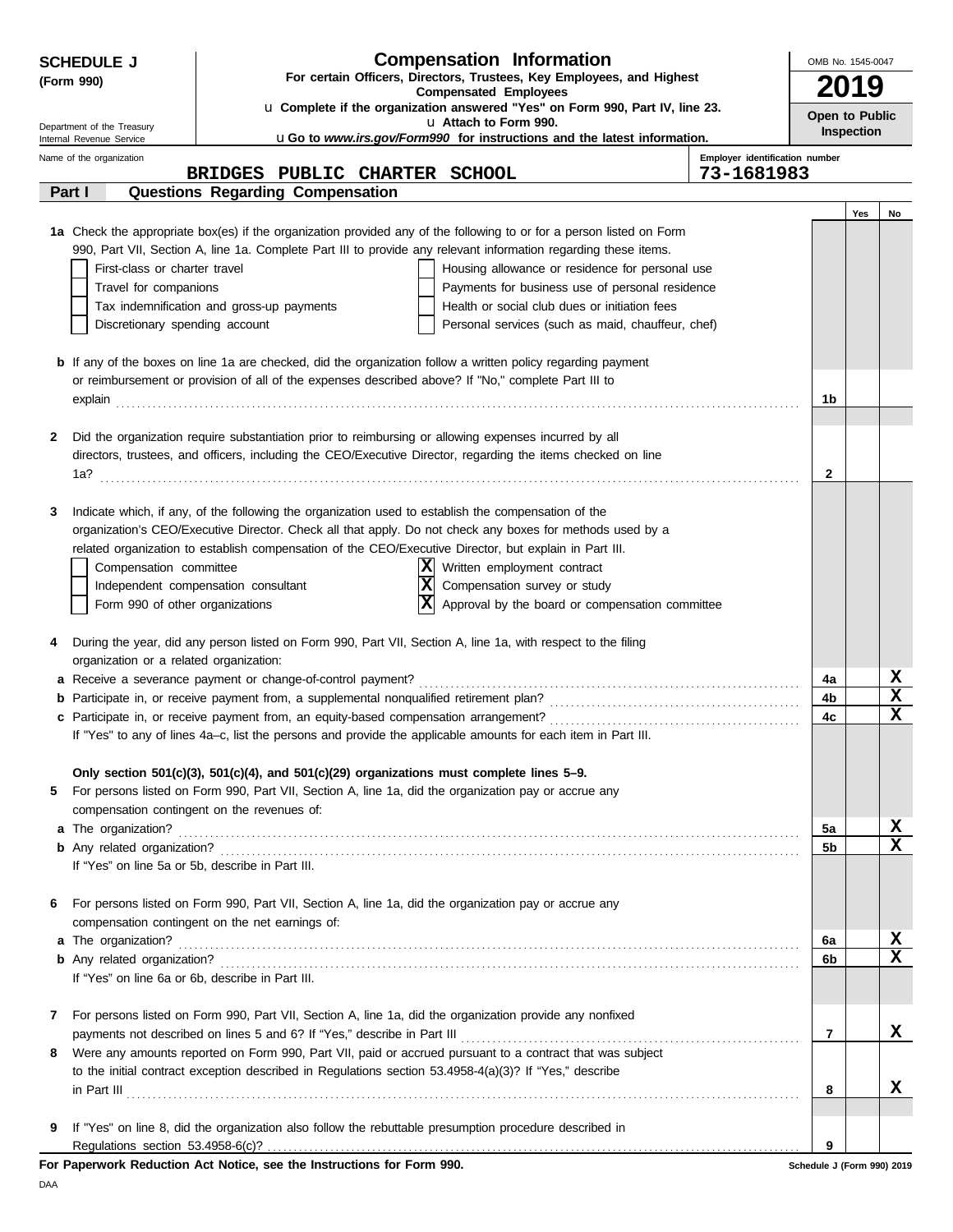#### Schedule J (Form 990) 2019 BRIDGES PUBLIC CHARTER SCHOOL

Part II Officers, Directors, Trustees, Key Employees, and Highest Compensated Employees. Use duplicate copies if additional space is needed.

For each individual whose compensation must be reported on Schedule J, report compensation from the organization on row (i) and from related organizations, described in the

instructions, on row (ii). Do not list any individuals that aren't listed on Form 990, Part VII.

Note: The sum of columns (B)(i)-(iii) for each listed individual must equal the total amount of Form 990, Part VII, Section A, line 1a, applicable column (D) and (E) amounts for that individual.

|                     |                          | (B) Breakdown of W-2 and/or 1099-MISC compensation |                                           | (C) Retirement and             | (D) Nontaxable | (E) Total of columns | (F) Compensation                                           |
|---------------------|--------------------------|----------------------------------------------------|-------------------------------------------|--------------------------------|----------------|----------------------|------------------------------------------------------------|
| (A) Name and Title  | (i) Base<br>compensation | (ii) Bonus & incentive<br>compensation             | (iii) Other<br>reportable<br>compensation | other deferred<br>compensation | benefits       | $(B)(i)$ - $(D)$     | in column (B) reported<br>as deferred on prior<br>Form 990 |
| OLIVIA SMITH<br>(i) | 133,799                  | $\Omega$                                           |                                           | $\boxed{15,659}$               | 11,590         | 161,048              | U                                                          |
| 1 FOUNDER<br>(ii)   | 0                        | n                                                  |                                           | 0                              | 0              | 0                    | 0                                                          |
|                     | (i)                      |                                                    |                                           |                                |                |                      |                                                            |
|                     | (i)                      |                                                    |                                           |                                |                |                      |                                                            |
|                     | (i)                      |                                                    |                                           |                                |                |                      |                                                            |
|                     | (i)                      |                                                    |                                           |                                |                |                      |                                                            |
| 5                   | (i)                      |                                                    |                                           |                                |                |                      |                                                            |
| 6                   | (i)                      |                                                    |                                           |                                |                |                      |                                                            |
| $\overline{7}$      | (i)                      |                                                    |                                           |                                |                |                      |                                                            |
| l (ii)              |                          |                                                    |                                           |                                |                |                      |                                                            |
|                     | (i)                      |                                                    |                                           |                                |                |                      |                                                            |
| l (ii'<br>10        | (i)                      |                                                    |                                           |                                |                |                      |                                                            |
| 11                  | (i)                      |                                                    |                                           |                                |                |                      |                                                            |
| 12                  | (i)                      |                                                    |                                           |                                |                |                      |                                                            |
| 13                  | (i)                      |                                                    |                                           |                                |                |                      |                                                            |
| 14                  | (i)                      |                                                    |                                           |                                |                |                      |                                                            |
|                     | (i)                      |                                                    |                                           |                                |                |                      |                                                            |
| 15                  | (i)                      |                                                    |                                           |                                |                |                      |                                                            |
| 16                  |                          |                                                    |                                           |                                |                |                      |                                                            |

Schedule J (Form 990) 2019

73-1681983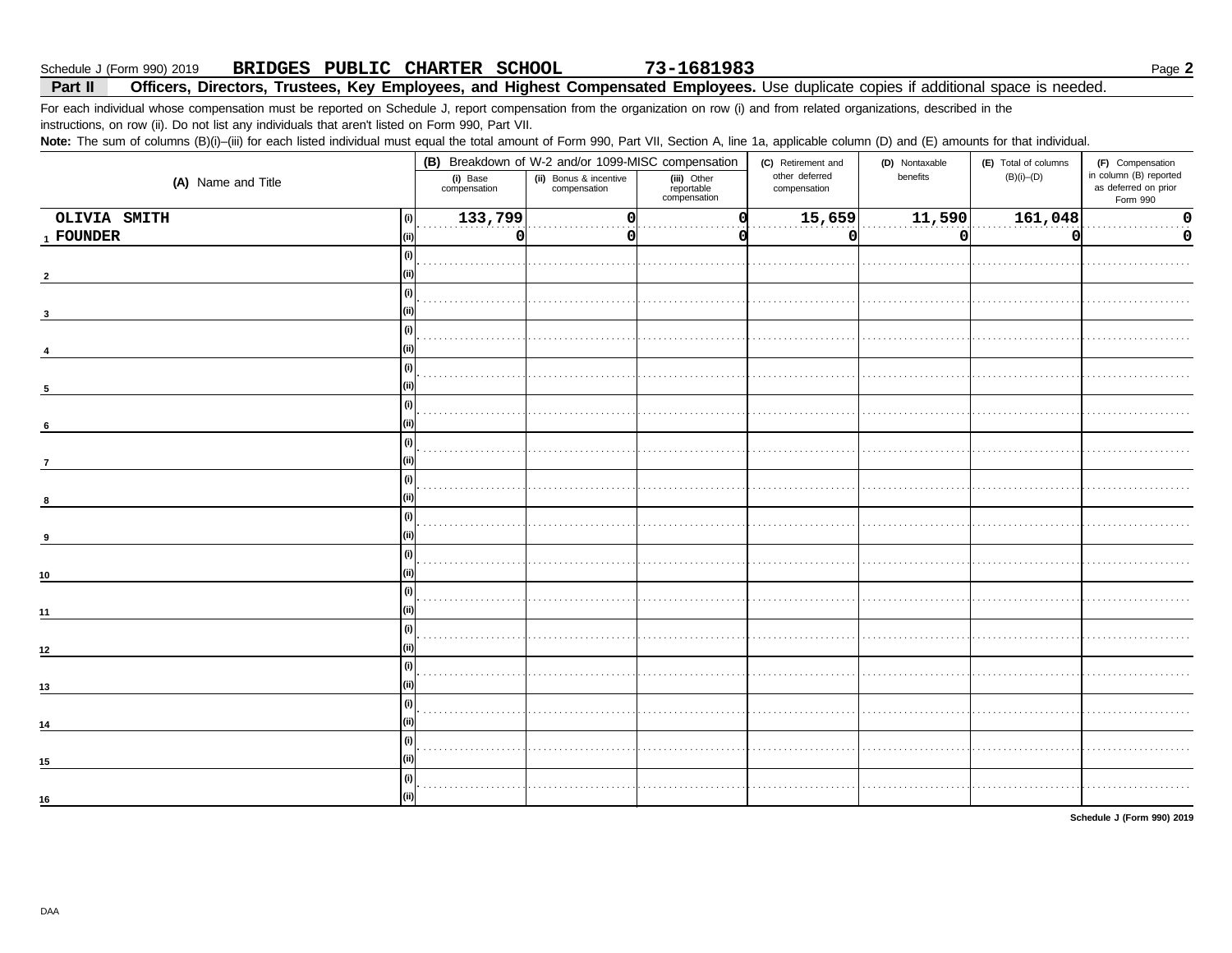| Schedule J (Form 990) 2019 BRIDGES PUBLIC CHARTER SCHOOL |                          |  | 73-1681983                                                                                                                                                                 |  |
|----------------------------------------------------------|--------------------------|--|----------------------------------------------------------------------------------------------------------------------------------------------------------------------------|--|
| Part III                                                 | Supplemental Information |  |                                                                                                                                                                            |  |
|                                                          |                          |  | Provide the information, explanation, or descriptions required for Part I, lines 1a, 1b, 3, 4a, 4b, 4c, 5a, 5b, 6a, 6b, 7, and 8, and for Part II. Also complete this part |  |
| for any additional information.                          |                          |  |                                                                                                                                                                            |  |
|                                                          |                          |  |                                                                                                                                                                            |  |

| ior any additional information. |                            |
|---------------------------------|----------------------------|
|                                 |                            |
|                                 |                            |
|                                 |                            |
|                                 |                            |
|                                 |                            |
|                                 |                            |
|                                 |                            |
|                                 |                            |
|                                 |                            |
|                                 |                            |
|                                 |                            |
|                                 |                            |
|                                 |                            |
|                                 |                            |
|                                 |                            |
|                                 |                            |
|                                 |                            |
|                                 |                            |
|                                 |                            |
|                                 |                            |
|                                 | Schedule J (Form 990) 2019 |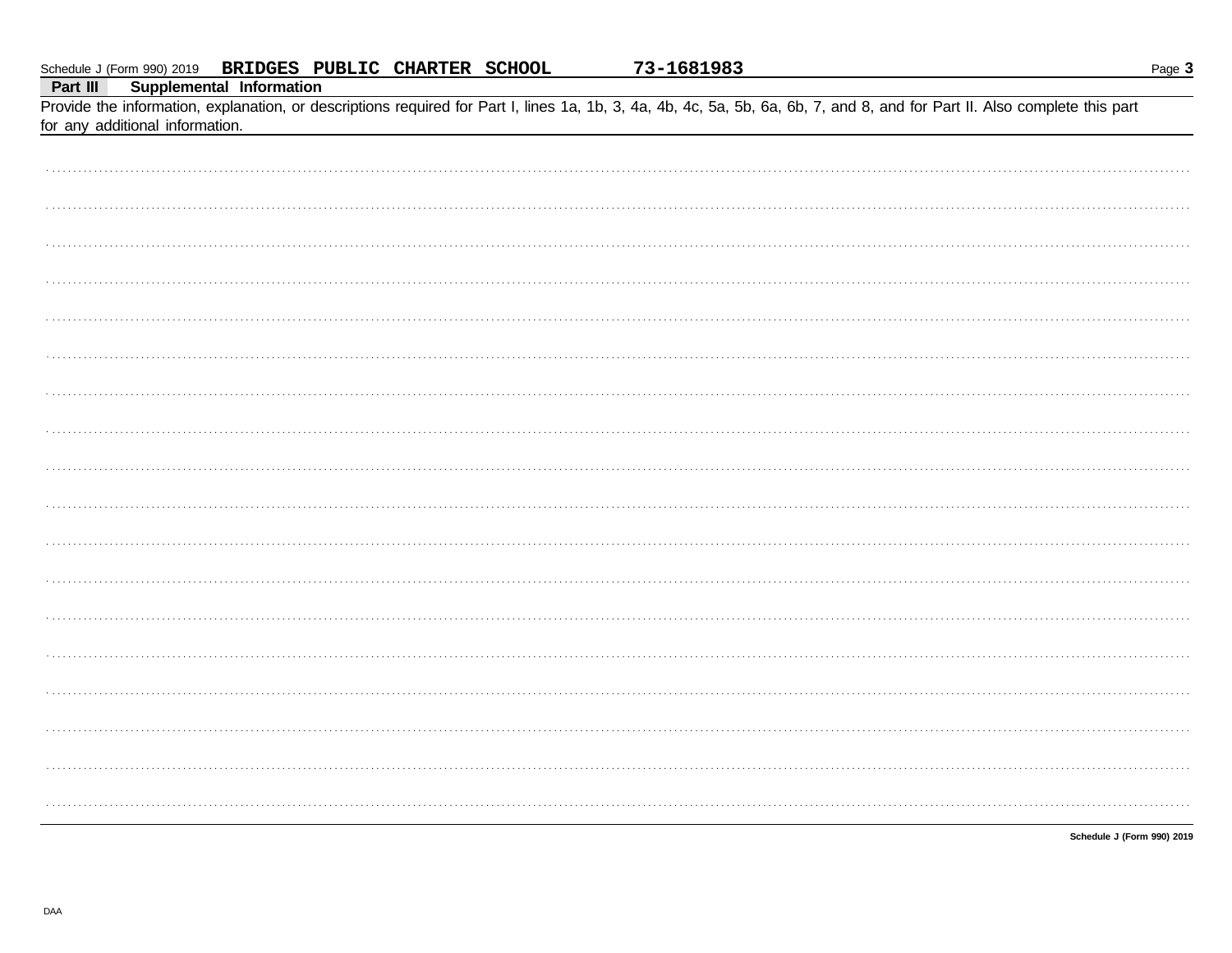### **SCHEDULE O Supplemental Information to Form 990 or 990-EZ**

**Form 990 or 990-EZ or to provide any additional information. (Form 990 or 990-EZ) Complete to provide information for responses to specific questions on**

u **Attach to Form 990 or 990-EZ.** u **Go to** *www.irs.gov/Form990* **for the latest information.** OMB No. 1545-0047

**2019 Open to Public**

**Inspection**

Name of the organization **Employer identification number Employer identification number** Internal Revenue Service Department of the Treasury

**BRIDGES PUBLIC CHARTER SCHOOL 73-1681983**

FORM 990 - ORGANIZATION'S MISSION

TO PROVIDE AN EXEMPLARY, INDIVIDUALIZED EARLY CHILDHOOD AND ELEMENTARY EDUCATIONAL PROGRAM THAT INCLUDES STUDENTS WITH SPECIAL NEEDS. OUR DEVELOPMENTALLY APPROPRIATE, STUDENT AND FAMILY-CENTERED EDUCATIONAL APPROACH NURTURES STUDENTS TO EXPAND THEIR DEVELOPMENTAL SKILLS, IN ORDER TO BUILD A FOUNDATION FOR LIFELONG LEARNING.

. . . . . . . . . . . . . . . . . . . . . . . . . . . . . . . . . . . . . . . . . . . . . . . . . . . . . . . . . . . . . . . . . . . . . . . . . . . . . . . . . . . . . . . . . . . . . . . . . . . . . . . . . . . . . . . . . . . . . . . . . . . . . . . . . . . . . . . . . . . . . . . . . . . . . . . . . . . . . . . . . . . . . .

FORM 990, PART III, LINE 4A - FIRST ACCOMPLISHMENT

BRIDGES PUBLIC CHARTER SCHOOL (THE "CHARTER SCHOOL") WAS ESTABLISHED TO PROVIDE PRESCHOOL EDUCATION TO STUDENTS WITH AND WITHOUT SPECIAL NEEDS IN THE DISTRICT OF COLUMBIA. THE CHARTER SCHOOL WAS INCORPORATED UNDER THE LAWS OF THE DISTRICT OF COLUMBIA IN AUGUST 2003. THE SCHOOL WAS GRANTED A 15-YEAR CHARTER TO OPERATE AS A PUBLIC CHARTER SCHOOL IN THE DISTRICT OF COLUMBIA UNDER THE DC PUBLIC SCHOOL REFORM ACT OF 1995. THE SCHOOL PROGRAM OPENED IN AUGUST OF 2005. IN MARCH 2012, THE CHARTER SCHOOL WAS GRANTED APPROVAL BY THE DC PUBLIC CHARTER SCHOOL BOARD TO EXPAND INTO AN ELEMENTARY SCHOOL PROGRAM, TO SERVE GRADES PRE-K THROUGH FIFTH. THE CHARTER SCHOOL REACHED GRADE LEVEL CAPACITY IN THE 2017-2018 SCHOOL YEAR WITH FIFTH GRADE. DURING NOVEMBER 2015, THE CHARTER SCHOOL'S LEGAL NAME WAS CHANGED FROM BRIDGES CHARTER SCHOOL TO BRIDGES PUBLIC CHARTER SCHOOL. BRIDGES' CHARTER WAS RENEWED BY THE DC PUBLIC CHARTER SCHOOL BOARD FOR AN ADDITIONAL 15 YEARS ON NOVEMBER 18, 2019 TO OPERATE AS A PUBLIC CHARTER SCHOOL IN THE DISTRICT OF COLUMBIA UNDER THE DC PUBLIC SCHOOL REFORM ACT OF 1995. BRIDGES PUBLIC CHARTER SCHOOL IS UNIQUE IN THE DC EDUCATION LANDSCAPE SERVING A HIGHER PERCENTAGE OF STUDENTS WITH SPECIAL NEEDS IN ONE SCHOOL BUILDING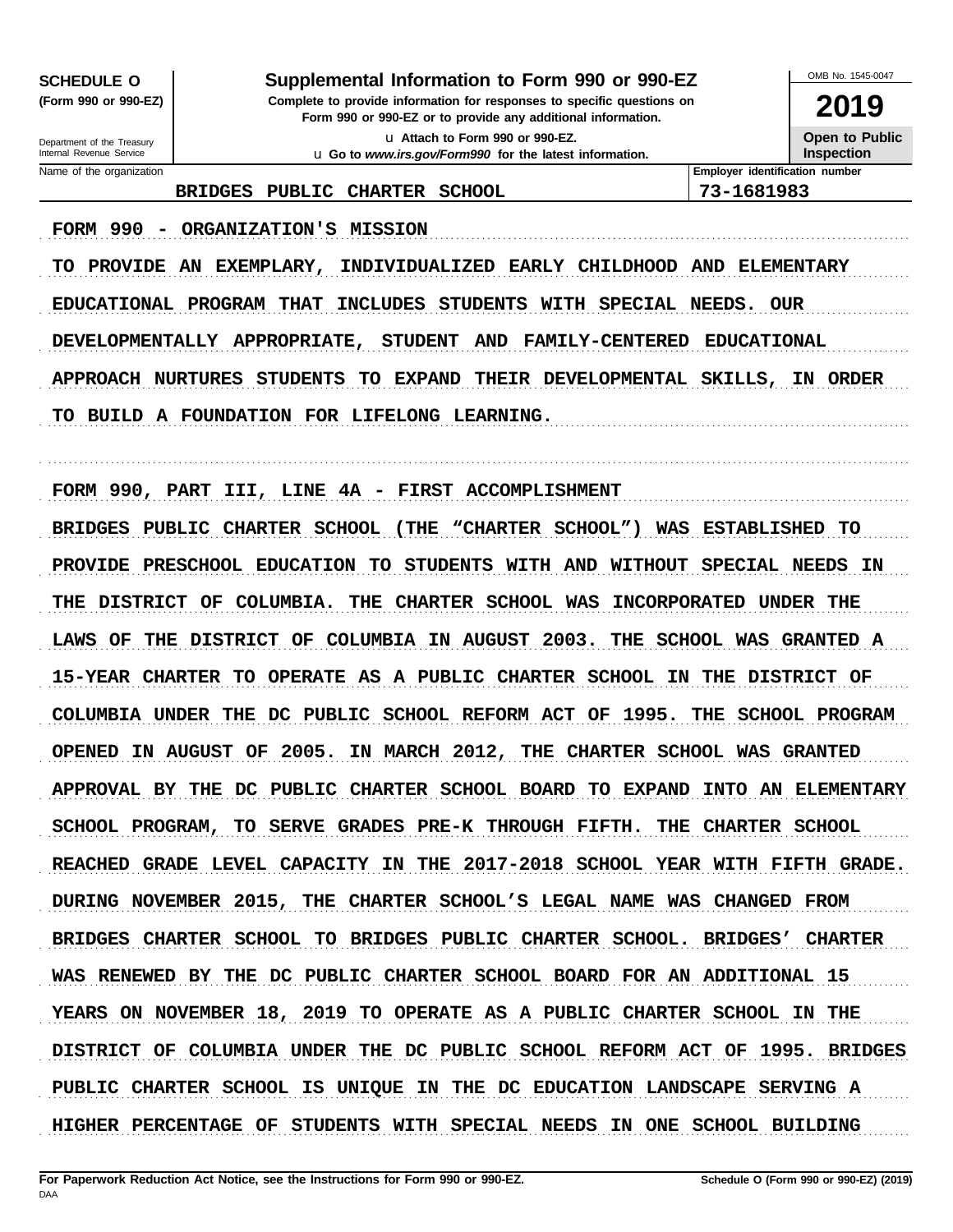| Schedule O (Form 990 or 990-EZ) (2019)<br>$P$ aqe $\blacktriangle$<br><b>Employer identification number</b><br>73-1681983<br><b>BRIDGES</b><br>PUBLIC CHARTER SCHOOL |  |  |  |
|----------------------------------------------------------------------------------------------------------------------------------------------------------------------|--|--|--|
| Name of the organization                                                                                                                                             |  |  |  |
|                                                                                                                                                                      |  |  |  |

THAN ALL BUT ONE OTHER CHARTER SCHOOL IN DC (ST. COLETTA). BRIDGES PROVIDES A CONTINUUM OF INCLUSIVE LEARNING ENVIRONMENTS AND HIGH-LEVEL SPECIAL EDUCATION CLASSROOMS. THE SCHOOL STUDENT POPULATION HAS BEEN CONSISTENT SINCE OPENING TO STUDENTS IN 2005: 36% STUDENTS WITH SPECIAL NEEDS, 40+% ENGLISH LANGUAGE LEARNERS AND 50%-65% STUDENTS WHO QUALIFY FOR FREE OR REDUCED LUNCH (LOW-INCOME). THE CHARTER SCHOOL'S ACTIVITIES ARE FUNDED PRIMARILY BY THE DISTRICT OF COLUMBIA'S PER PUPIL ALLOCATION FORMULA, SUPPLEMENTED WITH FEDERAL FUNDS ALLOCATED TO THE STATE EDUCATION AGENCY TO BE DISTRIBUTED TO SCHOOLS FOR STAFF DEVELOPMENT, SPECIAL EDUCATION SERVICES, AND OTHER ELIGIBLE EXPENSES.

FORM 990, PART VI, LINE 11B - ORGANIZATION'S PROCESS TO REVIEW FORM 990 FORM 990 IS PREPARED BY THE OUTSIDE ACCOUNTANT IN COLLABORATION WITH THE SCHOOL'S DIRECTOR, AND THE DRAFT RETURN IS PROVIDED TO THE BOARD TREASURER AND FINANCE COMMITTEE FOR REVIEW. THE APPROVED DRAFT IS THEN REVIEWED BY THE FULL BOARD, AND THEY ARE GIVEN A PERIOD OF TIME TO COMMENT OR RAISE CONCERNS PRIOR TO SUBMITTING THE RETURN FOR FILING.

FORM 990, PART VI, LINE 12C - ENFORCEMENT OF CONFLICTS POLICY THE BOARD IS EDUCATED ABOUT THE EXPECTATION OF COMPLIANCE WITH THE CONFLICT OF INTEREST POLICY. IN ADDITION, BOARD MEMBERS ARE ASKED TO SIGN AN ANNUAL AGREEMENT THAT HONORS THE SCHOOL POLICY TO DISCLOSE ANY CONFLICT OF INTERESTS. FURTHERMORE, THERE IS A CONFLICT OF INTEREST POLICY IN THE SCHOOL'S FINANCIAL MANAGEMENT GUIDELINES THAT SCHOOL STAFF WHO MANAGE FUNDS MUST REVIEW. MONITORING AND ENFORCEMENT IS DONE BY ANNUAL REVIEW OF EXPECTATIONS REGARDING CONFLICT OF INTEREST AND WRITTEN SIGNATURE OF CONFLICT OF INTEREST DOCUMENTS STATING THAT THEY ARE AWARE THE DISCLOSURE

PAGE 1 OF 2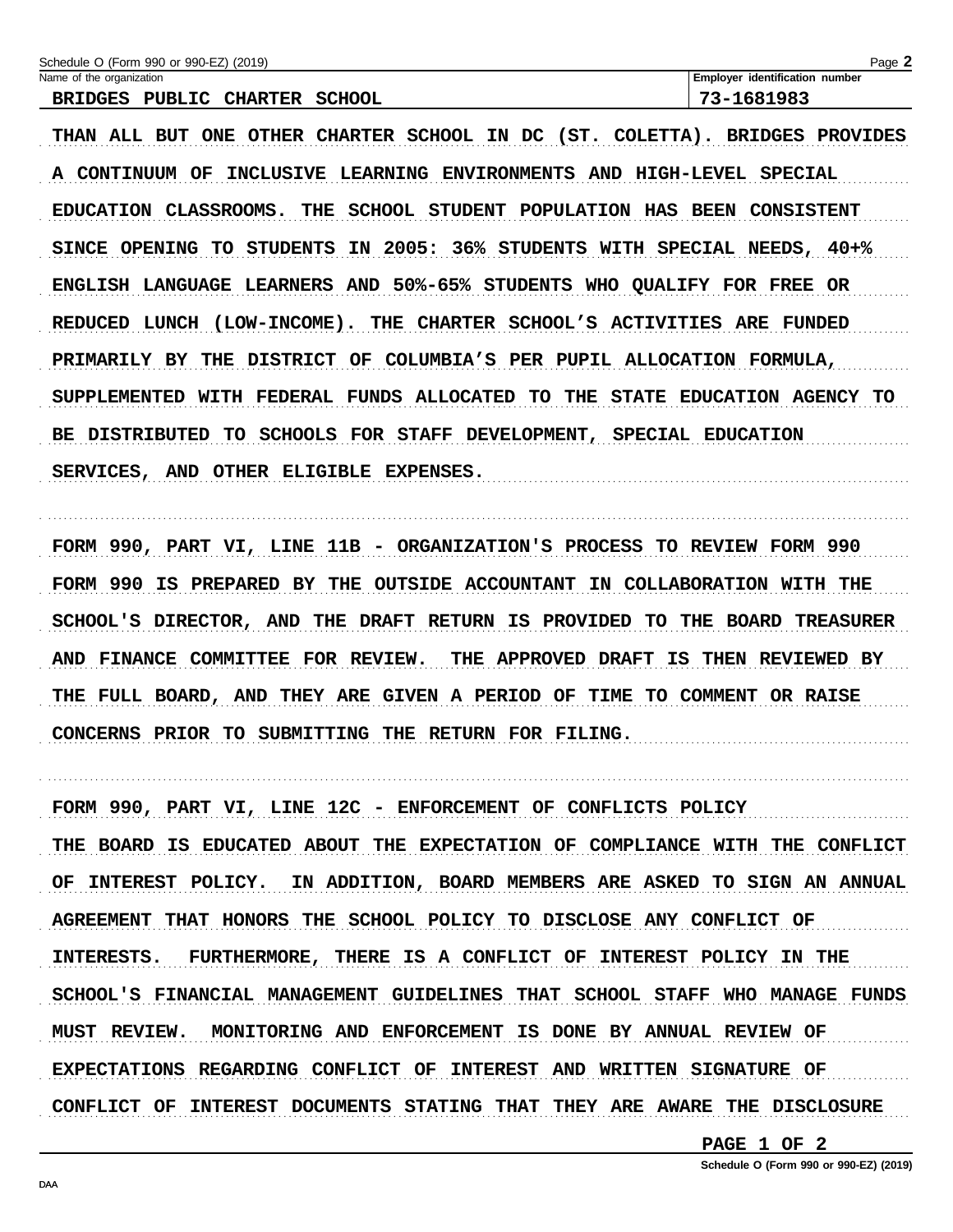| Schedule O (Form 990 or 990-EZ) (2019)                                      | Page 2                                       |
|-----------------------------------------------------------------------------|----------------------------------------------|
| Name of the organization<br>BRIDGES PUBLIC CHARTER SCHOOL                   | Employer identification number<br>73-1681983 |
| ON ANY CONFLICT MUST BE IMMEDIATELY STATED AND THAT THEY CANNOT VOTE ON ANY |                                              |
| MATTERS THAT ARE OR COULD POSSIBLY BE A CONFLICT OF INTEREST.               |                                              |
|                                                                             |                                              |
| FORM 990, PART VI, LINE 15A - COMPENSATION PROCESS FOR TOP OFFICIAL         |                                              |
| THE SALARY FOR THE DIRECTOR OF THE SCHOOL IS SET WITH BOARD APPROVAL, AND   |                                              |
| SALARY LEVEL WAS MADE BY LOOKING AT A SALARY SURVEY/DATA FOR CHARTER        |                                              |
| THE COMPENSATION FOR THE SCHOOL'S HEAD OF SCHOOL WAS<br>SCHOOLS IN DC.      |                                              |
| REVIEWED AS PART OF THE ANNUAL BUDGET AND VOTED ON BY THE BOARD OF          |                                              |
| TRUSTEES.                                                                   |                                              |
|                                                                             |                                              |
| FORM 990, PART VI, LINE 19 - GOVERNING DOCUMENTS DISCLOSURE EXPLANATION     |                                              |
| THE SCHOOL MAKES ITS GOVERNING DOCUMENTS, CONFLICT OF INTEREST POLICY, AND  |                                              |
| FINANCIAL STATEMENTS AVAILABLE TO THE PUBLIC UPON REQUEST.                  | ITS GOVERNING                                |
| DOCUMENTS AND FINANCIAL STATEMENTS ARE ALSO FILED WITH THE DISTRICT OF      |                                              |
|                                                                             |                                              |
| COLUMBIA PUBLIC CHARTER SCHOOL BOARD.                                       |                                              |
|                                                                             |                                              |
|                                                                             |                                              |
|                                                                             |                                              |
|                                                                             |                                              |
|                                                                             |                                              |
|                                                                             |                                              |
|                                                                             |                                              |
|                                                                             |                                              |
|                                                                             |                                              |
|                                                                             |                                              |
|                                                                             |                                              |
|                                                                             |                                              |
|                                                                             |                                              |

| PAGB 4 OF 4 |  |                                        |  |
|-------------|--|----------------------------------------|--|
|             |  | Schedule O (Form 990 or 990-EZ) (2019) |  |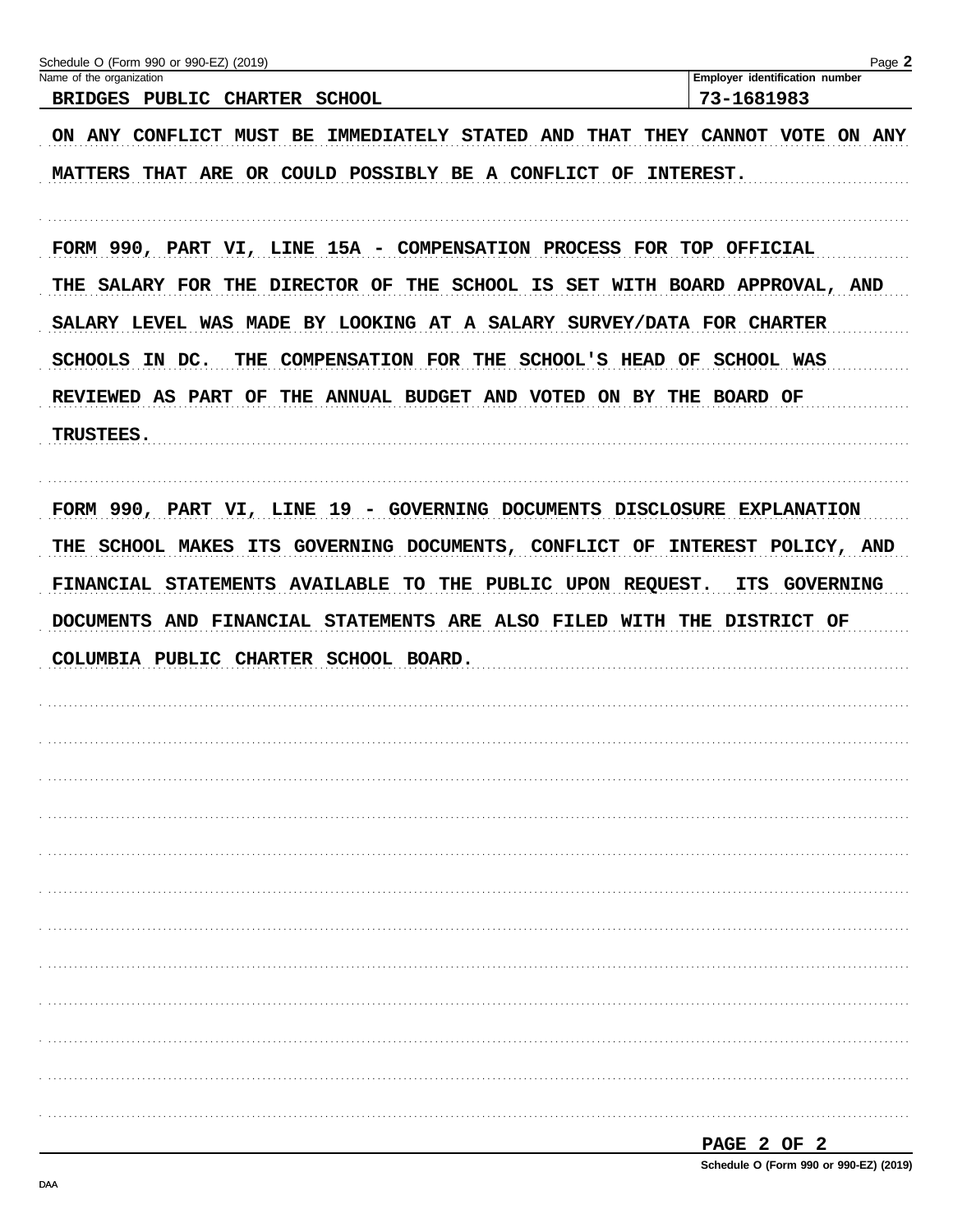| <b>SCHEDULE R</b> |  |
|-------------------|--|
| (Form 990)        |  |

# **(Form 990) Related Organizations and Unrelated Partnerships**

u **Complete if the organization answered "Yes" on Form 990, Part IV, line 33, 34, 35b, 36, or 37.**

u **Attach to Form 990.**

u **Go to** *www.irs.gov/Form990* **for instructions and the latest information.**

Department of the Treasury Internal Revenue Service Name of the organization

**BRIDGES PUBLIC CHARTER SCHOOL 73-1681983**

**Part I Identification of Disregarded Entities.** Complete if the organization answered "Yes" on Form 990, Part IV, line 33.

| (a)<br>Name, address, and EIN (if applicable) of disregarded entity                                                                                                                                                           | (b)<br>Primary activity | (c)<br>Legal domicile (state<br>or foreign country) |                            | (d)<br>Total income                                       | (e)<br>End-of-year assets           | (f)<br>Direct controlling<br>entity |                                                   |
|-------------------------------------------------------------------------------------------------------------------------------------------------------------------------------------------------------------------------------|-------------------------|-----------------------------------------------------|----------------------------|-----------------------------------------------------------|-------------------------------------|-------------------------------------|---------------------------------------------------|
| (1)                                                                                                                                                                                                                           |                         |                                                     |                            |                                                           |                                     |                                     |                                                   |
|                                                                                                                                                                                                                               |                         |                                                     |                            |                                                           |                                     |                                     |                                                   |
| (2)                                                                                                                                                                                                                           |                         |                                                     |                            |                                                           |                                     |                                     |                                                   |
|                                                                                                                                                                                                                               |                         |                                                     |                            |                                                           |                                     |                                     |                                                   |
| (3)                                                                                                                                                                                                                           |                         |                                                     |                            |                                                           |                                     |                                     |                                                   |
|                                                                                                                                                                                                                               |                         |                                                     |                            |                                                           |                                     |                                     |                                                   |
| (4)                                                                                                                                                                                                                           |                         |                                                     |                            |                                                           |                                     |                                     |                                                   |
|                                                                                                                                                                                                                               |                         |                                                     |                            |                                                           |                                     |                                     |                                                   |
| (5)                                                                                                                                                                                                                           |                         |                                                     |                            |                                                           |                                     |                                     |                                                   |
|                                                                                                                                                                                                                               |                         |                                                     |                            |                                                           |                                     |                                     |                                                   |
| Identification of Related Tax-Exempt Organizations. Complete if the organization answered "Yes" on Form 990, Part IV, line 34, because it had<br>one or more related tax-exempt organizations during the tax year.<br>Part II |                         |                                                     |                            |                                                           |                                     |                                     |                                                   |
| (a)<br>Name, address, and EIN of related organization                                                                                                                                                                         | (b)<br>Primary activity | (c)<br>Legal domicile (state<br>or foreign country) | (d)<br>Exempt Code section | (e)<br>Public charity status<br>(if section $501(c)(3)$ ) | (f)<br>Direct controlling<br>entity |                                     | $(g)$<br>Section 512(b)(13)<br>controlled entity? |
| (1)                                                                                                                                                                                                                           |                         |                                                     |                            |                                                           |                                     | Yes                                 | No                                                |
|                                                                                                                                                                                                                               |                         |                                                     |                            |                                                           |                                     |                                     |                                                   |
|                                                                                                                                                                                                                               |                         |                                                     |                            |                                                           |                                     |                                     |                                                   |
| (2)                                                                                                                                                                                                                           |                         |                                                     |                            |                                                           |                                     |                                     |                                                   |
|                                                                                                                                                                                                                               |                         |                                                     |                            |                                                           |                                     |                                     |                                                   |
| (3)                                                                                                                                                                                                                           |                         |                                                     |                            |                                                           |                                     |                                     |                                                   |
|                                                                                                                                                                                                                               |                         |                                                     |                            |                                                           |                                     |                                     |                                                   |
| (4)                                                                                                                                                                                                                           |                         |                                                     |                            |                                                           |                                     |                                     |                                                   |
|                                                                                                                                                                                                                               |                         |                                                     |                            |                                                           |                                     |                                     |                                                   |

**Employer identification number**

**Open to Public Inspection**

OMB No. 1545-0047

DAA **For Paperwork Reduction Act Notice, see the Instructions for Form 990. Schedule R (Form 990) 2019**

. . . . . . . . . . . . . . . . . . . . . . . . . . . . . . . . . . . . . . . . . . . . . . . . . . . . . . . . . . . . . . . . . . . . . . . . . . . . . . . . . . . . . . . . . . . .

**(5)**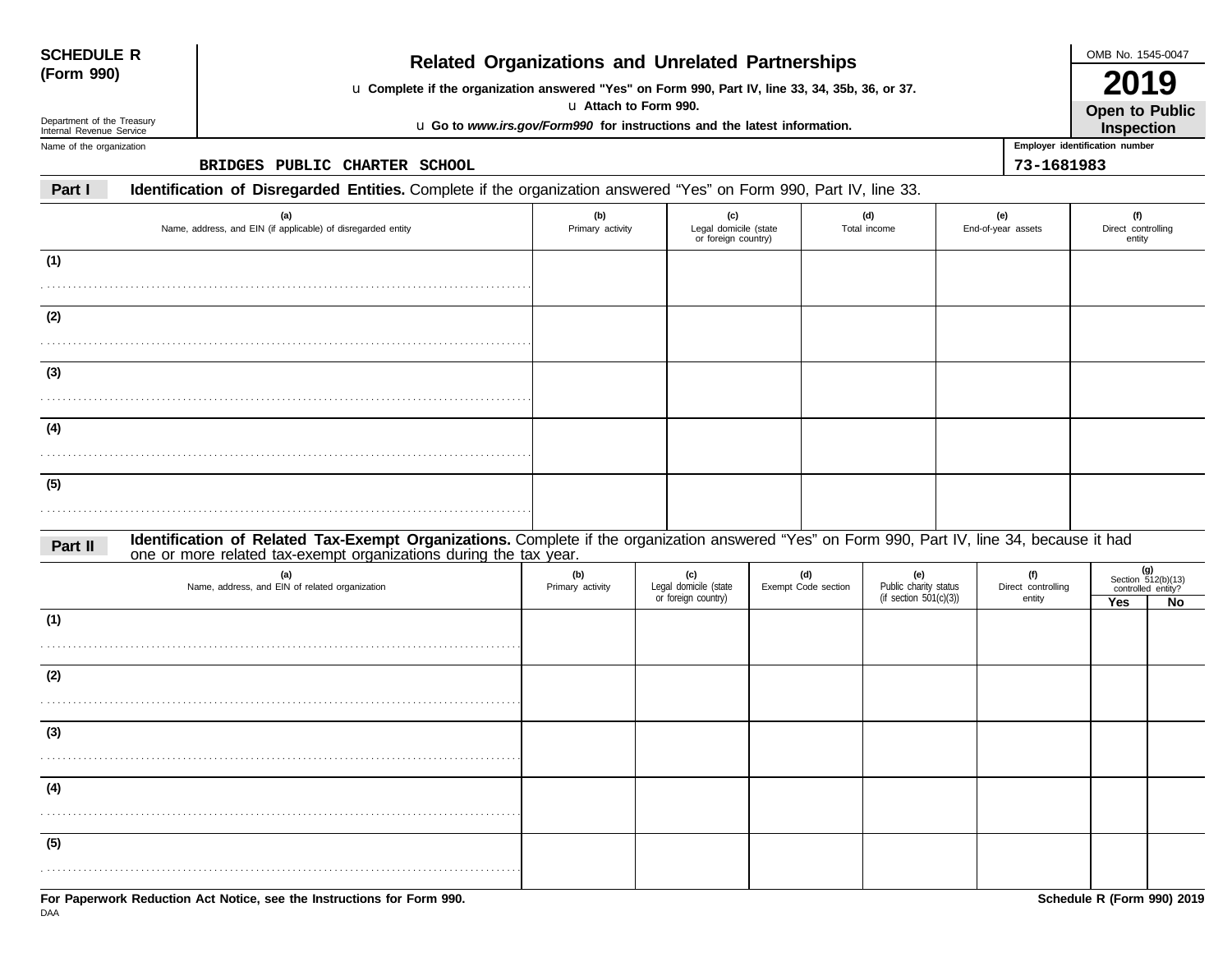#### Schedule R (Form 990) 2019 Page **2 BRIDGES PUBLIC CHARTER SCHOOL 73-1681983**

| Identification of Related Organizations Taxable as a Partnership. Complete if the organization answered "Yes" on Form 990, Part IV, line 34,<br>Part III<br>because it had one or more related organizations treated as a partnership during the tax year.                  |                         |                                                              |                                                        |                                                                                                         |                                                        |                                 |                    |                                                   |                                       |                                                                         |                  |                                                       |                                                       |
|-----------------------------------------------------------------------------------------------------------------------------------------------------------------------------------------------------------------------------------------------------------------------------|-------------------------|--------------------------------------------------------------|--------------------------------------------------------|---------------------------------------------------------------------------------------------------------|--------------------------------------------------------|---------------------------------|--------------------|---------------------------------------------------|---------------------------------------|-------------------------------------------------------------------------|------------------|-------------------------------------------------------|-------------------------------------------------------|
| (a)<br>Name, address, and EIN of<br>related organization                                                                                                                                                                                                                    | (b)<br>Primary activity | (c)<br>Legal<br>domicile<br>(state or<br>foreign<br>country) | (d)<br>Direct controlling<br>entity                    | (e)<br>Predominant<br>income (related,<br>unrelated,<br>excluded from<br>tax under<br>sections 512-514) | (f)<br>Share of total<br>income                        | Share of end-of-                | (g)<br>year assets | (h)<br>Dispro-<br>portionate<br>alloc.?<br>Yes No |                                       | (i)<br>Code V-UBI<br>amount in box 20<br>of Schedule K-1<br>(Form 1065) |                  | (j)<br>General or<br>managing<br>partner?<br>$Yes$ No | (k)<br>Percentage<br>ownership                        |
| (1) MAMIE D. LEE, LLC<br>100 GALLATIN ST, NE<br>DC 20011<br><b>WASHINGTON</b><br>47-3044444                                                                                                                                                                                 | <b>RENTAL</b>           |                                                              | N/A                                                    | <b>RELATED</b>                                                                                          | $-298,502$                                             |                                 | 6,772,596          |                                                   | X                                     | N/A                                                                     | $\mathbf x$      |                                                       | 21.45                                                 |
| (2)                                                                                                                                                                                                                                                                         |                         |                                                              |                                                        |                                                                                                         |                                                        |                                 |                    |                                                   |                                       |                                                                         |                  |                                                       |                                                       |
| (3)                                                                                                                                                                                                                                                                         |                         |                                                              |                                                        |                                                                                                         |                                                        |                                 |                    |                                                   |                                       |                                                                         |                  |                                                       |                                                       |
| (4)                                                                                                                                                                                                                                                                         |                         |                                                              |                                                        |                                                                                                         |                                                        |                                 |                    |                                                   |                                       |                                                                         |                  |                                                       |                                                       |
| Identification of Related Organizations Taxable as a Corporation or Trust. Complete if the organization answered "Yes" on Form 990, Part IV,<br>Part IV<br>line 34, because it had one or more related organizations treated as a corporation or trust during the tax year. |                         |                                                              |                                                        |                                                                                                         |                                                        |                                 |                    |                                                   |                                       |                                                                         |                  |                                                       |                                                       |
| (a)<br>Name, address, and EIN of related organization                                                                                                                                                                                                                       | (b)<br>Primary activity |                                                              | (c)<br>Legal domicile<br>(state or<br>foreign country) | (d)<br>Direct controlling<br>entity                                                                     | (e)<br>Type of entity<br>(C corp, S corp,<br>or trust) | (f)<br>Share of total<br>income |                    |                                                   | (g)<br>Share of<br>end-of-year assets | Percentage                                                              | (h)<br>ownership |                                                       | (i)<br>Section<br>512(b)(13)<br>controlled<br>entity? |
| (1)                                                                                                                                                                                                                                                                         |                         |                                                              |                                                        |                                                                                                         |                                                        |                                 |                    |                                                   |                                       |                                                                         |                  |                                                       | Yes   No                                              |
| (2)                                                                                                                                                                                                                                                                         |                         |                                                              |                                                        |                                                                                                         |                                                        |                                 |                    |                                                   |                                       |                                                                         |                  |                                                       |                                                       |
| (3)                                                                                                                                                                                                                                                                         |                         |                                                              |                                                        |                                                                                                         |                                                        |                                 |                    |                                                   |                                       |                                                                         |                  |                                                       |                                                       |
| (4)                                                                                                                                                                                                                                                                         |                         |                                                              |                                                        |                                                                                                         |                                                        |                                 |                    |                                                   |                                       |                                                                         |                  |                                                       |                                                       |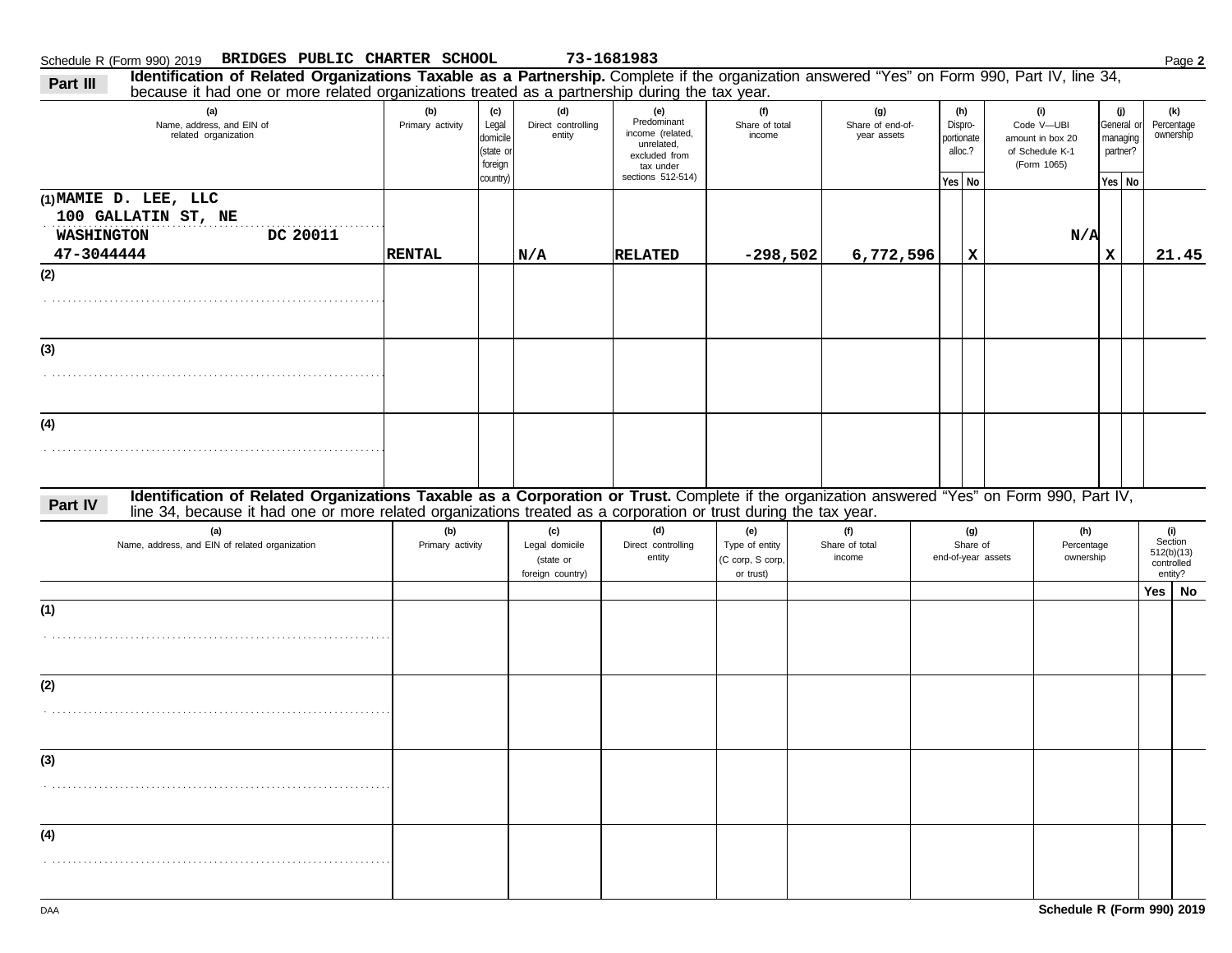Lease of facilities, equipment, or other assets to related organization(s)

#### **Part V Transactions With Related Organizations.** Complete if the organization answered "Yes" on Form 990, Part IV, line 34, 35b, or 36. **Note:** Complete line 1 if any entity is listed in Parts II, III, or IV of this schedule. **1** During the tax year, did the organization engage in any of the following transactions with one or more related organizations listed in Parts II–IV? **a** Receipt of **(i)** interest, **(ii)** annuities, **(iii)** royalties, or **(iv)** rent from a controlled entity . . . . . . . . . . . . . . . . . . . . . . . . . . . . . . . . . . . . . . . . . . . . . . . . . . . . . . . . . . . . . . . . . . . . . . . . . . . . . . . . . . . . . . . . . . . . . . . . . . . . . . . . . . **b** Gift, grant, or capital contribution to related organization(s)  $\textbf{c}$  Gift, grant, or capital contribution from related organization(s) with the contract contract control control of the contribution from related organization(s) with the control control control of control control of d Loans or loan guarantees to or for related organization(s) www.community.com/www.community.com/www.community.com/www.community.com/www.community.com/www.community.com/www.community.com/www.community.com/www.community.com  $\bullet$  Loans or loan guarantees by related organization(s) with an example construction and construction of the constraint of the constraint  $\bullet$ **f** Dividends from related organization(s) . . . . . . . . . . . . . . . . . . . . . . . . . . . . . . . . . . . . . . . . . . . . . . . . . . . . . . . . . . . . . . . . . . . . . . . . . . . . . . . . . . . . . . . . . . . . . . . . . . . . . . . . . . . . . . . . . . . . . . . . . . . . . . . . . . . . . . . . . . . . . . . . . . . . . . . . . . . . **g** Sale of assets to related organization(s) . . . . . . . . . . . . . . . . . . . . . . . . . . . . . . . . . . . . . . . . . . . . . . . . . . . . . . . . . . . . . . . . . . . . . . . . . . . . . . . . . . . . . . . . . . . . . . . . . . . . . . . . . . . . . . . . . . . . . . . . . . . . . . . . . . . . . . . . . . . . . . . . . . . . . . . . . **h** Purchase of assets from related organization(s) . . . . . . . . . . . . . . . . . . . . . . . . . . . . . . . . . . . . . . . . . . . . . . . . . . . . . . . . . . . . . . . . . . . . . . . . . . . . . . . . . . . . . . . . . . . . . . . . . . . . . . . . . . . . . . . . . . . . . . . . . . . . . . . . . . . . . . . . . . . . . . . . . **i** . . . . . . . . . . . . . . . . . . . . . . . . . . . . . . . . . . . . . . . . . . . . . . . . . . . . . . . . . . . . . . . . . . . . . . . . . . . . . . . . . . . . . . . . . . . . . . . . . . . . . . . . . . . . . . . . . . . . . . . . . . . . . . . . . . . . . Exchange of assets with related organization(s) . . . . . . . . . . . . . . . . . . . . . . . . . . . . . . . . . . . . . . . . . . . . . . . . . . . . . . . . . . . . . . . . . . . . . . . . . . . . . . . . . . . . . . . . . . . . . . . . . . . . . . . . . . . . . . . . . . . . . . . . . . . . . . . . . . . . . . . . . . . . . . . . . **1a 1b 1c 1d 1e 1f 1g 1h 1i Yes No X X**

| $j$ Lease of facilities, equipment, or other assets to related organization(s)                                                                                                                                                 |  |  |
|--------------------------------------------------------------------------------------------------------------------------------------------------------------------------------------------------------------------------------|--|--|
|                                                                                                                                                                                                                                |  |  |
|                                                                                                                                                                                                                                |  |  |
|                                                                                                                                                                                                                                |  |  |
|                                                                                                                                                                                                                                |  |  |
|                                                                                                                                                                                                                                |  |  |
|                                                                                                                                                                                                                                |  |  |
|                                                                                                                                                                                                                                |  |  |
|                                                                                                                                                                                                                                |  |  |
| q Reimbursement paid by related organization(s) for expenses [1111] and the content to content the content of the content or expenses [1111] and content to content the content of Reimbursement paid by related organization( |  |  |
|                                                                                                                                                                                                                                |  |  |
|                                                                                                                                                                                                                                |  |  |
|                                                                                                                                                                                                                                |  |  |

**2** If the answer to any of the above is "Yes," see the instructions for information on who must complete this line, including covered relationships and transaction thresholds.

|     | (a)<br>Name of related organization | (b)<br>Transaction<br>type (a-s) | (c)<br>Amount involved | (d)<br>Method of determining amount involved |
|-----|-------------------------------------|----------------------------------|------------------------|----------------------------------------------|
| (1) | MAMIE D. LEE, LLC                   | D                                | 642,674                | <b>BOOK VALUE</b>                            |
| (2) | MAMIE D. LEE, LLC                   | K                                | 1,417,383              | <b>BOOK VALUE</b>                            |
| (3) |                                     |                                  |                        |                                              |
| (4) |                                     |                                  |                        |                                              |
| (5) |                                     |                                  |                        |                                              |
| (6) |                                     |                                  |                        |                                              |

**X X X**

**X X X X**  $\overline{\mathbf{x}}$ 

**1j**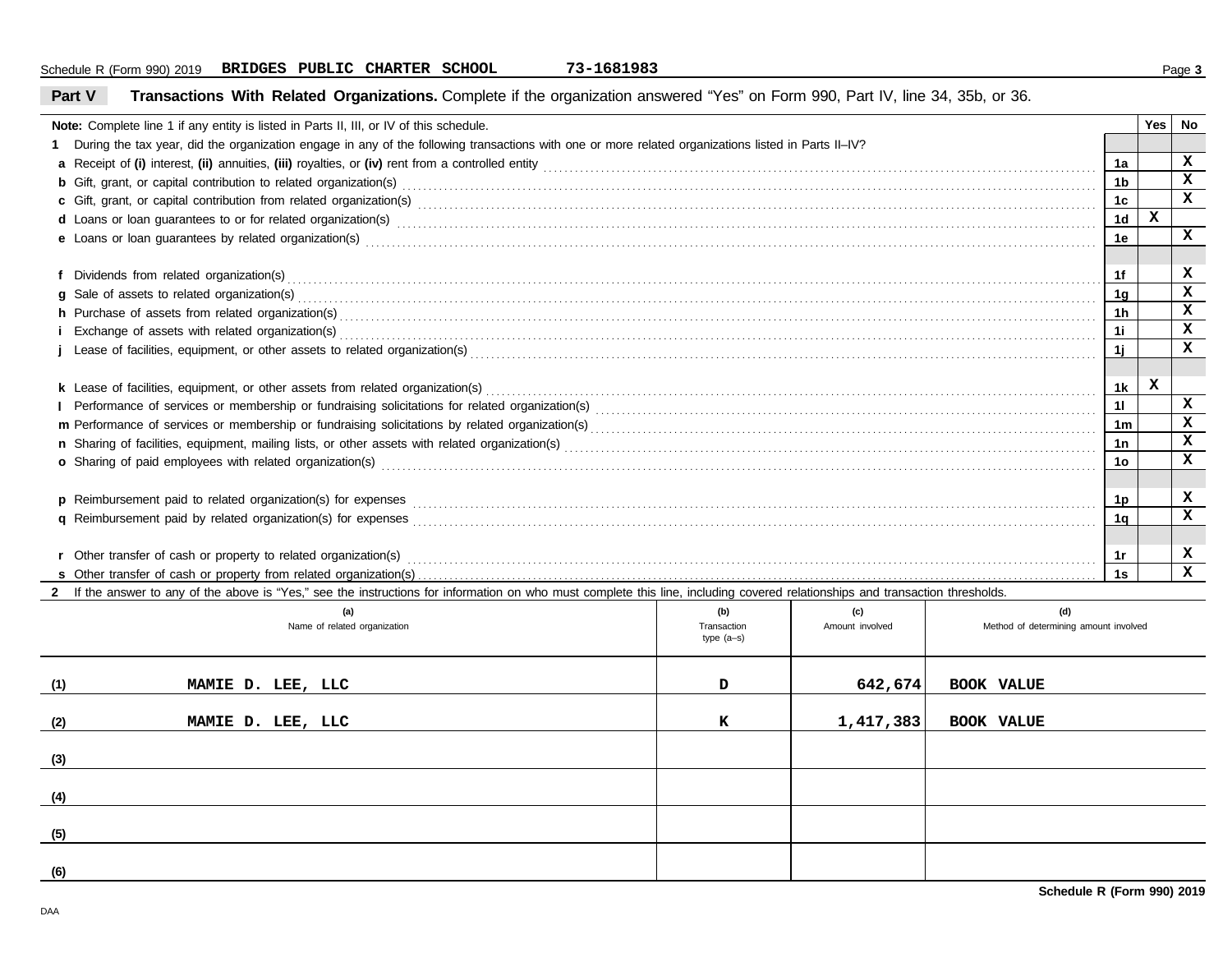### Part VI Unrelated Organizations Taxable as a Partnership. Complete if the organization answered "Yes" on Form 990, Part IV, line 37.

Provide the following information for each entity taxed as a partnership through which the organization conducted more than five percent of its activities (measured by total assets or gross revenue) that was not a related organization. See instructions regarding exclusion for certain investment partnerships.

| $\frac{1}{2}$ . $\frac{1}{2}$ . $\frac{1}{2}$ . $\frac{1}{2}$ . $\frac{1}{2}$ . $\frac{1}{2}$ . $\frac{1}{2}$ . $\frac{1}{2}$ . $\frac{1}{2}$ . $\frac{1}{2}$<br>(a)<br>Name, address, and EIN of entity | (b)<br>Primary activity | (c)<br>Legal<br>domicile<br>(state or<br>foreign | (d)<br>Predominant<br>income (related,<br>unrelated, excluded<br>from tax under | (e)<br>Are all partners<br>section<br>501(c)(3)<br>organizations? |  | (f)<br>Share of<br>total income | (g)<br>Share of<br>end-of-year<br>assets | (h)<br>Disproportionate<br>allocations? |  | (i)<br>Code V-UBI<br>amount in box 20<br>of Schedule K-1<br>(Form 1065) | (j)<br>General or<br>managing<br>partner? |  | (k)<br>Percentage<br>ownership |
|----------------------------------------------------------------------------------------------------------------------------------------------------------------------------------------------------------|-------------------------|--------------------------------------------------|---------------------------------------------------------------------------------|-------------------------------------------------------------------|--|---------------------------------|------------------------------------------|-----------------------------------------|--|-------------------------------------------------------------------------|-------------------------------------------|--|--------------------------------|
|                                                                                                                                                                                                          | country)                | sections 512-514)                                | Yes $\vert$ No                                                                  |                                                                   |  |                                 | Yes                                      | No                                      |  | Yes                                                                     | No                                        |  |                                |
| (1)<br>$\sigma$ , and $\sigma$ , and $\sigma$                                                                                                                                                            |                         |                                                  |                                                                                 |                                                                   |  |                                 |                                          |                                         |  |                                                                         |                                           |  |                                |
| (2)                                                                                                                                                                                                      |                         |                                                  |                                                                                 |                                                                   |  |                                 |                                          |                                         |  |                                                                         |                                           |  |                                |
| (3)                                                                                                                                                                                                      |                         |                                                  |                                                                                 |                                                                   |  |                                 |                                          |                                         |  |                                                                         |                                           |  |                                |
| (4)                                                                                                                                                                                                      |                         |                                                  |                                                                                 |                                                                   |  |                                 |                                          |                                         |  |                                                                         |                                           |  |                                |
| (5)<br>.                                                                                                                                                                                                 |                         |                                                  |                                                                                 |                                                                   |  |                                 |                                          |                                         |  |                                                                         |                                           |  |                                |
| (6)                                                                                                                                                                                                      |                         |                                                  |                                                                                 |                                                                   |  |                                 |                                          |                                         |  |                                                                         |                                           |  |                                |
| (7)                                                                                                                                                                                                      |                         |                                                  |                                                                                 |                                                                   |  |                                 |                                          |                                         |  |                                                                         |                                           |  |                                |
| (8)                                                                                                                                                                                                      |                         |                                                  |                                                                                 |                                                                   |  |                                 |                                          |                                         |  |                                                                         |                                           |  |                                |
| (9)                                                                                                                                                                                                      |                         |                                                  |                                                                                 |                                                                   |  |                                 |                                          |                                         |  |                                                                         |                                           |  |                                |
| (10)                                                                                                                                                                                                     |                         |                                                  |                                                                                 |                                                                   |  |                                 |                                          |                                         |  |                                                                         |                                           |  |                                |
| (11)                                                                                                                                                                                                     |                         |                                                  |                                                                                 |                                                                   |  |                                 |                                          |                                         |  |                                                                         |                                           |  |                                |

**Schedule R (Form 990) 2019**